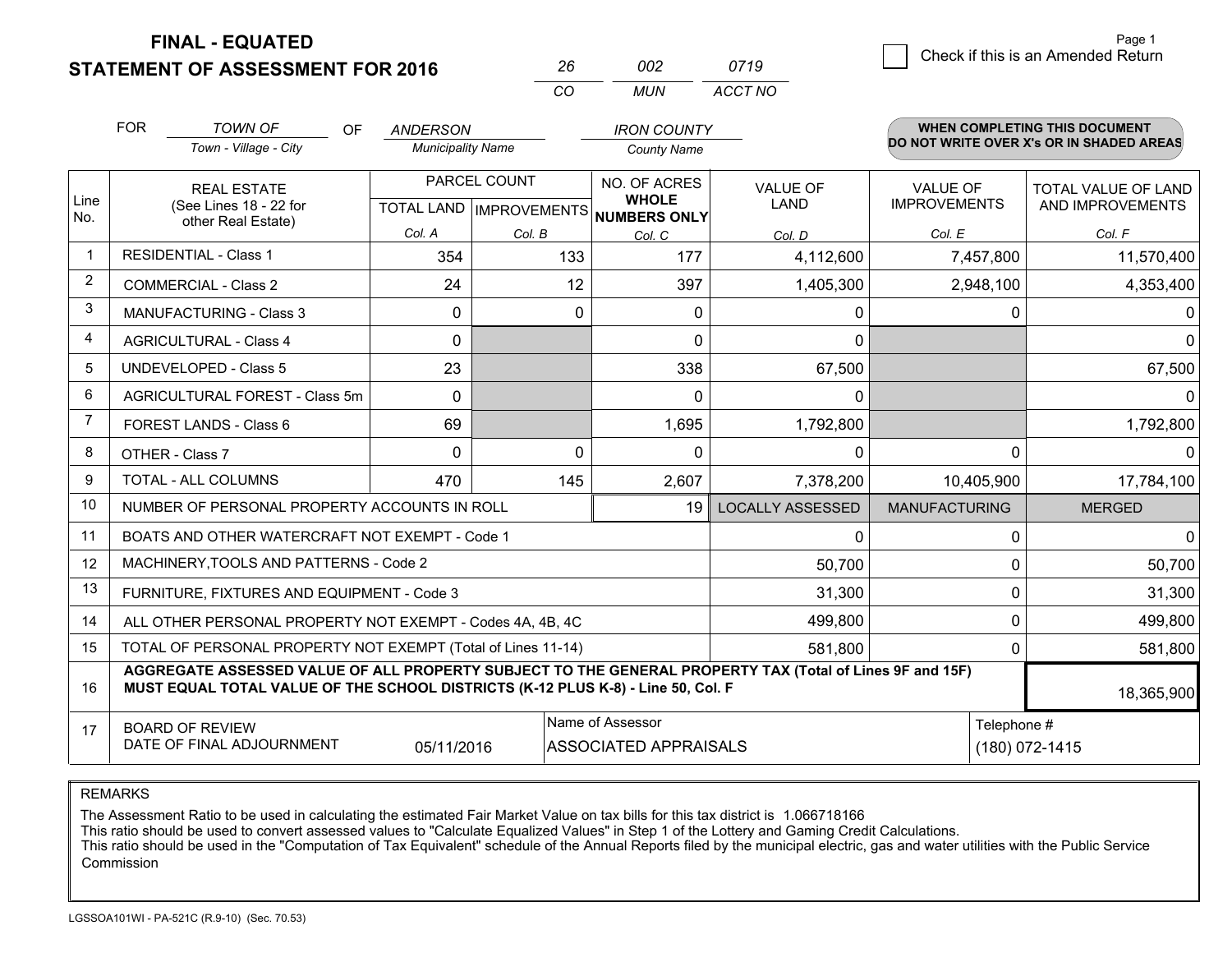*YEAR CO MUN ACCT NO* <sup>2016</sup> <sup>26</sup> <sup>002</sup> <sup>0719</sup>

Do not confuse FOREST LANDS (Line 7) with FOREST CROPS (in this section) - They are **NOT** the same

|    |                                  |                                            |           | Private Forest Crop - Reg Class @ 10¢ per acre                                 |                    | Private Forest Crop - Reg Class @ \$2.52 per acre |                                                                    |                    |                                                                              |  |  |
|----|----------------------------------|--------------------------------------------|-----------|--------------------------------------------------------------------------------|--------------------|---------------------------------------------------|--------------------------------------------------------------------|--------------------|------------------------------------------------------------------------------|--|--|
| 18 | (a) PARCELS                      | (b) ACRES                                  |           | (c) ASSESSED VALUE                                                             |                    | (d) PARCELS                                       | (e) ACRES                                                          |                    | (f) ASSESSED VALUE                                                           |  |  |
|    |                                  |                                            |           |                                                                                |                    |                                                   |                                                                    |                    |                                                                              |  |  |
|    |                                  |                                            |           | Private Forest Crop - Special Class @ 20¢ per acre                             |                    |                                                   |                                                                    |                    | Entered Before 2005 Managed Forest - Ferrous Mining CLOSED @ \$8.27 per acre |  |  |
| 19 | (a) PARCELS                      | (c) ASSESSED VALUE<br>(b) ACRES            |           |                                                                                | (d) PARCELS        | (e) ACRES                                         |                                                                    | (f) ASSESSED VALUE |                                                                              |  |  |
|    |                                  |                                            |           |                                                                                |                    | 47                                                | 927.13                                                             |                    | 927,200                                                                      |  |  |
|    |                                  |                                            |           | Entered Before 2005 Managed Forest - OPEN @ \$.79 per acre                     |                    |                                                   | Entered Before 2005 Managed Forest - CLOSED @ \$1.87 per acre      |                    |                                                                              |  |  |
| 20 | (a) PARCELS                      | (b) ACRES                                  |           |                                                                                | (c) ASSESSED VALUE |                                                   | (e) ACRES                                                          |                    | (f) ASSESSED VALUE                                                           |  |  |
|    | 145<br>4.725.01                  |                                            | 4,703,800 |                                                                                | 11<br>340.59       |                                                   |                                                                    | 340,500            |                                                                              |  |  |
|    |                                  | Entered After 2004 Managed Forest - OPEN @ |           | \$2.14 per acre                                                                |                    |                                                   | Entered After 2004 Managed Forest - CLOSED @ \$10.68 per acre      |                    |                                                                              |  |  |
| 21 | (a) PARCELS                      | (b) ACRES                                  |           | (c) ASSESSED VALUE                                                             | (d) PARCELS        |                                                   | (e) ACRES                                                          |                    | (f) ASSESSED VALUE                                                           |  |  |
|    |                                  |                                            |           |                                                                                |                    |                                                   |                                                                    |                    |                                                                              |  |  |
|    | 47                               | 1,821.73                                   |           | 1,795,600                                                                      |                    | 11                                                | 267.55                                                             |                    | 333,100                                                                      |  |  |
| 22 | (a) County Forest Cropland Acres |                                            |           | (b) Federal Acres<br>(c) State Acres                                           |                    | (d) County (NOT FOREST CROP) Acres                |                                                                    |                    | (e) Other Acres                                                              |  |  |
|    |                                  |                                            |           |                                                                                |                    | 1,723.03                                          | 209.74                                                             |                    | 182.68                                                                       |  |  |
|    |                                  |                                            |           | Assessed Value of Omitted Property From Prior Years (Sec. 70.44)               |                    |                                                   | Assessed Value of Sec. 70.43 Corrections of Errors by Assessors    |                    |                                                                              |  |  |
| 23 |                                  | (a) REAL ESTATE                            |           | (b) PERSONAL                                                                   |                    |                                                   | (c1) REAL ESTATE                                                   |                    | (c2) PERSONAL                                                                |  |  |
|    |                                  |                                            |           |                                                                                |                    |                                                   |                                                                    |                    |                                                                              |  |  |
|    |                                  |                                            |           | Manufacturing Equated Value of Omitted Property From Prior Years (Sec. 70.995) |                    |                                                   | Mfg. Equated Value of Sec.70.43 Corrections of Errors by Assessors |                    |                                                                              |  |  |
|    |                                  | (d) REAL ESTATE                            |           | (e) PERSONAL                                                                   |                    | (f1) REAL ESTATE                                  |                                                                    | (f2) PERSONAL      |                                                                              |  |  |
|    |                                  |                                            |           |                                                                                |                    |                                                   |                                                                    |                    |                                                                              |  |  |

# **SPECIAL DISTRICTS**

| <b>Line</b><br>No. | Enter 6-digit<br><b>Special District</b><br>Code (Col. A) | <b>Account</b><br><b>Number</b><br>(Col. B) | <b>Special District Name</b><br>(Col. C) | <b>Locally Assessed Value</b><br>of Real Estate and<br>Personal Property (Col. D) | Mfg Value of Real Estate<br>and Personal Property<br>(Col. E) | <b>Merged Value of</b><br><b>Real Estate and</b><br>Personal Property (Col. F) |
|--------------------|-----------------------------------------------------------|---------------------------------------------|------------------------------------------|-----------------------------------------------------------------------------------|---------------------------------------------------------------|--------------------------------------------------------------------------------|
| 24                 | 267030                                                    | 0168                                        | ANDERSON SANITARY DISTRICT #1            | 1,267,600                                                                         |                                                               | 1,267,600                                                                      |
| 25                 | 267040                                                    | 0169                                        | WHITECAP MOUNTAINS SANITARY DISTRICT     | 9,916,400                                                                         |                                                               | 9,916,400                                                                      |
| 26                 |                                                           |                                             |                                          |                                                                                   |                                                               |                                                                                |
| 27                 |                                                           |                                             |                                          |                                                                                   |                                                               |                                                                                |
| 28                 |                                                           |                                             |                                          |                                                                                   |                                                               |                                                                                |
| 29                 |                                                           |                                             |                                          |                                                                                   |                                                               |                                                                                |
| 30                 |                                                           |                                             |                                          |                                                                                   |                                                               |                                                                                |
| 31                 |                                                           |                                             |                                          |                                                                                   |                                                               |                                                                                |
| 32                 |                                                           |                                             |                                          |                                                                                   |                                                               |                                                                                |
| 33                 |                                                           |                                             |                                          |                                                                                   |                                                               |                                                                                |
| 34                 |                                                           |                                             |                                          |                                                                                   |                                                               |                                                                                |
| 35                 |                                                           |                                             |                                          |                                                                                   |                                                               |                                                                                |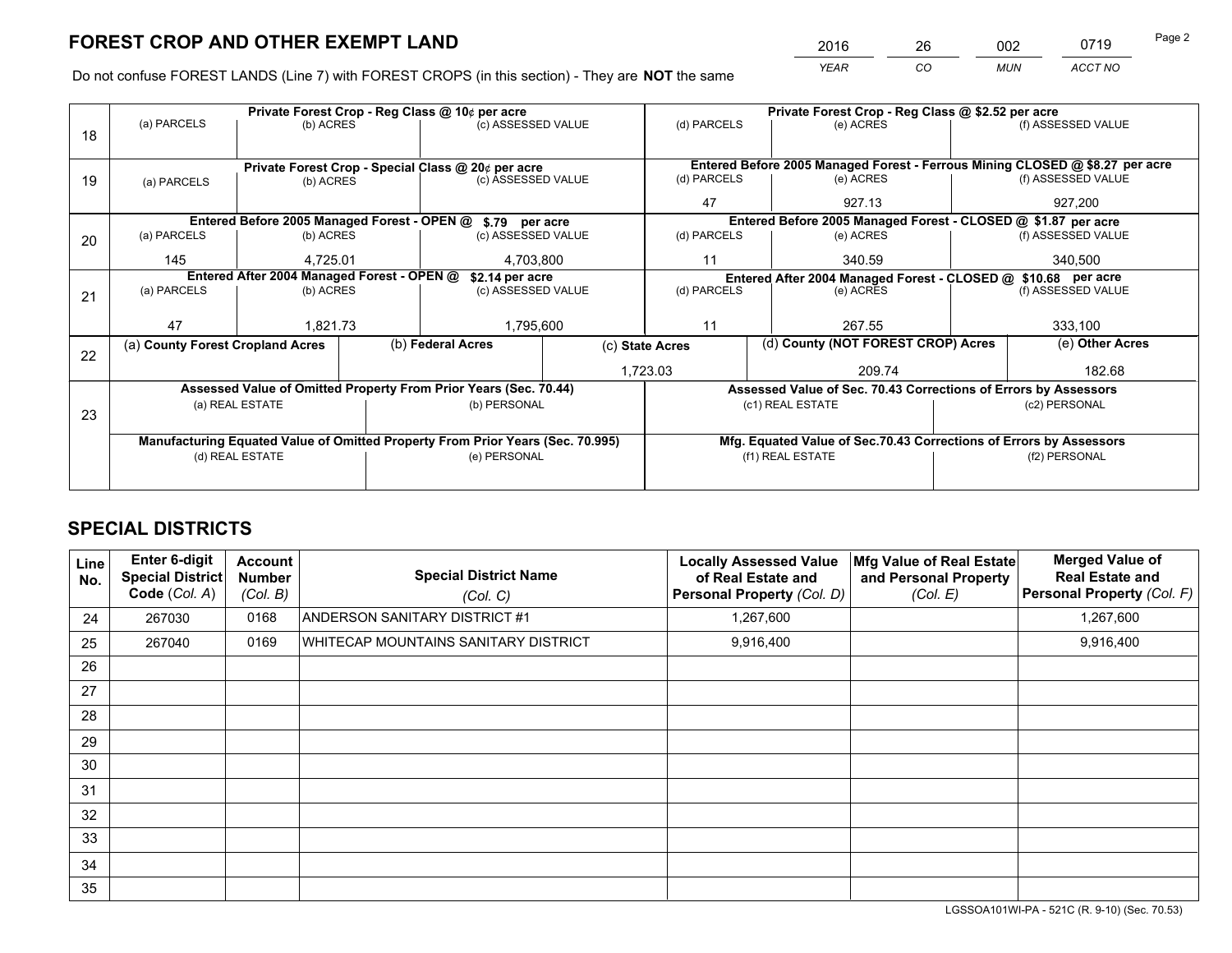|             |                                                          |                                             |                                                         | <b>YEAR</b>                                                                       | CO<br><b>MUN</b>                                              | ACCT NO                                                                        |
|-------------|----------------------------------------------------------|---------------------------------------------|---------------------------------------------------------|-----------------------------------------------------------------------------------|---------------------------------------------------------------|--------------------------------------------------------------------------------|
| Line<br>No. | Enter 6-digit<br><b>School District</b><br>Code (Col. A) | <b>Account</b><br><b>Number</b><br>(Col. B) | <b>School District Name</b><br>(Col. C)                 | <b>Locally Assessed Value</b><br>of Real Estate and<br>Personal Property (Col. D) | Mfg Value of Real Estate<br>and Personal Property<br>(Col. E) | <b>Merged Value of</b><br><b>Real Estate and</b><br>Personal Property (Col. F) |
|             | A. SCHOOL DISTRICTS (K-8 and K-12)                       |                                             |                                                         |                                                                                   |                                                               |                                                                                |
| 36          | 262618                                                   | 0159                                        | SCH D OF HURLEY                                         | 18,365,900                                                                        |                                                               | 18,365,900                                                                     |
| 37          |                                                          |                                             |                                                         |                                                                                   |                                                               |                                                                                |
| 38          |                                                          |                                             |                                                         |                                                                                   |                                                               |                                                                                |
| 39          |                                                          |                                             |                                                         |                                                                                   |                                                               |                                                                                |
| 40          |                                                          |                                             |                                                         |                                                                                   |                                                               |                                                                                |
| 41          |                                                          |                                             |                                                         |                                                                                   |                                                               |                                                                                |
| 42          |                                                          |                                             |                                                         |                                                                                   |                                                               |                                                                                |
| 43          |                                                          |                                             |                                                         |                                                                                   |                                                               |                                                                                |
| 44<br>45    |                                                          |                                             |                                                         |                                                                                   |                                                               |                                                                                |
| 46          |                                                          |                                             |                                                         |                                                                                   |                                                               |                                                                                |
| 47          |                                                          |                                             |                                                         |                                                                                   |                                                               |                                                                                |
| 48          |                                                          |                                             |                                                         |                                                                                   |                                                               |                                                                                |
| 49          |                                                          |                                             |                                                         |                                                                                   |                                                               |                                                                                |
| 50          |                                                          |                                             | TOTAL ASSESSED VALUE OF SCHOOL DISTRICTS (K-8 and K-12) | 18,365,900                                                                        |                                                               | 18,365,900                                                                     |
|             | <b>B.</b><br><b>UNION HIGH SCHOOL DISTRICTS</b>          |                                             |                                                         |                                                                                   |                                                               |                                                                                |
| 51          |                                                          |                                             |                                                         |                                                                                   |                                                               |                                                                                |
| 52          |                                                          |                                             |                                                         |                                                                                   |                                                               |                                                                                |
| 53          |                                                          |                                             |                                                         |                                                                                   |                                                               |                                                                                |
| 54          |                                                          |                                             |                                                         |                                                                                   |                                                               |                                                                                |
| 55          |                                                          |                                             | TOTAL ASSESSED VALUE OF UNION HIGH SCHOOLS              |                                                                                   |                                                               |                                                                                |
|             | C. TECHNICAL COLLEGE DISTRICTS                           |                                             |                                                         |                                                                                   |                                                               |                                                                                |
| 56          | 001700                                                   | 0016                                        | WISCONSIN INDIANHEAD TECH COLLEGE SHEL                  | 18,365,900                                                                        |                                                               | 18,365,900                                                                     |
| 57          |                                                          |                                             |                                                         |                                                                                   |                                                               |                                                                                |
| 58          |                                                          |                                             |                                                         |                                                                                   |                                                               |                                                                                |
| 59          |                                                          |                                             | TOTAL ASSESSED VALUE OF TECHNICAL COLLEGES              | 18,365,900                                                                        |                                                               | 18,365,900                                                                     |

26

002

# *I hereby certify, to the best of my knowledge and belief, this form is complete and correct.*

**SCHOOL DISTRICTS**

| Print name of preparer | Title                    |                | Date (MM / DD / CCYY) |
|------------------------|--------------------------|----------------|-----------------------|
|                        |                          |                |                       |
| Signature of preparer  | Contact Telephone Number | E-mail address |                       |
|                        | $\overline{\phantom{0}}$ |                |                       |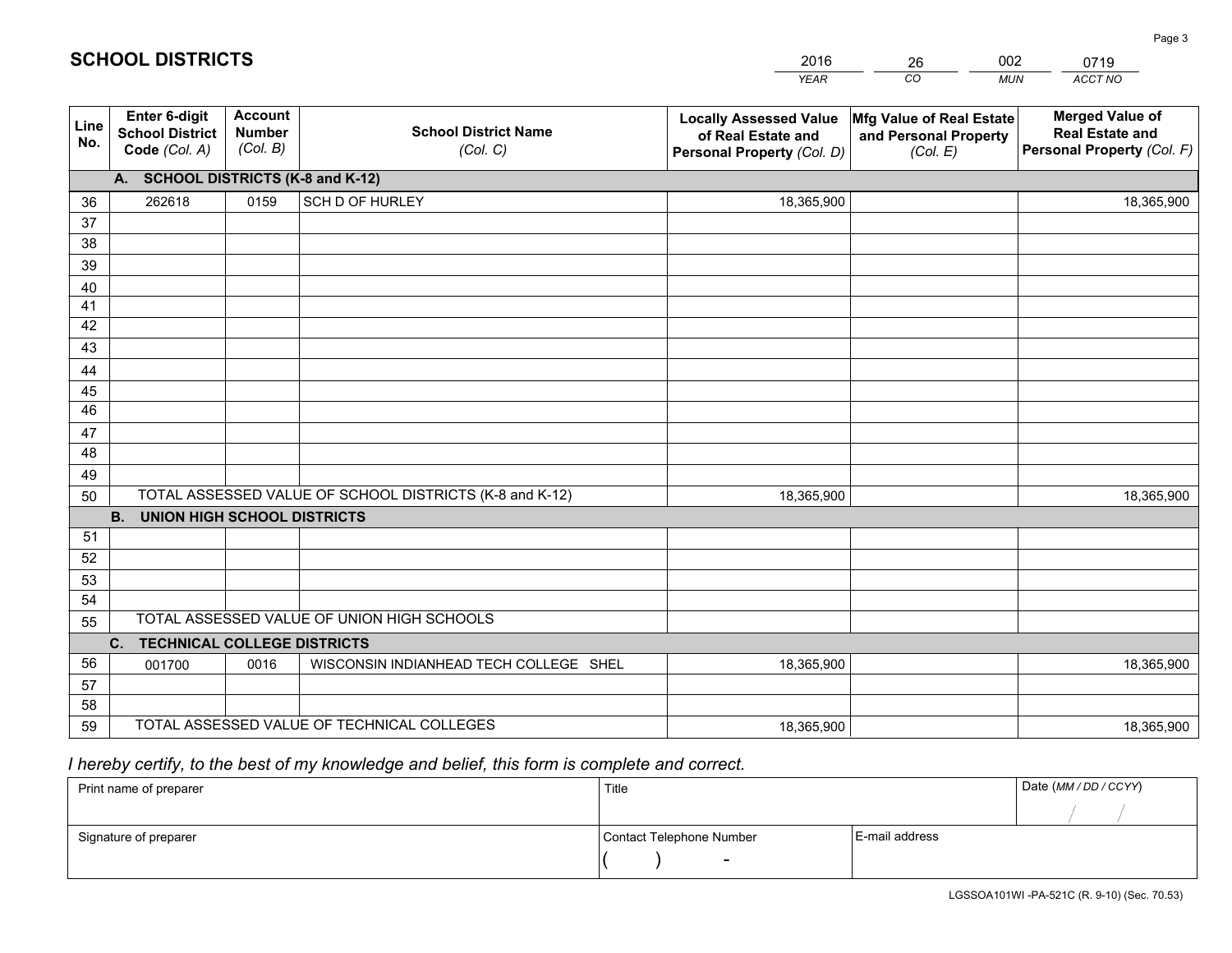#### **HIGHLIGHTS**

- 1. Complete the Statement of Assessment after the Board of Review. Reflect any changes made there.
- 2. Use black ink to complete.
- 3. Line 16 must equal Line 50, Col D.
- 4. Line 55 must equal the total of K-8 schools listed on lines 36-49. Do not include K-12 schools in this comparision.
- 5. Line 59, Col. D must equal Line 16.
- 6. Special District, School District and Technical College District values must include both real estate and personal property. Examples of Special districts are: town sanitary districts, public inland lake protection and rehabilitation districts, and metropolitan sewerage districts.
- 7. DO NOT INCLUDE Manufacturing property values.DOR will print these values on the final SOA.

KRISTIN BJORK TOWN OF ANDERSON 10886 N HWY 122 UPSON, WI 54565

KRISTIN BJORK<br>TOWN OF ANDERSON

10886 N HWY 122 **JPSON, WI 54565** 

 8. Accuracy of this form is very important. The values reported directly affect the equalized value DOR calculates for school and special districts.

#### **Page 1:**

 If not prefilled, enter the tax year,county and municipal code,municipal type, municipal name and county name on the top of form.

Check the Amended box, if filing an amended / corrected SOA.

 Report the parcel count, acres and assessed value of taxable general property, total parcel count, (real and personal), total acres, and values from final figures set by the Board of Review.

- A. Real Estate land and improvements (buildings, etc.) is reported on lines 1 8, total line 9.
- B. Personal Property is reported on lines 11 14, Column D, total line 15.
- C. To complete this report, use the computer produced summary of the assessment roll that shows these amounts.
- D. Use whole numbers only.
- E. Add each line across and each column down to verify entries.

#### **Page 2:**

- A. Report Special Items (not subject to general property tax).
- 1. Private Forest Croplands and Managed Forest Lands are reported on lines 18,19, 20 and 21. Be sure to report assessed values **NOT** taxes.
- 2. You should have copies of the orders of entry, orders of withdrawal, etc., to update your assessment roll.
	- 3. Show hundredths of acres (e.g. 39.75).
- 4. Tax exempt lands are reported on line 22.
- 5. Omitted property and sec. 70.43, Wis. Stats., corrections of errors by assessor are reported on line 23. Report real estate and personal property separately. These should be for **prior years**, not something found on the current assessment roll after the board of review.
- B. Special District (Lines 24-35) Include the value of both real and personal property.
- The Department of Revenue (DOR) preprints much of the information regarding names and codes for schools, special districts,etc. If a district is not listed, enter the name and value only, DOR will enter the proper code.

### **Page 3 School Districts:**

Include the value of both real and personal property.

Report School District (regular, elementary, union high school, and technical college).

- 1. Regular (K-12) and Elementary (K-8) school values are reported on lines 36-49, total on line 50.
- 2. Union High School (UHS) (use only if elementary schools are listed on lines 36-49) are reported on lines 51-54. UHS total value (line 55) must equal to the total **elementary school** values reported on lines 36-49. Do notinclude K-12 schools in this comparison.
- 3. Technical College values are reported on lines 56-58, total on line 59.
- 4. Use the computer summary that shows these amounts to complete this report.

#### **This form is due the second Monday in June. File this report only after your Board of Review is complete.**

 *If you have questions: Return forms to:*

Fax number: (608) 264-6887 PO Box 8971

 Email: lgs@revenue.wi.gov Wisconsin Department of Revenue Call: (608) 261-5341 Local Government Services Section 6-97Madison WI 53708-8971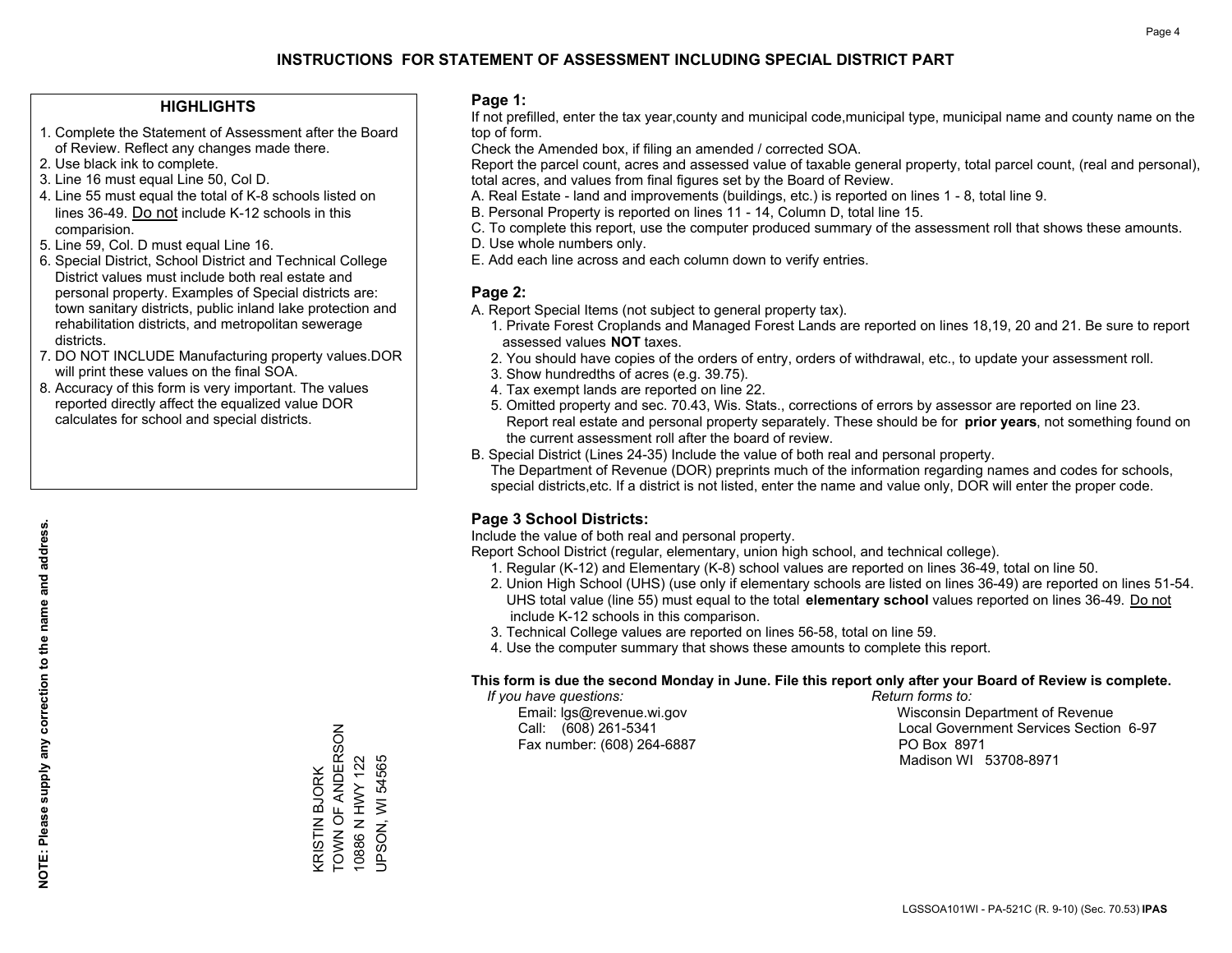**STATEMENT OF ASSESSMENT FOR 2016 FINAL - EQUATED**

|   | Page 1                             |
|---|------------------------------------|
| 0 | Check if this is an Amended Return |
|   |                                    |

|      | <b>FOR</b><br><b>TOWN OF</b><br><b>OF</b><br>Town - Village - City                                                                                                                           | <b>CAREY</b><br><b>Municipality Name</b> |              | <b>IRON COUNTY</b>                   |                         |                      | <b>WHEN COMPLETING THIS DOCUMENT</b><br>DO NOT WRITE OVER X's OR IN SHADED AREAS |  |
|------|----------------------------------------------------------------------------------------------------------------------------------------------------------------------------------------------|------------------------------------------|--------------|--------------------------------------|-------------------------|----------------------|----------------------------------------------------------------------------------|--|
|      |                                                                                                                                                                                              |                                          |              | <b>County Name</b>                   |                         |                      |                                                                                  |  |
| Line | <b>REAL ESTATE</b>                                                                                                                                                                           |                                          | PARCEL COUNT | NO. OF ACRES<br><b>WHOLE</b>         | <b>VALUE OF</b>         | <b>VALUE OF</b>      | <b>TOTAL VALUE OF LAND</b>                                                       |  |
| No.  | (See Lines 18 - 22 for<br>other Real Estate)                                                                                                                                                 |                                          |              | TOTAL LAND IMPROVEMENTS NUMBERS ONLY | LAND                    | <b>IMPROVEMENTS</b>  | AND IMPROVEMENTS                                                                 |  |
|      |                                                                                                                                                                                              | Col. A                                   | Col. B       | Col. C                               | Col. D                  | Col. E               | Col. F                                                                           |  |
|      | <b>RESIDENTIAL - Class 1</b>                                                                                                                                                                 | 248                                      | 190          | 468                                  | 6,224,200               | 9,060,300            | 15,284,500                                                                       |  |
| 2    | <b>COMMERCIAL - Class 2</b>                                                                                                                                                                  | 11                                       | 9            | 61                                   | 168,800                 | 325,700              | 494,500                                                                          |  |
| 3    | <b>MANUFACTURING - Class 3</b>                                                                                                                                                               | 0                                        | $\mathbf 0$  | $\Omega$                             | 0                       |                      | 0<br>0                                                                           |  |
| 4    | <b>AGRICULTURAL - Class 4</b>                                                                                                                                                                | 0                                        |              | $\Omega$                             | 0                       |                      | <sup>0</sup>                                                                     |  |
| 5    | <b>UNDEVELOPED - Class 5</b>                                                                                                                                                                 | 81                                       |              | 1,088                                | 417,500                 |                      | 417,500                                                                          |  |
| 6    | AGRICULTURAL FOREST - Class 5m                                                                                                                                                               | $\Omega$                                 |              | $\Omega$                             | 0                       |                      |                                                                                  |  |
| 7    | FOREST LANDS - Class 6                                                                                                                                                                       | 182                                      |              | 3,571                                | 4,527,900               |                      | 4,527,900                                                                        |  |
| 8    | OTHER - Class 7                                                                                                                                                                              | 0                                        | 0            | $\mathbf{0}$                         | 0                       |                      | $\mathbf{0}$<br>0                                                                |  |
| 9    | <b>TOTAL - ALL COLUMNS</b>                                                                                                                                                                   | 522                                      | 199          | 5,188                                | 11,338,400              | 9,386,000            | 20,724,400                                                                       |  |
| 10   | NUMBER OF PERSONAL PROPERTY ACCOUNTS IN ROLL                                                                                                                                                 |                                          |              | 15                                   | <b>LOCALLY ASSESSED</b> | <b>MANUFACTURING</b> | <b>MERGED</b>                                                                    |  |
| 11   | BOATS AND OTHER WATERCRAFT NOT EXEMPT - Code 1                                                                                                                                               |                                          |              |                                      | 0                       |                      | $\Omega$<br>0                                                                    |  |
| 12   | MACHINERY, TOOLS AND PATTERNS - Code 2                                                                                                                                                       |                                          |              |                                      | 300                     |                      | $\Omega$<br>300                                                                  |  |
| 13   | FURNITURE, FIXTURES AND EQUIPMENT - Code 3                                                                                                                                                   |                                          |              |                                      | 4,100                   |                      | 0<br>4,100                                                                       |  |
| 14   | ALL OTHER PERSONAL PROPERTY NOT EXEMPT - Codes 4A, 4B, 4C                                                                                                                                    |                                          |              |                                      | 63,500                  |                      | 63,500<br>$\mathbf{0}$                                                           |  |
| 15   | TOTAL OF PERSONAL PROPERTY NOT EXEMPT (Total of Lines 11-14)                                                                                                                                 |                                          |              |                                      | 67,900                  |                      | $\Omega$<br>67,900                                                               |  |
| 16   | AGGREGATE ASSESSED VALUE OF ALL PROPERTY SUBJECT TO THE GENERAL PROPERTY TAX (Total of Lines 9F and 15F)<br>MUST EQUAL TOTAL VALUE OF THE SCHOOL DISTRICTS (K-12 PLUS K-8) - Line 50, Col. F |                                          |              |                                      |                         |                      | 20,792,300                                                                       |  |
| 17   | <b>BOARD OF REVIEW</b>                                                                                                                                                                       |                                          |              | Name of Assessor                     |                         |                      | Telephone #                                                                      |  |
|      | DATE OF FINAL ADJOURNMENT                                                                                                                                                                    | 06/29/2016                               |              | <b>DANIEL SOINE</b>                  |                         |                      | $(561)$ 278-6                                                                    |  |

*MUN*

*ACCT NO0720*

*<sup>26</sup> <sup>004</sup>*

*CO*

REMARKS

The Assessment Ratio to be used in calculating the estimated Fair Market Value on tax bills for this tax district is 1.032516449<br>This ratio should be used to convert assessed values to "Calculate Equalized Values" in Step Commission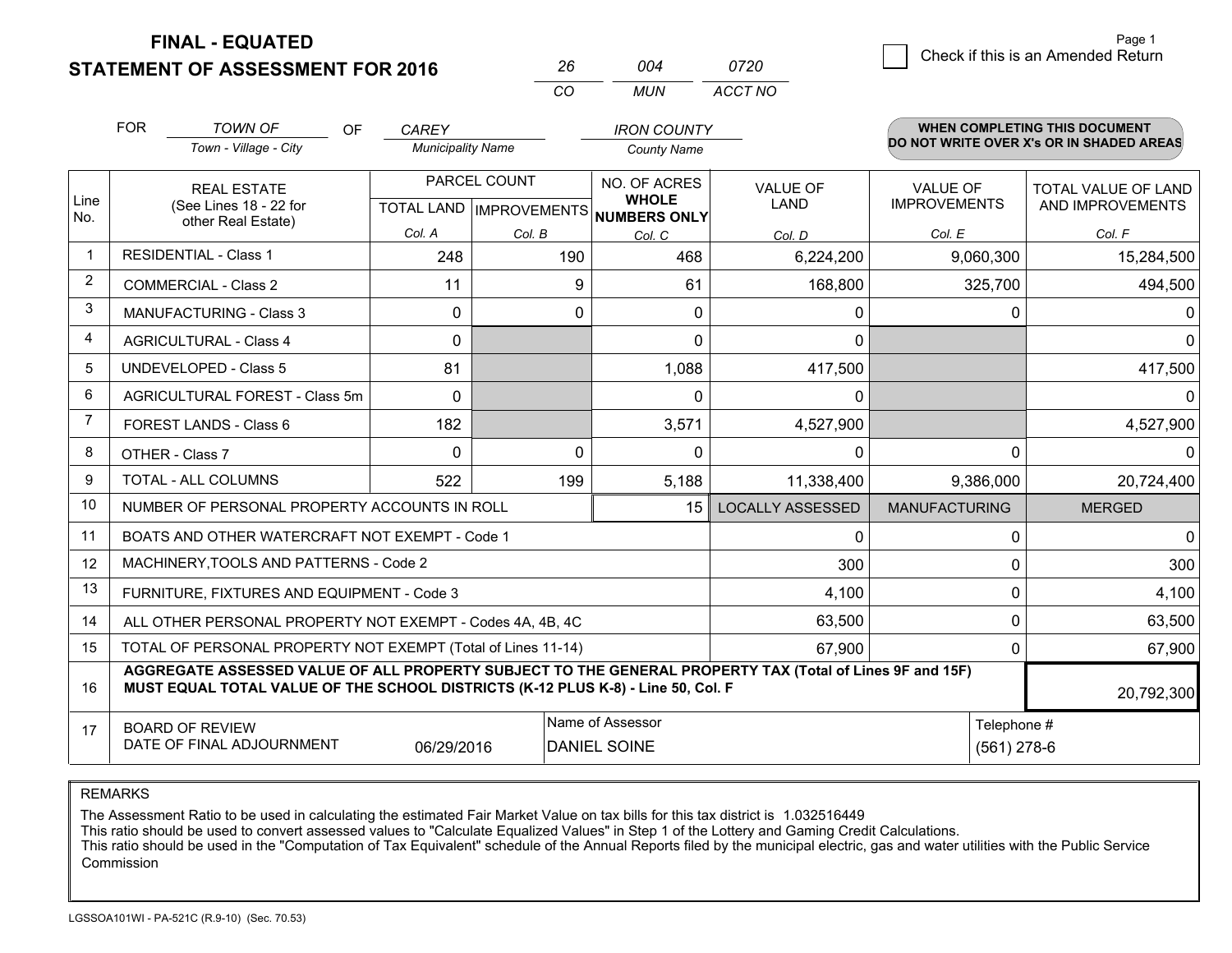*YEAR CO MUN ACCT NO* 2016 26 004 0720

Do not confuse FOREST LANDS (Line 7) with FOREST CROPS (in this section) - They are **NOT** the same

|    |                                                                                                      |                 |  | Private Forest Crop - Reg Class @ 10¢ per acre                                 |                                   |                                                       |           | Private Forest Crop - Reg Class @ \$2.52 per acre                  |                                                                              |                    |
|----|------------------------------------------------------------------------------------------------------|-----------------|--|--------------------------------------------------------------------------------|-----------------------------------|-------------------------------------------------------|-----------|--------------------------------------------------------------------|------------------------------------------------------------------------------|--------------------|
| 18 | (a) PARCELS                                                                                          | (b) ACRES       |  | (c) ASSESSED VALUE                                                             |                                   | (d) PARCELS                                           |           | (e) ACRES                                                          |                                                                              | (f) ASSESSED VALUE |
|    |                                                                                                      |                 |  |                                                                                |                                   |                                                       |           |                                                                    |                                                                              |                    |
|    | Private Forest Crop - Special Class @ 20¢ per acre<br>(c) ASSESSED VALUE<br>(b) ACRES<br>(a) PARCELS |                 |  |                                                                                |                                   |                                                       |           |                                                                    | Entered Before 2005 Managed Forest - Ferrous Mining CLOSED @ \$8.27 per acre |                    |
| 19 |                                                                                                      |                 |  | (d) PARCELS                                                                    |                                   |                                                       | (e) ACRES |                                                                    | (f) ASSESSED VALUE                                                           |                    |
|    |                                                                                                      |                 |  |                                                                                |                                   |                                                       |           |                                                                    |                                                                              |                    |
|    |                                                                                                      |                 |  | Entered Before 2005 Managed Forest - OPEN @ \$.79 per acre                     |                                   |                                                       |           | Entered Before 2005 Managed Forest - CLOSED @ \$1.87 per acre      |                                                                              |                    |
| 20 | (a) PARCELS                                                                                          | (b) ACRES       |  | (c) ASSESSED VALUE                                                             |                                   | (d) PARCELS                                           |           | (e) ACRES                                                          |                                                                              | (f) ASSESSED VALUE |
|    | 95                                                                                                   | 3.766.65        |  | 4,870,800                                                                      |                                   | 9<br>309.43                                           |           | 406,500                                                            |                                                                              |                    |
|    | Entered After 2004 Managed Forest - OPEN @                                                           |                 |  |                                                                                | \$2.14 per acre                   |                                                       |           | Entered After 2004 Managed Forest - CLOSED @ \$10.68 per acre      |                                                                              |                    |
| 21 | (a) PARCELS                                                                                          | (b) ACRES       |  |                                                                                | (d) PARCELS<br>(c) ASSESSED VALUE |                                                       |           | (e) ACRES                                                          |                                                                              | (f) ASSESSED VALUE |
|    |                                                                                                      |                 |  |                                                                                |                                   |                                                       |           |                                                                    |                                                                              |                    |
|    | 28                                                                                                   | 852             |  | 1,049,000                                                                      |                                   | 11                                                    |           | 259.93                                                             |                                                                              | 330,200            |
| 22 | (a) County Forest Cropland Acres                                                                     |                 |  | (b) Federal Acres                                                              |                                   | (d) County (NOT FOREST CROP) Acres<br>(c) State Acres |           |                                                                    | (e) Other Acres                                                              |                    |
|    |                                                                                                      |                 |  |                                                                                |                                   | 20.29                                                 |           | 2.02                                                               |                                                                              | 159.05             |
|    |                                                                                                      |                 |  | Assessed Value of Omitted Property From Prior Years (Sec. 70.44)               |                                   |                                                       |           | Assessed Value of Sec. 70.43 Corrections of Errors by Assessors    |                                                                              |                    |
| 23 |                                                                                                      | (a) REAL ESTATE |  | (b) PERSONAL                                                                   |                                   |                                                       |           | (c1) REAL ESTATE                                                   |                                                                              | (c2) PERSONAL      |
|    |                                                                                                      |                 |  |                                                                                |                                   |                                                       |           |                                                                    |                                                                              |                    |
|    |                                                                                                      |                 |  | Manufacturing Equated Value of Omitted Property From Prior Years (Sec. 70.995) |                                   |                                                       |           | Mfg. Equated Value of Sec.70.43 Corrections of Errors by Assessors |                                                                              |                    |
|    |                                                                                                      | (d) REAL ESTATE |  | (e) PERSONAL                                                                   |                                   | (f1) REAL ESTATE                                      |           |                                                                    | (f2) PERSONAL                                                                |                    |
|    |                                                                                                      |                 |  |                                                                                |                                   |                                                       |           |                                                                    |                                                                              |                    |

# **SPECIAL DISTRICTS**

| Line<br>No. | Enter 6-digit<br>Special District<br>Code (Col. A) | <b>Account</b><br><b>Number</b> | <b>Special District Name</b> | <b>Locally Assessed Value</b><br>of Real Estate and | Mfg Value of Real Estate<br>and Personal Property | <b>Merged Value of</b><br><b>Real Estate and</b><br>Personal Property (Col. F) |
|-------------|----------------------------------------------------|---------------------------------|------------------------------|-----------------------------------------------------|---------------------------------------------------|--------------------------------------------------------------------------------|
|             |                                                    | (Col. B)                        | (Col. C)                     | Personal Property (Col. D)                          | (Col. E)                                          |                                                                                |
| 24          |                                                    |                                 |                              |                                                     |                                                   |                                                                                |
| 25          |                                                    |                                 |                              |                                                     |                                                   |                                                                                |
| 26          |                                                    |                                 |                              |                                                     |                                                   |                                                                                |
| 27          |                                                    |                                 |                              |                                                     |                                                   |                                                                                |
| 28          |                                                    |                                 |                              |                                                     |                                                   |                                                                                |
| 29          |                                                    |                                 |                              |                                                     |                                                   |                                                                                |
| 30          |                                                    |                                 |                              |                                                     |                                                   |                                                                                |
| 31          |                                                    |                                 |                              |                                                     |                                                   |                                                                                |
| 32          |                                                    |                                 |                              |                                                     |                                                   |                                                                                |
| 33          |                                                    |                                 |                              |                                                     |                                                   |                                                                                |
| 34          |                                                    |                                 |                              |                                                     |                                                   |                                                                                |
| 35          |                                                    |                                 |                              |                                                     |                                                   |                                                                                |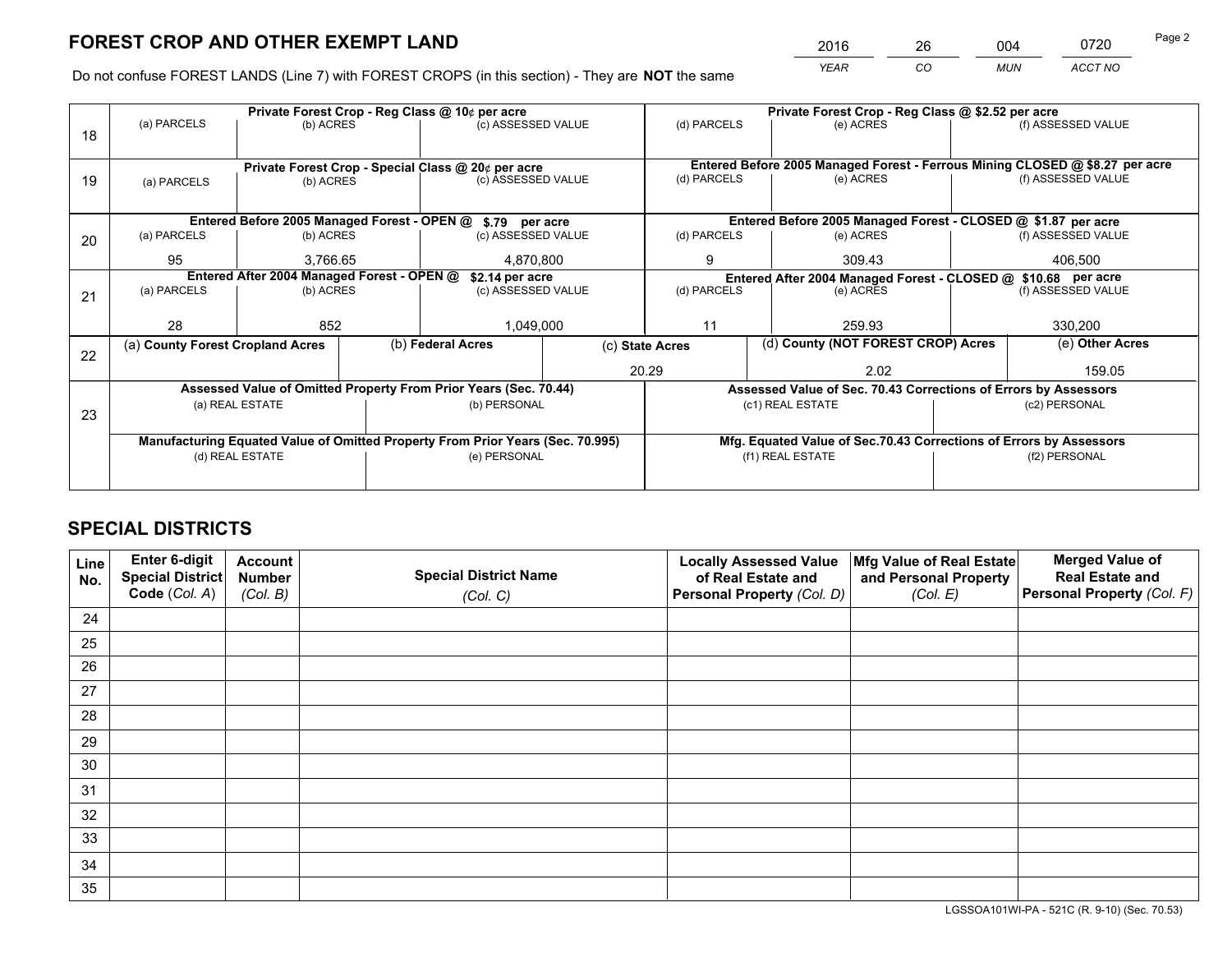|             |                                                                 |                                             |                                                         | <b>YEAR</b>                                                                       | CO<br><b>MUN</b>                                              | ACCT NO                                                                        |
|-------------|-----------------------------------------------------------------|---------------------------------------------|---------------------------------------------------------|-----------------------------------------------------------------------------------|---------------------------------------------------------------|--------------------------------------------------------------------------------|
| Line<br>No. | <b>Enter 6-digit</b><br><b>School District</b><br>Code (Col. A) | <b>Account</b><br><b>Number</b><br>(Col. B) | <b>School District Name</b><br>(Col. C)                 | <b>Locally Assessed Value</b><br>of Real Estate and<br>Personal Property (Col. D) | Mfg Value of Real Estate<br>and Personal Property<br>(Col. E) | <b>Merged Value of</b><br><b>Real Estate and</b><br>Personal Property (Col. F) |
|             | A. SCHOOL DISTRICTS (K-8 and K-12)                              |                                             |                                                         |                                                                                   |                                                               |                                                                                |
| 36          | 262618                                                          | 0159                                        | SCH D OF HURLEY                                         | 20,792,300                                                                        |                                                               | 20,792,300                                                                     |
| 37          |                                                                 |                                             |                                                         |                                                                                   |                                                               |                                                                                |
| 38          |                                                                 |                                             |                                                         |                                                                                   |                                                               |                                                                                |
| 39          |                                                                 |                                             |                                                         |                                                                                   |                                                               |                                                                                |
| 40          |                                                                 |                                             |                                                         |                                                                                   |                                                               |                                                                                |
| 41          |                                                                 |                                             |                                                         |                                                                                   |                                                               |                                                                                |
| 42          |                                                                 |                                             |                                                         |                                                                                   |                                                               |                                                                                |
| 43          |                                                                 |                                             |                                                         |                                                                                   |                                                               |                                                                                |
| 44<br>45    |                                                                 |                                             |                                                         |                                                                                   |                                                               |                                                                                |
| 46          |                                                                 |                                             |                                                         |                                                                                   |                                                               |                                                                                |
| 47          |                                                                 |                                             |                                                         |                                                                                   |                                                               |                                                                                |
| 48          |                                                                 |                                             |                                                         |                                                                                   |                                                               |                                                                                |
| 49          |                                                                 |                                             |                                                         |                                                                                   |                                                               |                                                                                |
| 50          |                                                                 |                                             | TOTAL ASSESSED VALUE OF SCHOOL DISTRICTS (K-8 and K-12) | 20,792,300                                                                        |                                                               | 20,792,300                                                                     |
|             | <b>UNION HIGH SCHOOL DISTRICTS</b><br><b>B.</b>                 |                                             |                                                         |                                                                                   |                                                               |                                                                                |
| 51          |                                                                 |                                             |                                                         |                                                                                   |                                                               |                                                                                |
| 52          |                                                                 |                                             |                                                         |                                                                                   |                                                               |                                                                                |
| 53          |                                                                 |                                             |                                                         |                                                                                   |                                                               |                                                                                |
| 54          |                                                                 |                                             |                                                         |                                                                                   |                                                               |                                                                                |
| 55          |                                                                 |                                             | TOTAL ASSESSED VALUE OF UNION HIGH SCHOOLS              |                                                                                   |                                                               |                                                                                |
|             | <b>TECHNICAL COLLEGE DISTRICTS</b><br>C.                        |                                             |                                                         |                                                                                   |                                                               |                                                                                |
| 56          | 001700                                                          | 0016                                        | WISCONSIN INDIANHEAD TECH COLLEGE SHEL                  | 20,792,300                                                                        |                                                               | 20,792,300                                                                     |
| 57          |                                                                 |                                             |                                                         |                                                                                   |                                                               |                                                                                |
| 58          |                                                                 |                                             |                                                         |                                                                                   |                                                               |                                                                                |
| 59          |                                                                 |                                             | TOTAL ASSESSED VALUE OF TECHNICAL COLLEGES              | 20,792,300                                                                        |                                                               | 20,792,300                                                                     |

26

004

# *I hereby certify, to the best of my knowledge and belief, this form is complete and correct.*

**SCHOOL DISTRICTS**

| Print name of preparer | Title                    |                | Date (MM / DD / CCYY) |
|------------------------|--------------------------|----------------|-----------------------|
|                        |                          |                |                       |
| Signature of preparer  | Contact Telephone Number | E-mail address |                       |
|                        | $\overline{\phantom{0}}$ |                |                       |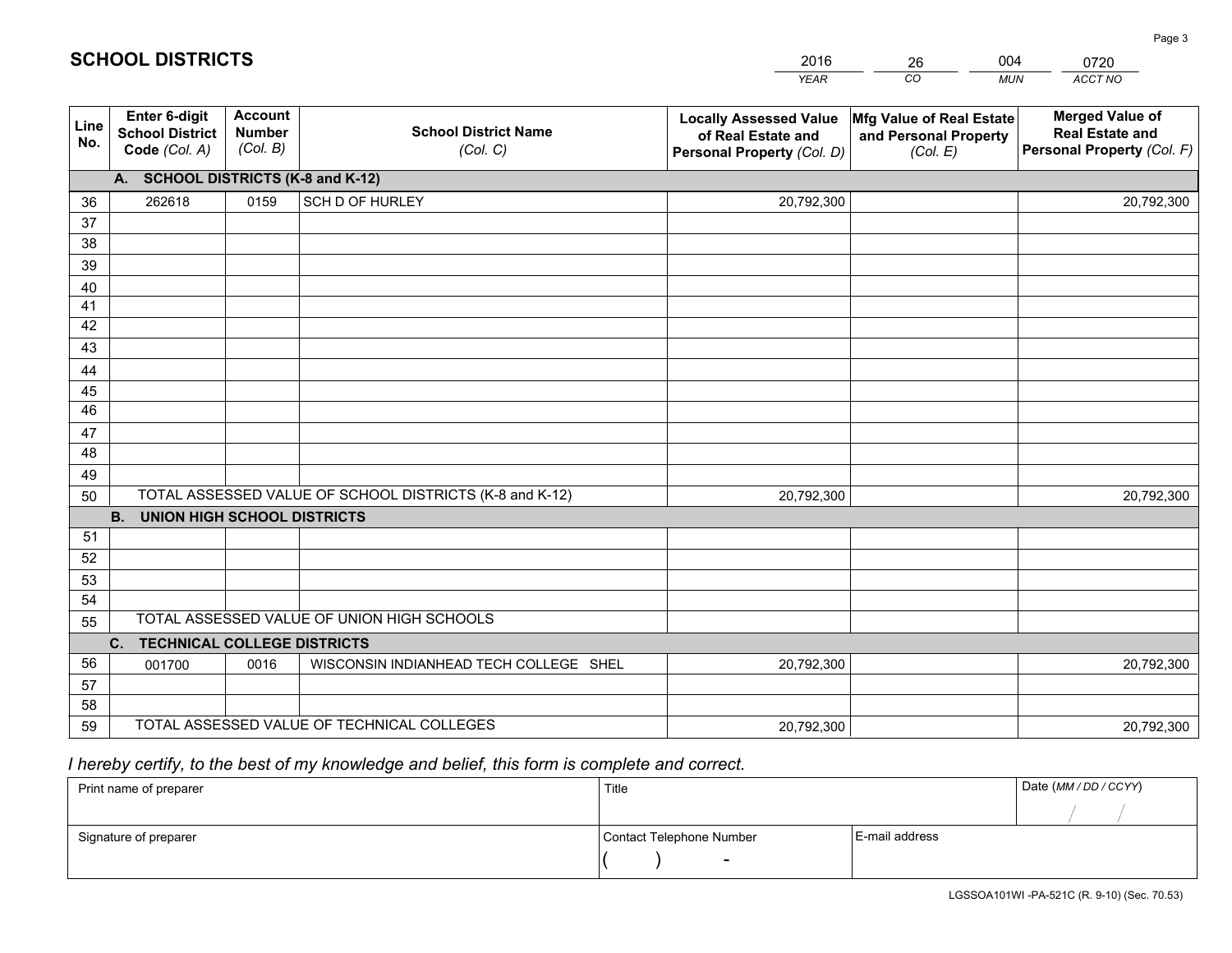#### **HIGHLIGHTS**

- 1. Complete the Statement of Assessment after the Board of Review. Reflect any changes made there.
- 2. Use black ink to complete.
- 3. Line 16 must equal Line 50, Col D.
- 4. Line 55 must equal the total of K-8 schools listed on lines 36-49. Do not include K-12 schools in this comparision.
- 5. Line 59, Col. D must equal Line 16.
- 6. Special District, School District and Technical College District values must include both real estate and personal property. Examples of Special districts are: town sanitary districts, public inland lake protection and rehabilitation districts, and metropolitan sewerage districts.
- 7. DO NOT INCLUDE Manufacturing property values.DOR will print these values on the final SOA.
- 8. Accuracy of this form is very important. The values reported directly affect the equalized value DOR calculates for school and special districts.

#### **Page 1:**

 If not prefilled, enter the tax year,county and municipal code,municipal type, municipal name and county name on the top of form.

Check the Amended box, if filing an amended / corrected SOA.

 Report the parcel count, acres and assessed value of taxable general property, total parcel count, (real and personal), total acres, and values from final figures set by the Board of Review.

- A. Real Estate land and improvements (buildings, etc.) is reported on lines 1 8, total line 9.
- B. Personal Property is reported on lines 11 14, Column D, total line 15.
- C. To complete this report, use the computer produced summary of the assessment roll that shows these amounts.
- D. Use whole numbers only.
- E. Add each line across and each column down to verify entries.

#### **Page 2:**

- A. Report Special Items (not subject to general property tax).
- 1. Private Forest Croplands and Managed Forest Lands are reported on lines 18,19, 20 and 21. Be sure to report assessed values **NOT** taxes.
- 2. You should have copies of the orders of entry, orders of withdrawal, etc., to update your assessment roll.
	- 3. Show hundredths of acres (e.g. 39.75).
- 4. Tax exempt lands are reported on line 22.
- 5. Omitted property and sec. 70.43, Wis. Stats., corrections of errors by assessor are reported on line 23. Report real estate and personal property separately. These should be for **prior years**, not something found on the current assessment roll after the board of review.
- B. Special District (Lines 24-35) Include the value of both real and personal property.
- The Department of Revenue (DOR) preprints much of the information regarding names and codes for schools, special districts,etc. If a district is not listed, enter the name and value only, DOR will enter the proper code.

### **Page 3 School Districts:**

Include the value of both real and personal property.

Report School District (regular, elementary, union high school, and technical college).

- 1. Regular (K-12) and Elementary (K-8) school values are reported on lines 36-49, total on line 50.
- 2. Union High School (UHS) (use only if elementary schools are listed on lines 36-49) are reported on lines 51-54. UHS total value (line 55) must equal to the total **elementary school** values reported on lines 36-49. Do notinclude K-12 schools in this comparison.
- 3. Technical College values are reported on lines 56-58, total on line 59.
- 4. Use the computer summary that shows these amounts to complete this report.

#### **This form is due the second Monday in June. File this report only after your Board of Review is complete.**

 *If you have questions: Return forms to:*

Fax number: (608) 264-6887 PO Box 8971

 Email: lgs@revenue.wi.gov Wisconsin Department of Revenue Call: (608) 261-5341 Local Government Services Section 6-97Madison WI 53708-8971

TORI ASCHEBROCK<br>TOWN OF CAREY TORI ASCHEBROCK TOWN OF CAREY

PO BOX 146

PO BOX 146

HURLEY, WI 54534 - 0146

HURLEY, WI 54534 - 0146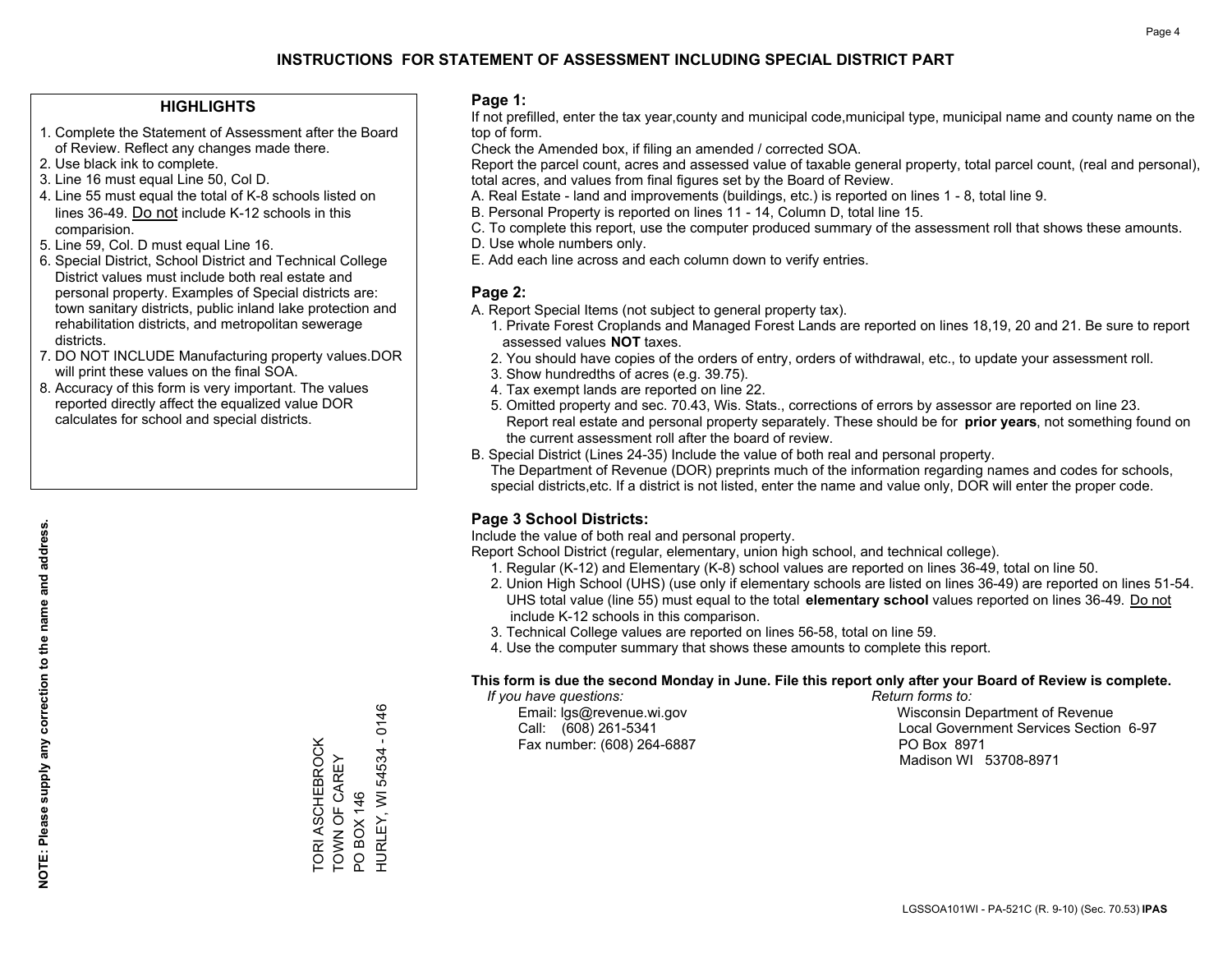**STATEMENT OF ASSESSMENT FOR 2016 FINAL - EQUATED**

|                | <b>FOR</b>                                                                                                                       | <b>TOWN OF</b><br>OF<br>Town - Village - City                                                                                                                                                | <b>GURNEY</b><br><b>Municipality Name</b>      |        | <b>IRON COUNTY</b><br><b>County Name</b>            |                                |                                        | <b>WHEN COMPLETING THIS DOCUMENT</b><br>DO NOT WRITE OVER X's OR IN SHADED AREAS |
|----------------|----------------------------------------------------------------------------------------------------------------------------------|----------------------------------------------------------------------------------------------------------------------------------------------------------------------------------------------|------------------------------------------------|--------|-----------------------------------------------------|--------------------------------|----------------------------------------|----------------------------------------------------------------------------------|
| Line<br>No.    | <b>REAL ESTATE</b><br>(See Lines 18 - 22 for<br>other Real Estate)                                                               |                                                                                                                                                                                              | PARCEL COUNT<br><b>TOTAL LAND IMPROVEMENTS</b> |        | NO. OF ACRES<br><b>WHOLE</b><br><b>NUMBERS ONLY</b> | <b>VALUE OF</b><br><b>LAND</b> | <b>VALUE OF</b><br><b>IMPROVEMENTS</b> | <b>TOTAL VALUE OF LAND</b><br>AND IMPROVEMENTS                                   |
|                |                                                                                                                                  |                                                                                                                                                                                              | Col. A                                         | Col. B | Col. C                                              | Col. D                         | Col. E                                 | Col. F                                                                           |
| $\mathbf 1$    | <b>RESIDENTIAL - Class 1</b>                                                                                                     |                                                                                                                                                                                              | 118                                            | 98     | 298                                                 | 626,600                        | 5,532,400                              | 6,159,000                                                                        |
| $\overline{2}$ |                                                                                                                                  | <b>COMMERCIAL - Class 2</b>                                                                                                                                                                  | 8                                              | 3      | 58                                                  | 73,100                         | 156,600                                | 229,700                                                                          |
| 3              |                                                                                                                                  | <b>MANUFACTURING - Class 3</b>                                                                                                                                                               | 4                                              | 0      | 89                                                  | 145,400                        | 0                                      | 145,400                                                                          |
| 4              |                                                                                                                                  | <b>AGRICULTURAL - Class 4</b>                                                                                                                                                                | 82                                             |        | 1,353                                               | 183,900                        |                                        | 183,900                                                                          |
| 5              |                                                                                                                                  | <b>UNDEVELOPED - Class 5</b>                                                                                                                                                                 | 85                                             |        | 733                                                 | 299,300                        |                                        | 299,300                                                                          |
| 6              | AGRICULTURAL FOREST - Class 5m                                                                                                   |                                                                                                                                                                                              | 53                                             |        | 707                                                 | 323,300                        |                                        | 323,300                                                                          |
| $\overline{7}$ |                                                                                                                                  | FOREST LANDS - Class 6                                                                                                                                                                       | 184                                            |        | 4,375                                               | 3,958,900                      |                                        | 3,958,900                                                                        |
| 8              |                                                                                                                                  | OTHER - Class 7                                                                                                                                                                              | 18                                             | 16     | 25                                                  | 52,600                         | 940,000                                | 992,600                                                                          |
| 9              |                                                                                                                                  | TOTAL - ALL COLUMNS                                                                                                                                                                          | 552                                            | 117    | 7,638                                               | 5,663,100                      | 6,629,000                              | 12,292,100                                                                       |
| 10             |                                                                                                                                  | NUMBER OF PERSONAL PROPERTY ACCOUNTS IN ROLL                                                                                                                                                 |                                                |        | 9                                                   | <b>LOCALLY ASSESSED</b>        | <b>MANUFACTURING</b>                   | <b>MERGED</b>                                                                    |
| 11             |                                                                                                                                  | BOATS AND OTHER WATERCRAFT NOT EXEMPT - Code 1                                                                                                                                               |                                                |        |                                                     | 0                              | 0                                      | $\mathbf{0}$                                                                     |
| 12             |                                                                                                                                  | MACHINERY, TOOLS AND PATTERNS - Code 2                                                                                                                                                       |                                                |        |                                                     | 13,000                         | 0                                      | 13,000                                                                           |
| 13             |                                                                                                                                  | FURNITURE, FIXTURES AND EQUIPMENT - Code 3                                                                                                                                                   |                                                |        |                                                     | 42,000                         | 0                                      | 42,000                                                                           |
| 14             |                                                                                                                                  | ALL OTHER PERSONAL PROPERTY NOT EXEMPT - Codes 4A, 4B, 4C                                                                                                                                    |                                                |        |                                                     | 20,300                         | $\mathbf 0$                            | 20,300                                                                           |
| 15             |                                                                                                                                  | TOTAL OF PERSONAL PROPERTY NOT EXEMPT (Total of Lines 11-14)                                                                                                                                 |                                                |        |                                                     | 75,300                         | $\mathbf 0$                            | 75,300                                                                           |
| 16             |                                                                                                                                  | AGGREGATE ASSESSED VALUE OF ALL PROPERTY SUBJECT TO THE GENERAL PROPERTY TAX (Total of Lines 9F and 15F)<br>MUST EQUAL TOTAL VALUE OF THE SCHOOL DISTRICTS (K-12 PLUS K-8) - Line 50, Col. F |                                                |        |                                                     |                                |                                        | 12,367,400                                                                       |
| 17             | Name of Assessor<br>Telephone #<br><b>BOARD OF REVIEW</b><br>DATE OF FINAL ADJOURNMENT<br>09/08/2016<br><b>APPRAISAL SERVICE</b> |                                                                                                                                                                                              |                                                |        |                                                     | (715) 834-1361                 |                                        |                                                                                  |

*MUN*

*ACCT NO0721*

*<sup>26</sup> <sup>006</sup>*

*CO*

REMARKS

The Assessment Ratio to be used in calculating the estimated Fair Market Value on tax bills for this tax district is .883271182<br>This ratio should be used to convert assessed values to "Calculate Equalized Values" in Step 1 Commission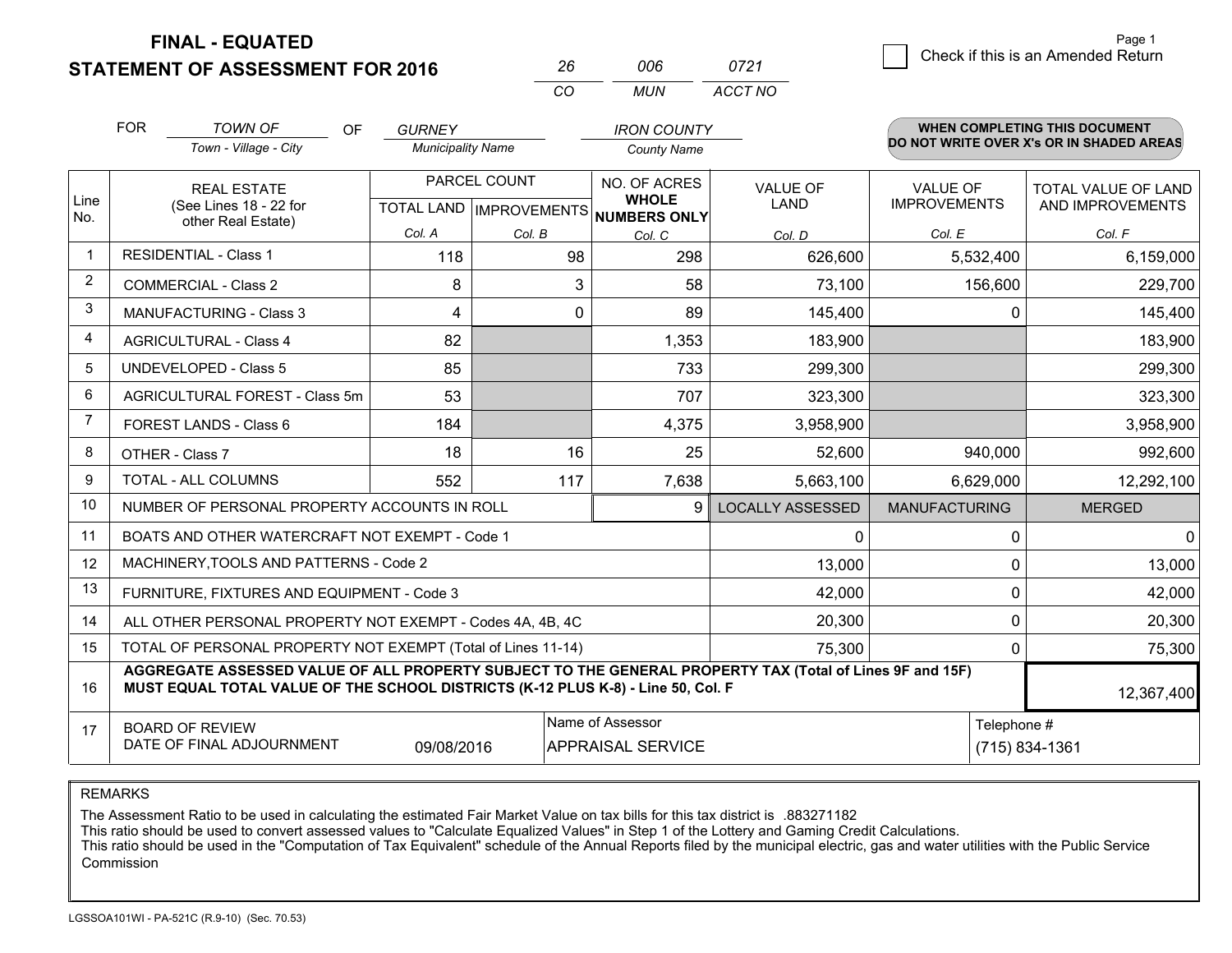*YEAR CO MUN ACCT NO* 2016 26 006 0721

Do not confuse FOREST LANDS (Line 7) with FOREST CROPS (in this section) - They are **NOT** the same

|    | Private Forest Crop - Reg Class @ 10¢ per acre                |                 |                                 |                                                                                | Private Forest Crop - Reg Class @ \$2.52 per acre |                                                       |                                                                 |           |                 |                                                                              |  |
|----|---------------------------------------------------------------|-----------------|---------------------------------|--------------------------------------------------------------------------------|---------------------------------------------------|-------------------------------------------------------|-----------------------------------------------------------------|-----------|-----------------|------------------------------------------------------------------------------|--|
| 18 | (a) PARCELS                                                   | (b) ACRES       |                                 | (c) ASSESSED VALUE                                                             |                                                   | (d) PARCELS                                           | (e) ACRES                                                       |           |                 | (f) ASSESSED VALUE                                                           |  |
|    |                                                               |                 |                                 |                                                                                |                                                   |                                                       | 40                                                              |           |                 | 36,000                                                                       |  |
|    |                                                               |                 |                                 | Private Forest Crop - Special Class @ 20¢ per acre                             |                                                   |                                                       |                                                                 |           |                 | Entered Before 2005 Managed Forest - Ferrous Mining CLOSED @ \$8.27 per acre |  |
| 19 | (a) PARCELS                                                   |                 | (c) ASSESSED VALUE<br>(b) ACRES |                                                                                |                                                   | (d) PARCELS                                           | (e) ACRES                                                       |           |                 | (f) ASSESSED VALUE                                                           |  |
|    |                                                               |                 |                                 |                                                                                |                                                   |                                                       |                                                                 |           |                 |                                                                              |  |
|    | Entered Before 2005 Managed Forest - OPEN @ \$.79 per acre    |                 |                                 |                                                                                |                                                   |                                                       |                                                                 |           |                 | Entered Before 2005 Managed Forest - CLOSED @ \$1.87 per acre                |  |
| 20 | (a) PARCELS<br>(b) ACRES                                      |                 |                                 | (c) ASSESSED VALUE                                                             |                                                   | (d) PARCELS                                           |                                                                 | (e) ACRES |                 | (f) ASSESSED VALUE                                                           |  |
|    | 18                                                            | 626.49          |                                 | 495,400                                                                        |                                                   | 9<br>352.47                                           |                                                                 | 302,400   |                 |                                                                              |  |
|    | Entered After 2004 Managed Forest - OPEN @<br>\$2.14 per acre |                 |                                 |                                                                                |                                                   |                                                       |                                                                 |           |                 | Entered After 2004 Managed Forest - CLOSED @ \$10.68 per acre                |  |
| 21 | (a) PARCELS                                                   | (b) ACRES       |                                 |                                                                                | (d) PARCELS<br>(c) ASSESSED VALUE                 |                                                       |                                                                 | (e) ACRES |                 | (f) ASSESSED VALUE                                                           |  |
|    |                                                               |                 |                                 |                                                                                |                                                   |                                                       |                                                                 |           |                 |                                                                              |  |
|    | 11                                                            | 350             |                                 | 328,900                                                                        |                                                   | 16<br>497.67                                          |                                                                 |           | 451,100         |                                                                              |  |
|    | (a) County Forest Cropland Acres                              |                 |                                 | (b) Federal Acres                                                              |                                                   | (d) County (NOT FOREST CROP) Acres<br>(c) State Acres |                                                                 |           | (e) Other Acres |                                                                              |  |
| 22 |                                                               |                 |                                 |                                                                                |                                                   |                                                       |                                                                 |           |                 |                                                                              |  |
|    |                                                               |                 |                                 | 9.29                                                                           |                                                   | 7.62                                                  |                                                                 | 82.42     |                 | 64.85                                                                        |  |
|    |                                                               |                 |                                 | Assessed Value of Omitted Property From Prior Years (Sec. 70.44)               |                                                   |                                                       | Assessed Value of Sec. 70.43 Corrections of Errors by Assessors |           |                 |                                                                              |  |
| 23 |                                                               | (a) REAL ESTATE |                                 | (b) PERSONAL                                                                   |                                                   |                                                       | (c1) REAL ESTATE                                                |           |                 | (c2) PERSONAL                                                                |  |
|    |                                                               |                 |                                 |                                                                                |                                                   |                                                       |                                                                 |           |                 |                                                                              |  |
|    |                                                               |                 |                                 | Manufacturing Equated Value of Omitted Property From Prior Years (Sec. 70.995) |                                                   |                                                       |                                                                 |           |                 | Mfg. Equated Value of Sec.70.43 Corrections of Errors by Assessors           |  |
|    |                                                               | (d) REAL ESTATE |                                 | (e) PERSONAL                                                                   |                                                   |                                                       | (f1) REAL ESTATE                                                |           | (f2) PERSONAL   |                                                                              |  |
|    |                                                               |                 |                                 |                                                                                |                                                   |                                                       |                                                                 |           |                 |                                                                              |  |
|    |                                                               |                 |                                 |                                                                                |                                                   |                                                       |                                                                 |           |                 |                                                                              |  |

# **SPECIAL DISTRICTS**

| Line<br>No. | Enter 6-digit<br>Special District<br>Code (Col. A) | <b>Account</b><br><b>Number</b> | <b>Special District Name</b> | <b>Locally Assessed Value</b><br>of Real Estate and | Mfg Value of Real Estate<br>and Personal Property | <b>Merged Value of</b><br><b>Real Estate and</b><br>Personal Property (Col. F) |
|-------------|----------------------------------------------------|---------------------------------|------------------------------|-----------------------------------------------------|---------------------------------------------------|--------------------------------------------------------------------------------|
|             |                                                    | (Col. B)                        | (Col. C)                     | Personal Property (Col. D)                          | (Col. E)                                          |                                                                                |
| 24          |                                                    |                                 |                              |                                                     |                                                   |                                                                                |
| 25          |                                                    |                                 |                              |                                                     |                                                   |                                                                                |
| 26          |                                                    |                                 |                              |                                                     |                                                   |                                                                                |
| 27          |                                                    |                                 |                              |                                                     |                                                   |                                                                                |
| 28          |                                                    |                                 |                              |                                                     |                                                   |                                                                                |
| 29          |                                                    |                                 |                              |                                                     |                                                   |                                                                                |
| 30          |                                                    |                                 |                              |                                                     |                                                   |                                                                                |
| 31          |                                                    |                                 |                              |                                                     |                                                   |                                                                                |
| 32          |                                                    |                                 |                              |                                                     |                                                   |                                                                                |
| 33          |                                                    |                                 |                              |                                                     |                                                   |                                                                                |
| 34          |                                                    |                                 |                              |                                                     |                                                   |                                                                                |
| 35          |                                                    |                                 |                              |                                                     |                                                   |                                                                                |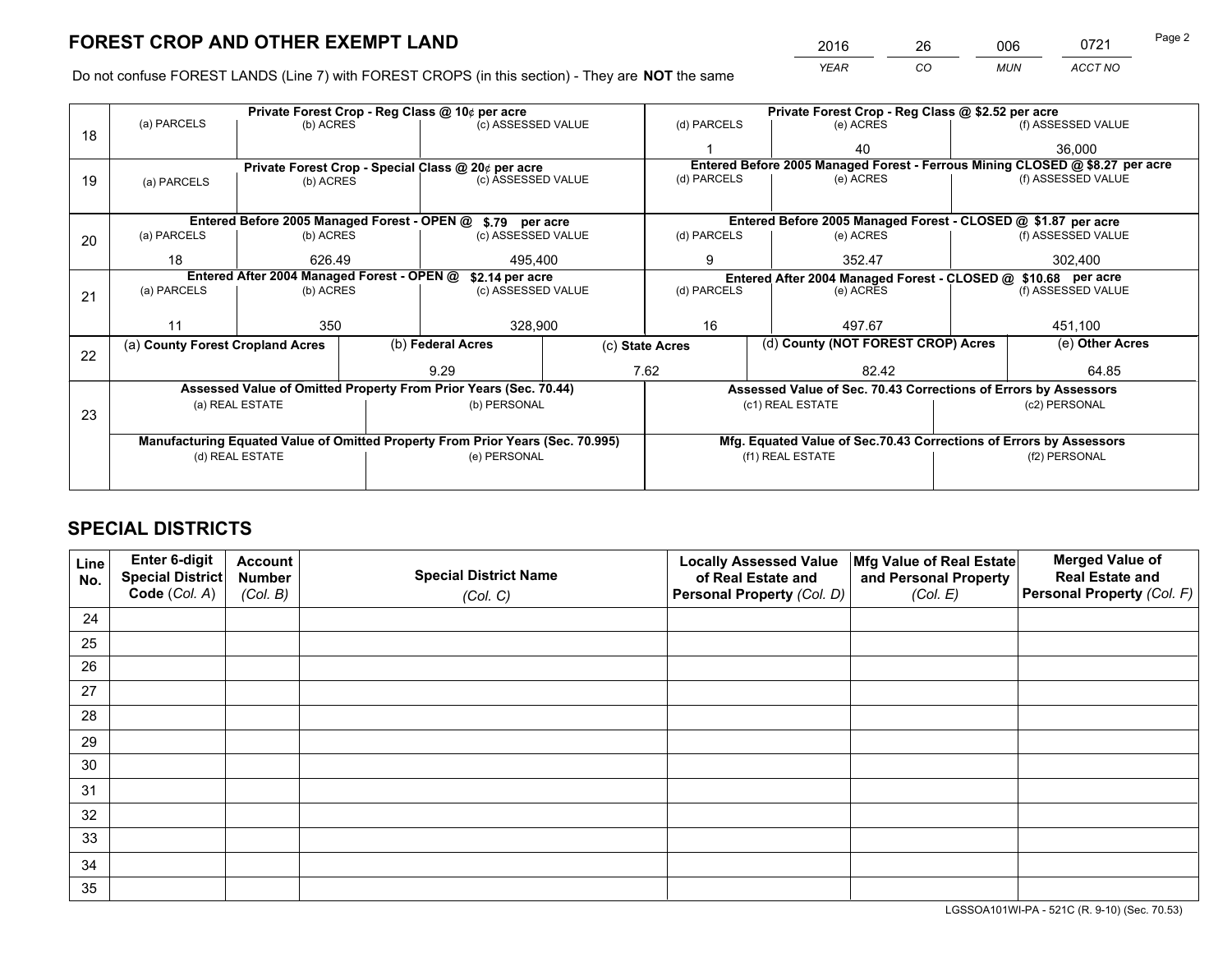|             |                                                                 |                                             |                                                         | <b>YEAR</b>                                                                       | CO<br><b>MUN</b>                                              | ACCT NO                                                                        |
|-------------|-----------------------------------------------------------------|---------------------------------------------|---------------------------------------------------------|-----------------------------------------------------------------------------------|---------------------------------------------------------------|--------------------------------------------------------------------------------|
| Line<br>No. | <b>Enter 6-digit</b><br><b>School District</b><br>Code (Col. A) | <b>Account</b><br><b>Number</b><br>(Col. B) | <b>School District Name</b><br>(Col. C)                 | <b>Locally Assessed Value</b><br>of Real Estate and<br>Personal Property (Col. D) | Mfg Value of Real Estate<br>and Personal Property<br>(Col. E) | <b>Merged Value of</b><br><b>Real Estate and</b><br>Personal Property (Col. F) |
|             | A. SCHOOL DISTRICTS (K-8 and K-12)                              |                                             |                                                         |                                                                                   |                                                               |                                                                                |
| 36          | 262618                                                          | 0159                                        | SCH D OF HURLEY                                         | 12,222,000                                                                        | 145,400                                                       | 12,367,400                                                                     |
| 37          |                                                                 |                                             |                                                         |                                                                                   |                                                               |                                                                                |
| 38          |                                                                 |                                             |                                                         |                                                                                   |                                                               |                                                                                |
| 39          |                                                                 |                                             |                                                         |                                                                                   |                                                               |                                                                                |
| 40          |                                                                 |                                             |                                                         |                                                                                   |                                                               |                                                                                |
| 41          |                                                                 |                                             |                                                         |                                                                                   |                                                               |                                                                                |
| 42          |                                                                 |                                             |                                                         |                                                                                   |                                                               |                                                                                |
| 43          |                                                                 |                                             |                                                         |                                                                                   |                                                               |                                                                                |
| 44<br>45    |                                                                 |                                             |                                                         |                                                                                   |                                                               |                                                                                |
| 46          |                                                                 |                                             |                                                         |                                                                                   |                                                               |                                                                                |
| 47          |                                                                 |                                             |                                                         |                                                                                   |                                                               |                                                                                |
| 48          |                                                                 |                                             |                                                         |                                                                                   |                                                               |                                                                                |
| 49          |                                                                 |                                             |                                                         |                                                                                   |                                                               |                                                                                |
| 50          |                                                                 |                                             | TOTAL ASSESSED VALUE OF SCHOOL DISTRICTS (K-8 and K-12) | 12,222,000                                                                        | 145,400                                                       | 12,367,400                                                                     |
|             | <b>B.</b><br><b>UNION HIGH SCHOOL DISTRICTS</b>                 |                                             |                                                         |                                                                                   |                                                               |                                                                                |
| 51          |                                                                 |                                             |                                                         |                                                                                   |                                                               |                                                                                |
| 52          |                                                                 |                                             |                                                         |                                                                                   |                                                               |                                                                                |
| 53          |                                                                 |                                             |                                                         |                                                                                   |                                                               |                                                                                |
| 54          |                                                                 |                                             |                                                         |                                                                                   |                                                               |                                                                                |
| 55          |                                                                 |                                             | TOTAL ASSESSED VALUE OF UNION HIGH SCHOOLS              |                                                                                   |                                                               |                                                                                |
|             | C.<br><b>TECHNICAL COLLEGE DISTRICTS</b>                        |                                             |                                                         |                                                                                   |                                                               |                                                                                |
| 56          | 001700                                                          | 0016                                        | WISCONSIN INDIANHEAD TECH COLLEGE SHEL                  | 12,222,000                                                                        | 145,400                                                       | 12,367,400                                                                     |
| 57          |                                                                 |                                             |                                                         |                                                                                   |                                                               |                                                                                |
| 58          |                                                                 |                                             |                                                         |                                                                                   |                                                               |                                                                                |
| 59          |                                                                 |                                             | TOTAL ASSESSED VALUE OF TECHNICAL COLLEGES              | 12,222,000                                                                        | 145,400                                                       | 12,367,400                                                                     |

26

006

# *I hereby certify, to the best of my knowledge and belief, this form is complete and correct.*

**SCHOOL DISTRICTS**

| Print name of preparer | Title                    |                | Date (MM / DD / CCYY) |
|------------------------|--------------------------|----------------|-----------------------|
|                        |                          |                |                       |
| Signature of preparer  | Contact Telephone Number | E-mail address |                       |
|                        | $\overline{\phantom{0}}$ |                |                       |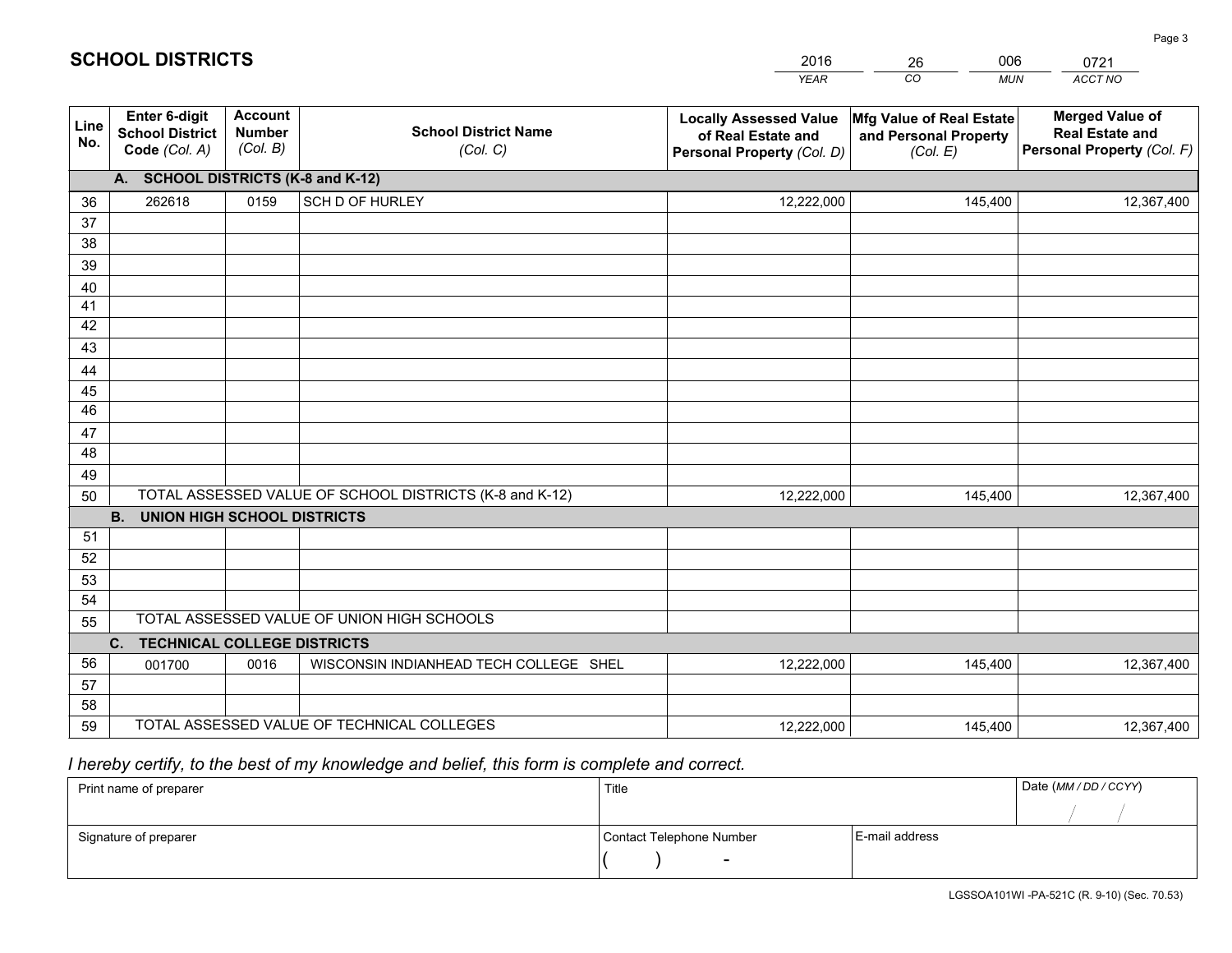#### **HIGHLIGHTS**

- 1. Complete the Statement of Assessment after the Board of Review. Reflect any changes made there.
- 2. Use black ink to complete.
- 3. Line 16 must equal Line 50, Col D.
- 4. Line 55 must equal the total of K-8 schools listed on lines 36-49. Do not include K-12 schools in this comparision.
- 5. Line 59, Col. D must equal Line 16.
- 6. Special District, School District and Technical College District values must include both real estate and personal property. Examples of Special districts are: town sanitary districts, public inland lake protection and rehabilitation districts, and metropolitan sewerage districts.
- 7. DO NOT INCLUDE Manufacturing property values.DOR will print these values on the final SOA.

DENYS VARGOVICH TOWN OF GURNEY 10610 W OLD HWY 10 SAXON, WI 54559 - 9700

DENYS VARGOVICH **TOWN OF GURNEY** 

SAXON, WI 54559 - 9700 10610 W OLD HWY 10

 8. Accuracy of this form is very important. The values reported directly affect the equalized value DOR calculates for school and special districts.

#### **Page 1:**

 If not prefilled, enter the tax year,county and municipal code,municipal type, municipal name and county name on the top of form.

Check the Amended box, if filing an amended / corrected SOA.

 Report the parcel count, acres and assessed value of taxable general property, total parcel count, (real and personal), total acres, and values from final figures set by the Board of Review.

- A. Real Estate land and improvements (buildings, etc.) is reported on lines 1 8, total line 9.
- B. Personal Property is reported on lines 11 14, Column D, total line 15.
- C. To complete this report, use the computer produced summary of the assessment roll that shows these amounts.
- D. Use whole numbers only.
- E. Add each line across and each column down to verify entries.

#### **Page 2:**

- A. Report Special Items (not subject to general property tax).
- 1. Private Forest Croplands and Managed Forest Lands are reported on lines 18,19, 20 and 21. Be sure to report assessed values **NOT** taxes.
- 2. You should have copies of the orders of entry, orders of withdrawal, etc., to update your assessment roll.
	- 3. Show hundredths of acres (e.g. 39.75).
- 4. Tax exempt lands are reported on line 22.
- 5. Omitted property and sec. 70.43, Wis. Stats., corrections of errors by assessor are reported on line 23. Report real estate and personal property separately. These should be for **prior years**, not something found on the current assessment roll after the board of review.
- B. Special District (Lines 24-35) Include the value of both real and personal property.
- The Department of Revenue (DOR) preprints much of the information regarding names and codes for schools, special districts,etc. If a district is not listed, enter the name and value only, DOR will enter the proper code.

### **Page 3 School Districts:**

Include the value of both real and personal property.

Report School District (regular, elementary, union high school, and technical college).

- 1. Regular (K-12) and Elementary (K-8) school values are reported on lines 36-49, total on line 50.
- 2. Union High School (UHS) (use only if elementary schools are listed on lines 36-49) are reported on lines 51-54. UHS total value (line 55) must equal to the total **elementary school** values reported on lines 36-49. Do notinclude K-12 schools in this comparison.
- 3. Technical College values are reported on lines 56-58, total on line 59.
- 4. Use the computer summary that shows these amounts to complete this report.

#### **This form is due the second Monday in June. File this report only after your Board of Review is complete.**

 *If you have questions: Return forms to:*

Fax number: (608) 264-6887 PO Box 8971

 Email: lgs@revenue.wi.gov Wisconsin Department of Revenue Call: (608) 261-5341 Local Government Services Section 6-97Madison WI 53708-8971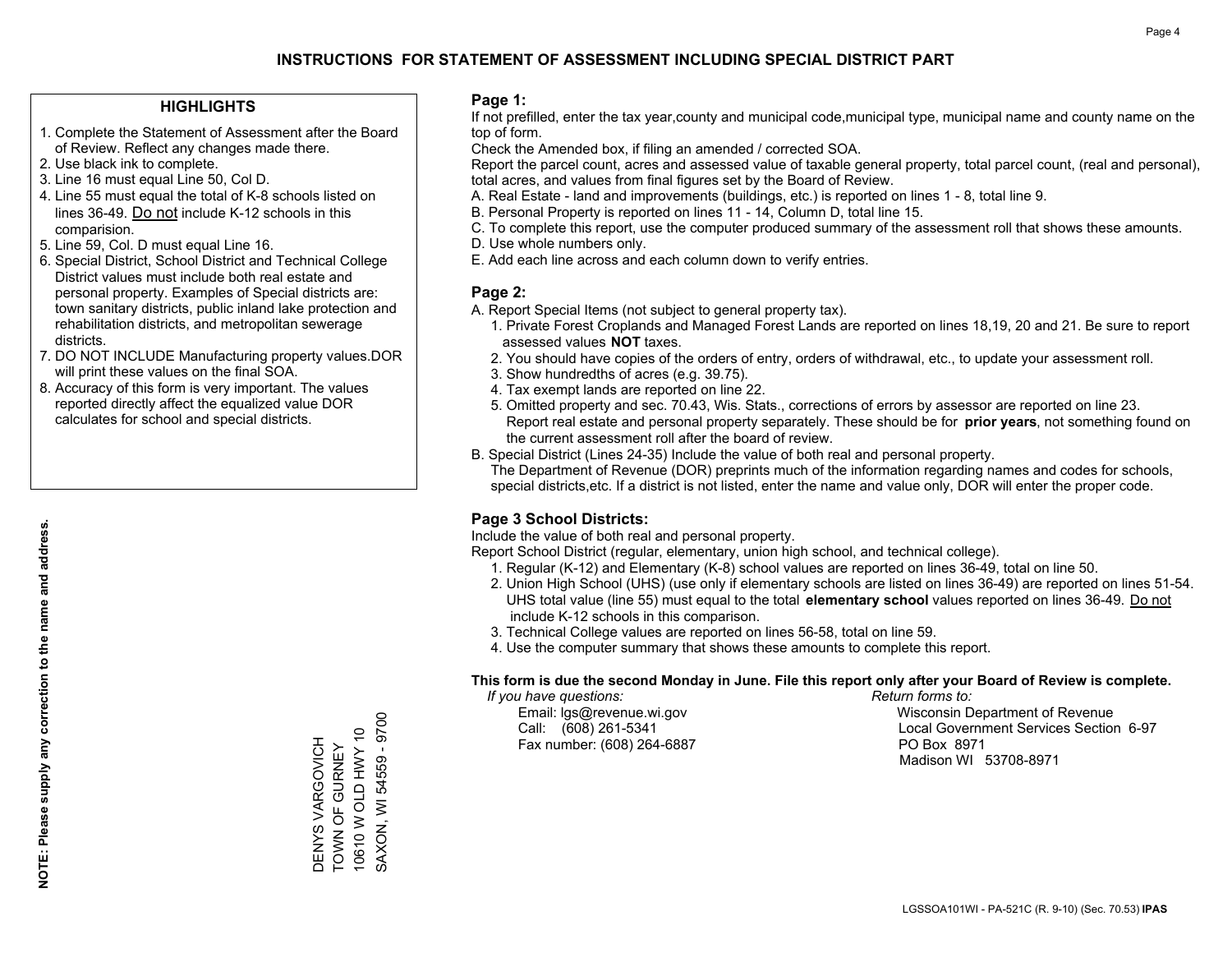**FINAL - EQUATED**

**STATEMENT OF ASSESSMENT FOR 2016** 

| 26. | 008.  | 0722    |
|-----|-------|---------|
| CO. | MI IN | ACCT NO |

|                      | <b>FOR</b>                                                                                                                                                                                   | <b>TOWN OF</b>                                               | OF<br>KIMBALL            | <b>IRON COUNTY</b>                   |                              |                                          |                      | <b>WHEN COMPLETING THIS DOCUMENT</b> |  |
|----------------------|----------------------------------------------------------------------------------------------------------------------------------------------------------------------------------------------|--------------------------------------------------------------|--------------------------|--------------------------------------|------------------------------|------------------------------------------|----------------------|--------------------------------------|--|
|                      |                                                                                                                                                                                              | Town - Village - City                                        | <b>Municipality Name</b> |                                      | <b>County Name</b>           | DO NOT WRITE OVER X's OR IN SHADED AREAS |                      |                                      |  |
|                      | <b>REAL ESTATE</b><br>(See Lines 18 - 22 for<br>other Real Estate)                                                                                                                           |                                                              |                          | PARCEL COUNT                         | NO. OF ACRES                 | <b>VALUE OF</b>                          | <b>VALUE OF</b>      | <b>TOTAL VALUE OF LAND</b>           |  |
| Line<br>No.          |                                                                                                                                                                                              |                                                              |                          | TOTAL LAND IMPROVEMENTS NUMBERS ONLY | <b>WHOLE</b>                 | <b>LAND</b>                              | <b>IMPROVEMENTS</b>  | AND IMPROVEMENTS                     |  |
|                      |                                                                                                                                                                                              |                                                              | Col. A                   | Col. B                               | Col. C                       | Col. D                                   | Col. E               | Col. F                               |  |
| $\blacktriangleleft$ |                                                                                                                                                                                              | <b>RESIDENTIAL - Class 1</b>                                 | 346                      | 280                                  | 797                          | 3,556,400                                | 21,669,800           | 25,226,200                           |  |
| $\overline{2}$       |                                                                                                                                                                                              | <b>COMMERCIAL - Class 2</b>                                  | 33                       | 21                                   | 159                          | 435,800                                  | 2,597,100            | 3,032,900                            |  |
| 3                    |                                                                                                                                                                                              | <b>MANUFACTURING - Class 3</b>                               | $\overline{2}$           |                                      | 114                          | 219,900                                  | 105,900              | 325,800                              |  |
| 4                    |                                                                                                                                                                                              | <b>AGRICULTURAL - Class 4</b>                                | 66                       |                                      | 939                          | 83,900                                   |                      | 83,900                               |  |
| 5                    | <b>UNDEVELOPED - Class 5</b>                                                                                                                                                                 |                                                              | 71                       |                                      | 699                          | 164,500                                  |                      | 164,500                              |  |
| 6                    | AGRICULTURAL FOREST - Class 5m                                                                                                                                                               |                                                              | 48                       |                                      | 839                          | 566,700                                  |                      | 566,700                              |  |
| $\overline{7}$       |                                                                                                                                                                                              | FOREST LANDS - Class 6                                       | 487                      |                                      | 11,011                       | 13,985,600                               |                      | 13,985,600                           |  |
| 8                    |                                                                                                                                                                                              | OTHER - Class 7                                              | 13                       | 12                                   | 38                           | 73,500                                   | 674,900              | 748,400                              |  |
| 9                    |                                                                                                                                                                                              | TOTAL - ALL COLUMNS                                          | 1,066                    | 314                                  | 14,596                       | 19,086,300                               | 25,047,700           | 44,134,000                           |  |
| 10                   |                                                                                                                                                                                              | NUMBER OF PERSONAL PROPERTY ACCOUNTS IN ROLL                 |                          |                                      | 41                           | <b>LOCALLY ASSESSED</b>                  | <b>MANUFACTURING</b> | <b>MERGED</b>                        |  |
| 11                   |                                                                                                                                                                                              | BOATS AND OTHER WATERCRAFT NOT EXEMPT - Code 1               |                          |                                      |                              | $\Omega$                                 | $\mathbf 0$          | $\Omega$                             |  |
| 12                   |                                                                                                                                                                                              | MACHINERY, TOOLS AND PATTERNS - Code 2                       |                          |                                      |                              | 102,200                                  | $\mathbf 0$          | 102,200                              |  |
| 13                   |                                                                                                                                                                                              | FURNITURE, FIXTURES AND EQUIPMENT - Code 3                   |                          |                                      |                              | 182,700                                  | $\mathbf 0$          | 182,700                              |  |
| 14                   |                                                                                                                                                                                              | ALL OTHER PERSONAL PROPERTY NOT EXEMPT - Codes 4A, 4B, 4C    |                          |                                      |                              | 273,200                                  | 8,300                | 281,500                              |  |
| 15                   |                                                                                                                                                                                              | TOTAL OF PERSONAL PROPERTY NOT EXEMPT (Total of Lines 11-14) |                          |                                      |                              | 558,100                                  | 8,300                | 566,400                              |  |
| 16                   | AGGREGATE ASSESSED VALUE OF ALL PROPERTY SUBJECT TO THE GENERAL PROPERTY TAX (Total of Lines 9F and 15F)<br>MUST EQUAL TOTAL VALUE OF THE SCHOOL DISTRICTS (K-12 PLUS K-8) - Line 50, Col. F |                                                              |                          |                                      |                              |                                          |                      | 44,700,400                           |  |
| 17                   |                                                                                                                                                                                              | <b>BOARD OF REVIEW</b>                                       |                          |                                      | Name of Assessor             |                                          | Telephone #          |                                      |  |
|                      |                                                                                                                                                                                              | DATE OF FINAL ADJOURNMENT                                    | 05/27/2016               |                                      | <b>ASSOCIATED APPRAISALS</b> |                                          |                      | $(180) 072 - 1415$                   |  |

REMARKS

The Assessment Ratio to be used in calculating the estimated Fair Market Value on tax bills for this tax district is .974785725

This ratio should be used to convert assessed values to "Calculate Equalized Values" in Step 1 of the Lottery and Gaming Credit Calculations.<br>This ratio should be used in the "Computation of Tax Equivalent" schedule of the Commission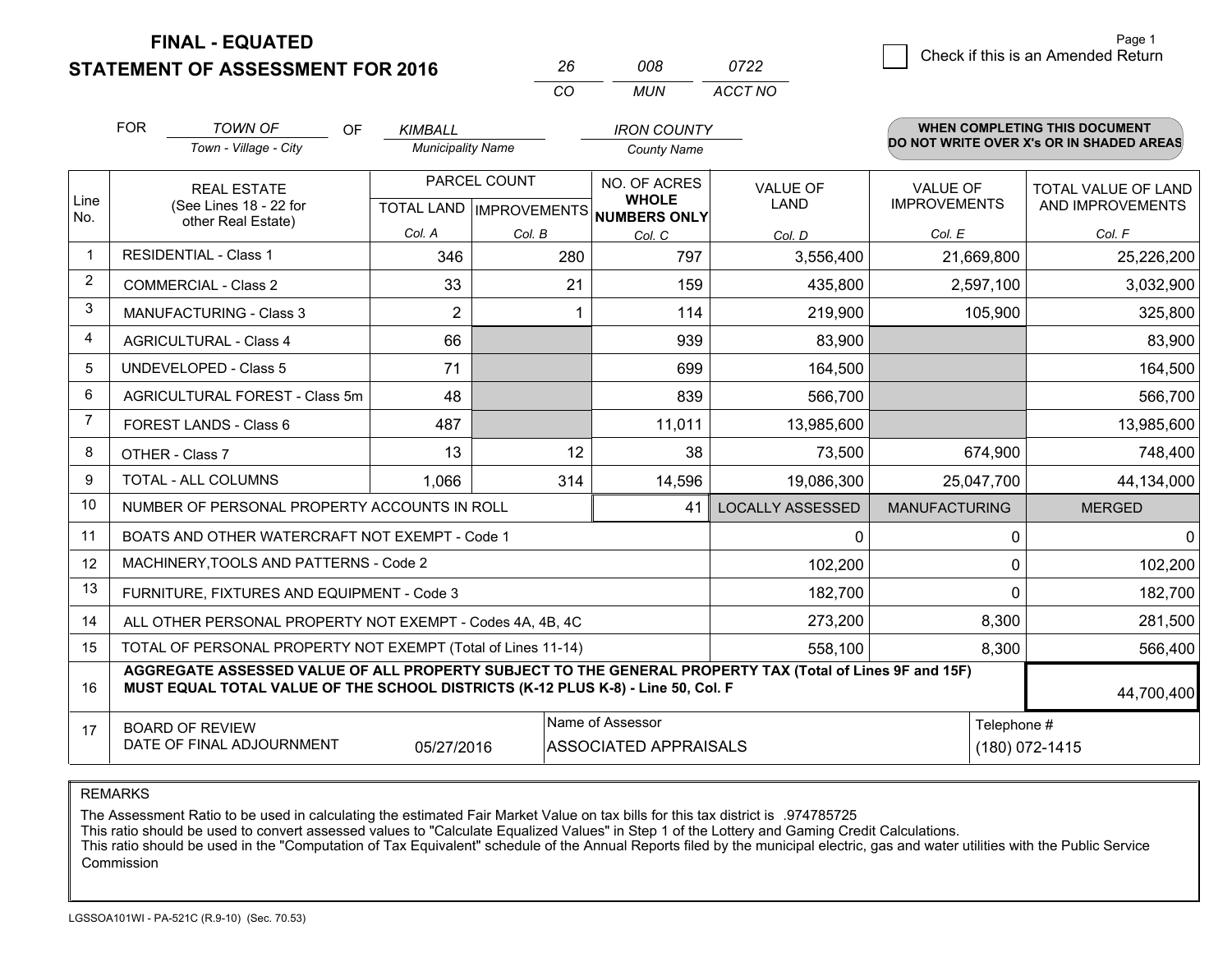*YEAR CO MUN ACCT NO* 2016 26 008 0722

Do not confuse FOREST LANDS (Line 7) with FOREST CROPS (in this section) - They are **NOT** the same

|    |                                                               |                                 |  | Private Forest Crop - Reg Class @ 10¢ per acre                                 |               |                  | Private Forest Crop - Reg Class @ \$2.52 per acre             |                                                                    |                    |                                                                              |
|----|---------------------------------------------------------------|---------------------------------|--|--------------------------------------------------------------------------------|---------------|------------------|---------------------------------------------------------------|--------------------------------------------------------------------|--------------------|------------------------------------------------------------------------------|
| 18 | (a) PARCELS                                                   | (b) ACRES                       |  | (c) ASSESSED VALUE                                                             |               | (d) PARCELS      |                                                               | (e) ACRES                                                          |                    | (f) ASSESSED VALUE                                                           |
|    |                                                               |                                 |  |                                                                                |               | 3                |                                                               | 80                                                                 |                    | 108,000                                                                      |
|    |                                                               |                                 |  | Private Forest Crop - Special Class @ 20¢ per acre                             |               |                  |                                                               |                                                                    |                    | Entered Before 2005 Managed Forest - Ferrous Mining CLOSED @ \$8.27 per acre |
| 19 | (a) PARCELS                                                   | (c) ASSESSED VALUE<br>(b) ACRES |  |                                                                                | (d) PARCELS   |                  | (e) ACRES                                                     |                                                                    | (f) ASSESSED VALUE |                                                                              |
|    |                                                               |                                 |  |                                                                                |               |                  |                                                               |                                                                    |                    |                                                                              |
|    |                                                               |                                 |  | Entered Before 2005 Managed Forest - OPEN @ \$.79 per acre                     |               |                  |                                                               | Entered Before 2005 Managed Forest - CLOSED @ \$1.87 per acre      |                    |                                                                              |
| 20 | (a) PARCELS                                                   | (b) ACRES                       |  | (c) ASSESSED VALUE                                                             |               | (d) PARCELS      |                                                               | (e) ACRES                                                          |                    | (f) ASSESSED VALUE                                                           |
|    | 49                                                            | 1.775                           |  | 2,235,900                                                                      |               | 26               | 717.45                                                        |                                                                    | 888,500            |                                                                              |
|    | Entered After 2004 Managed Forest - OPEN @<br>\$2.14 per acre |                                 |  |                                                                                |               |                  | Entered After 2004 Managed Forest - CLOSED @ \$10.68 per acre |                                                                    |                    |                                                                              |
| 21 | (a) PARCELS                                                   | (b) ACRES                       |  | (c) ASSESSED VALUE                                                             |               | (d) PARCELS      |                                                               | (e) ACRES                                                          |                    | (f) ASSESSED VALUE                                                           |
|    |                                                               |                                 |  |                                                                                |               |                  |                                                               |                                                                    |                    |                                                                              |
|    | 22                                                            | 690.87                          |  |                                                                                | 32<br>867,800 |                  |                                                               | 957.5                                                              |                    | 1,238,300                                                                    |
|    | (a) County Forest Cropland Acres                              |                                 |  | (b) Federal Acres                                                              |               | (c) State Acres  |                                                               | (d) County (NOT FOREST CROP) Acres                                 |                    | (e) Other Acres                                                              |
| 22 |                                                               |                                 |  |                                                                                |               | 167.6            |                                                               | 391.72                                                             |                    | 654.4                                                                        |
|    |                                                               |                                 |  | Assessed Value of Omitted Property From Prior Years (Sec. 70.44)               |               |                  |                                                               | Assessed Value of Sec. 70.43 Corrections of Errors by Assessors    |                    |                                                                              |
|    |                                                               | (a) REAL ESTATE                 |  | (b) PERSONAL                                                                   |               |                  |                                                               | (c1) REAL ESTATE                                                   |                    | (c2) PERSONAL                                                                |
| 23 |                                                               |                                 |  |                                                                                |               |                  |                                                               |                                                                    |                    |                                                                              |
|    |                                                               |                                 |  | Manufacturing Equated Value of Omitted Property From Prior Years (Sec. 70.995) |               |                  |                                                               | Mfg. Equated Value of Sec.70.43 Corrections of Errors by Assessors |                    |                                                                              |
|    |                                                               | (d) REAL ESTATE                 |  | (e) PERSONAL                                                                   |               | (f1) REAL ESTATE |                                                               |                                                                    |                    | (f2) PERSONAL                                                                |
|    |                                                               |                                 |  |                                                                                |               |                  |                                                               |                                                                    |                    |                                                                              |

# **SPECIAL DISTRICTS**

| Line<br>No. | Enter 6-digit<br><b>Special District</b><br>Code (Col. A) | <b>Account</b><br><b>Number</b><br>(Col. B) | <b>Special District Name</b><br>(Col. C) | <b>Locally Assessed Value</b><br>of Real Estate and<br>Personal Property (Col. D) | Mfg Value of Real Estate<br>and Personal Property<br>(Col. E) | <b>Merged Value of</b><br><b>Real Estate and</b><br>Personal Property (Col. F) |
|-------------|-----------------------------------------------------------|---------------------------------------------|------------------------------------------|-----------------------------------------------------------------------------------|---------------------------------------------------------------|--------------------------------------------------------------------------------|
| 24          | 268020                                                    | 0555                                        | LAKE MICHELLE LAKE DISTRICT              | 675,700                                                                           |                                                               | 675,700                                                                        |
| 25          |                                                           |                                             |                                          |                                                                                   |                                                               |                                                                                |
| 26          |                                                           |                                             |                                          |                                                                                   |                                                               |                                                                                |
| 27          |                                                           |                                             |                                          |                                                                                   |                                                               |                                                                                |
| 28          |                                                           |                                             |                                          |                                                                                   |                                                               |                                                                                |
| 29          |                                                           |                                             |                                          |                                                                                   |                                                               |                                                                                |
| 30          |                                                           |                                             |                                          |                                                                                   |                                                               |                                                                                |
| 31          |                                                           |                                             |                                          |                                                                                   |                                                               |                                                                                |
| 32          |                                                           |                                             |                                          |                                                                                   |                                                               |                                                                                |
| 33          |                                                           |                                             |                                          |                                                                                   |                                                               |                                                                                |
| 34          |                                                           |                                             |                                          |                                                                                   |                                                               |                                                                                |
| 35          |                                                           |                                             |                                          |                                                                                   |                                                               |                                                                                |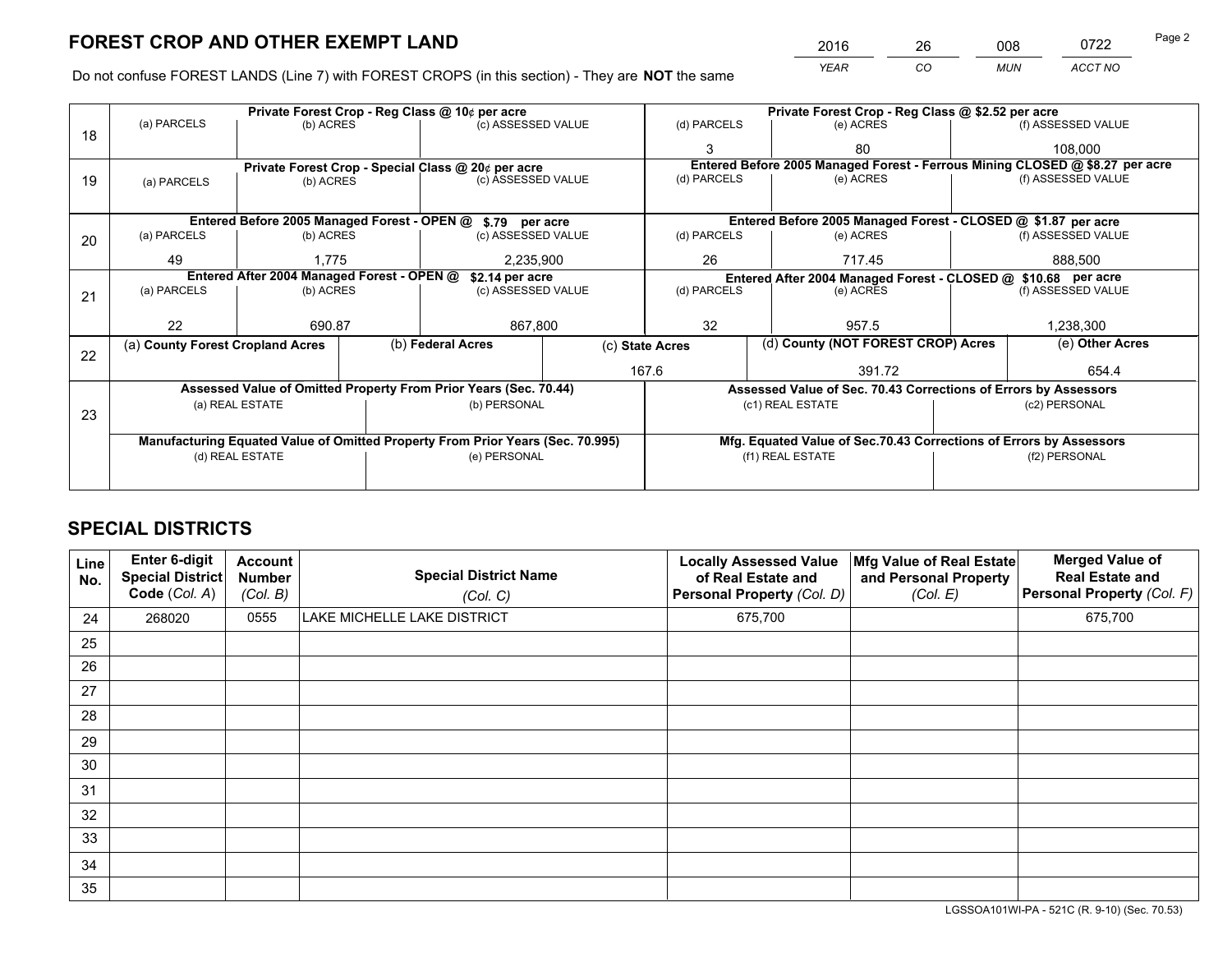|             |                                                                 |                                             |                                                         | <b>YEAR</b>                                                                       | CO<br><b>MUN</b>                                              | ACCT NO                                                                        |
|-------------|-----------------------------------------------------------------|---------------------------------------------|---------------------------------------------------------|-----------------------------------------------------------------------------------|---------------------------------------------------------------|--------------------------------------------------------------------------------|
| Line<br>No. | <b>Enter 6-digit</b><br><b>School District</b><br>Code (Col. A) | <b>Account</b><br><b>Number</b><br>(Col. B) | <b>School District Name</b><br>(Col. C)                 | <b>Locally Assessed Value</b><br>of Real Estate and<br>Personal Property (Col. D) | Mfg Value of Real Estate<br>and Personal Property<br>(Col. E) | <b>Merged Value of</b><br><b>Real Estate and</b><br>Personal Property (Col. F) |
|             | A. SCHOOL DISTRICTS (K-8 and K-12)                              |                                             |                                                         |                                                                                   |                                                               |                                                                                |
| 36          | 262618                                                          | 0159                                        | SCH D OF HURLEY                                         | 44,366,300                                                                        | 334,100                                                       | 44,700,400                                                                     |
| 37          |                                                                 |                                             |                                                         |                                                                                   |                                                               |                                                                                |
| 38          |                                                                 |                                             |                                                         |                                                                                   |                                                               |                                                                                |
| 39          |                                                                 |                                             |                                                         |                                                                                   |                                                               |                                                                                |
| 40          |                                                                 |                                             |                                                         |                                                                                   |                                                               |                                                                                |
| 41<br>42    |                                                                 |                                             |                                                         |                                                                                   |                                                               |                                                                                |
| 43          |                                                                 |                                             |                                                         |                                                                                   |                                                               |                                                                                |
| 44          |                                                                 |                                             |                                                         |                                                                                   |                                                               |                                                                                |
| 45          |                                                                 |                                             |                                                         |                                                                                   |                                                               |                                                                                |
| 46          |                                                                 |                                             |                                                         |                                                                                   |                                                               |                                                                                |
| 47          |                                                                 |                                             |                                                         |                                                                                   |                                                               |                                                                                |
| 48          |                                                                 |                                             |                                                         |                                                                                   |                                                               |                                                                                |
| 49          |                                                                 |                                             |                                                         |                                                                                   |                                                               |                                                                                |
| 50          |                                                                 |                                             | TOTAL ASSESSED VALUE OF SCHOOL DISTRICTS (K-8 and K-12) | 44,366,300                                                                        | 334,100                                                       | 44,700,400                                                                     |
|             | <b>B.</b><br><b>UNION HIGH SCHOOL DISTRICTS</b>                 |                                             |                                                         |                                                                                   |                                                               |                                                                                |
| 51          |                                                                 |                                             |                                                         |                                                                                   |                                                               |                                                                                |
| 52          |                                                                 |                                             |                                                         |                                                                                   |                                                               |                                                                                |
| 53          |                                                                 |                                             |                                                         |                                                                                   |                                                               |                                                                                |
| 54          |                                                                 |                                             |                                                         |                                                                                   |                                                               |                                                                                |
| 55          |                                                                 |                                             | TOTAL ASSESSED VALUE OF UNION HIGH SCHOOLS              |                                                                                   |                                                               |                                                                                |
|             | C.<br><b>TECHNICAL COLLEGE DISTRICTS</b>                        |                                             |                                                         |                                                                                   |                                                               |                                                                                |
| 56          | 001700                                                          | 0016                                        | WISCONSIN INDIANHEAD TECH COLLEGE SHEL                  | 44,366,300                                                                        | 334,100                                                       | 44,700,400                                                                     |
| 57<br>58    |                                                                 |                                             |                                                         |                                                                                   |                                                               |                                                                                |
| 59          |                                                                 |                                             | TOTAL ASSESSED VALUE OF TECHNICAL COLLEGES              | 44,366,300                                                                        | 334,100                                                       | 44,700,400                                                                     |
|             |                                                                 |                                             |                                                         |                                                                                   |                                                               |                                                                                |

26

008

# *I hereby certify, to the best of my knowledge and belief, this form is complete and correct.*

**SCHOOL DISTRICTS**

| Print name of preparer | Title                    | Date (MM / DD / CCYY) |  |
|------------------------|--------------------------|-----------------------|--|
|                        |                          |                       |  |
| Signature of preparer  | Contact Telephone Number | E-mail address        |  |
|                        | $\sim$                   |                       |  |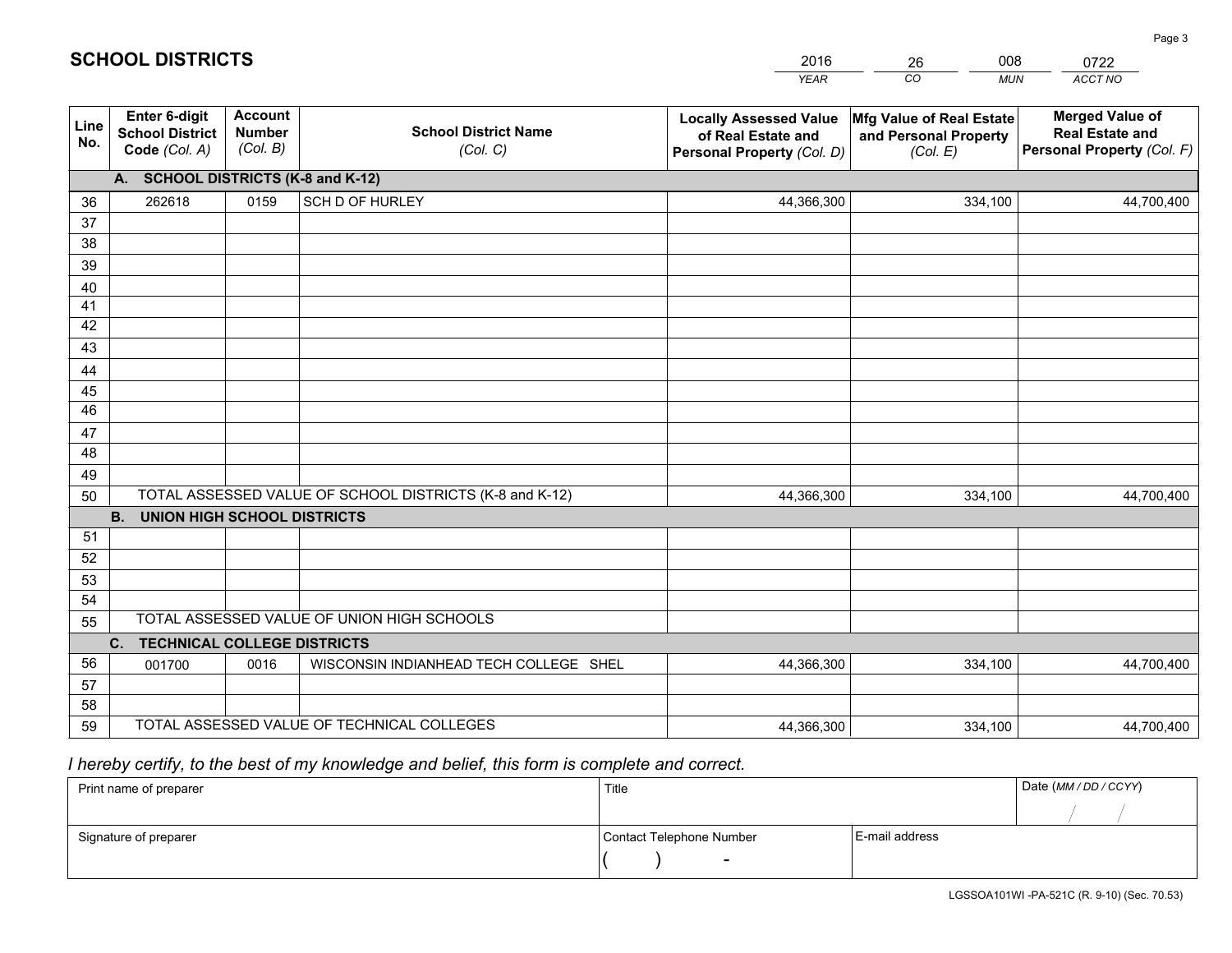#### **HIGHLIGHTS**

- 1. Complete the Statement of Assessment after the Board of Review. Reflect any changes made there.
- 2. Use black ink to complete.
- 3. Line 16 must equal Line 50, Col D.
- 4. Line 55 must equal the total of K-8 schools listed on lines 36-49. Do not include K-12 schools in this comparision.
- 5. Line 59, Col. D must equal Line 16.
- 6. Special District, School District and Technical College District values must include both real estate and personal property. Examples of Special districts are: town sanitary districts, public inland lake protection and rehabilitation districts, and metropolitan sewerage districts.
- 7. DO NOT INCLUDE Manufacturing property values.DOR will print these values on the final SOA.

IRENE SALZMANN TOWN OF KIMBALL

IRENE SALZMANN<br>TOWN OF KIMBALL

7744W WEST NORTH DRIVE

7744W WEST NORTH DRIVE

SAXON, WI 54559

SAXON, WI 54559

 8. Accuracy of this form is very important. The values reported directly affect the equalized value DOR calculates for school and special districts.

#### **Page 1:**

 If not prefilled, enter the tax year,county and municipal code,municipal type, municipal name and county name on the top of form.

Check the Amended box, if filing an amended / corrected SOA.

 Report the parcel count, acres and assessed value of taxable general property, total parcel count, (real and personal), total acres, and values from final figures set by the Board of Review.

- A. Real Estate land and improvements (buildings, etc.) is reported on lines 1 8, total line 9.
- B. Personal Property is reported on lines 11 14, Column D, total line 15.
- C. To complete this report, use the computer produced summary of the assessment roll that shows these amounts.
- D. Use whole numbers only.
- E. Add each line across and each column down to verify entries.

#### **Page 2:**

- A. Report Special Items (not subject to general property tax).
- 1. Private Forest Croplands and Managed Forest Lands are reported on lines 18,19, 20 and 21. Be sure to report assessed values **NOT** taxes.
- 2. You should have copies of the orders of entry, orders of withdrawal, etc., to update your assessment roll.
	- 3. Show hundredths of acres (e.g. 39.75).
- 4. Tax exempt lands are reported on line 22.
- 5. Omitted property and sec. 70.43, Wis. Stats., corrections of errors by assessor are reported on line 23. Report real estate and personal property separately. These should be for **prior years**, not something found on the current assessment roll after the board of review.
- B. Special District (Lines 24-35) Include the value of both real and personal property.
- The Department of Revenue (DOR) preprints much of the information regarding names and codes for schools, special districts,etc. If a district is not listed, enter the name and value only, DOR will enter the proper code.

### **Page 3 School Districts:**

Include the value of both real and personal property.

Report School District (regular, elementary, union high school, and technical college).

- 1. Regular (K-12) and Elementary (K-8) school values are reported on lines 36-49, total on line 50.
- 2. Union High School (UHS) (use only if elementary schools are listed on lines 36-49) are reported on lines 51-54. UHS total value (line 55) must equal to the total **elementary school** values reported on lines 36-49. Do notinclude K-12 schools in this comparison.
- 3. Technical College values are reported on lines 56-58, total on line 59.
- 4. Use the computer summary that shows these amounts to complete this report.

#### **This form is due the second Monday in June. File this report only after your Board of Review is complete.**

 *If you have questions: Return forms to:*

Fax number: (608) 264-6887 PO Box 8971

 Email: lgs@revenue.wi.gov Wisconsin Department of Revenue Call: (608) 261-5341 Local Government Services Section 6-97Madison WI 53708-8971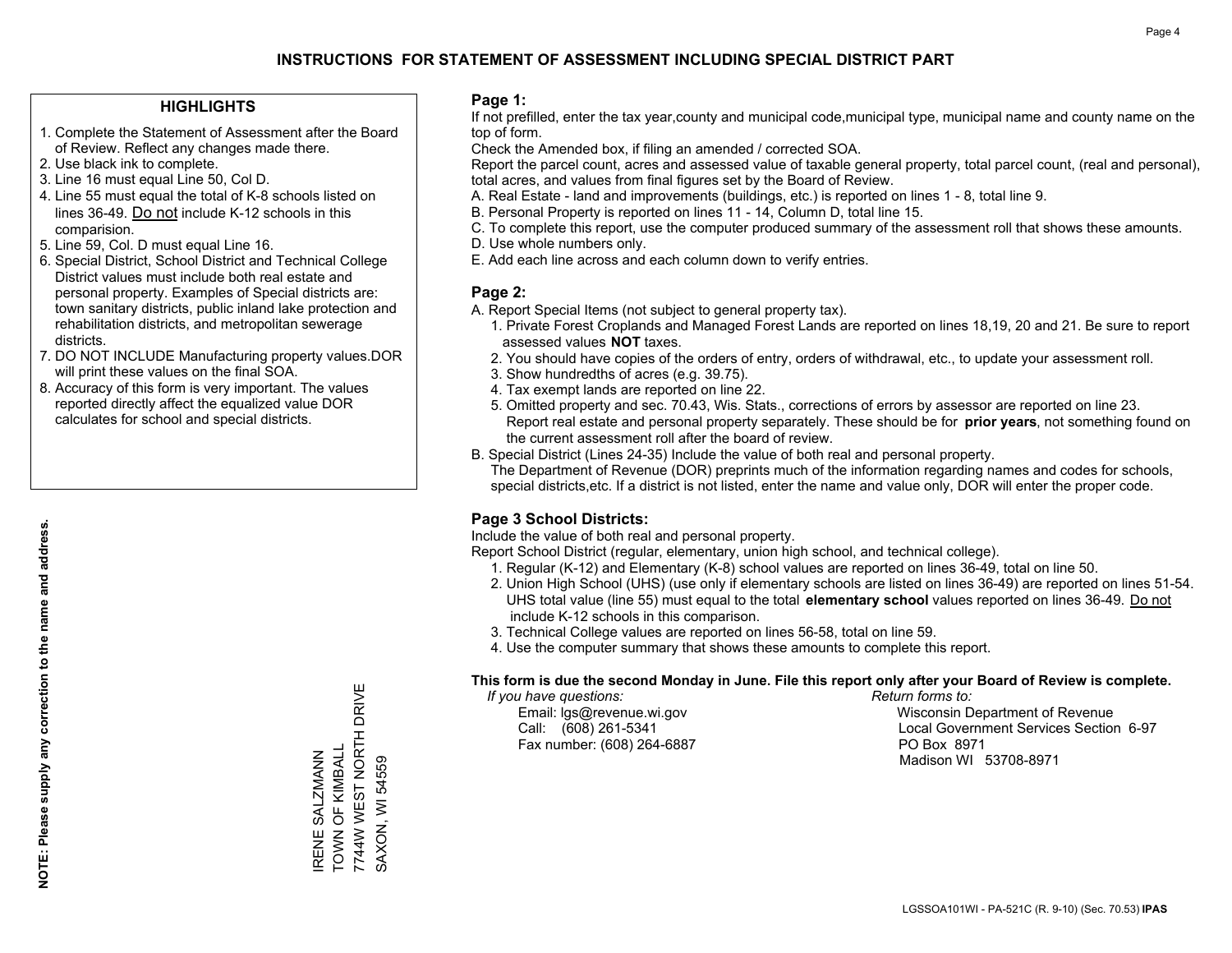**FINAL - EQUATED**

**STATEMENT OF ASSESSMENT FOR 2016** 

|          | 01 O | 0723    |
|----------|------|---------|
| $\cdots$ | MUN  | ACCT NO |

|                | <b>FOR</b>                                                                                                                                   | <b>TOWN OF</b><br>OF<br>Town - Village - City                                                                                                                                                | <b>KNIGHT</b><br><b>Municipality Name</b> |                | <b>IRON COUNTY</b><br><b>County Name</b> |                                |                                        | <b>WHEN COMPLETING THIS DOCUMENT</b><br>DO NOT WRITE OVER X's OR IN SHADED AREAS |
|----------------|----------------------------------------------------------------------------------------------------------------------------------------------|----------------------------------------------------------------------------------------------------------------------------------------------------------------------------------------------|-------------------------------------------|----------------|------------------------------------------|--------------------------------|----------------------------------------|----------------------------------------------------------------------------------|
| Line           |                                                                                                                                              | PARCEL COUNT<br><b>REAL ESTATE</b><br>(See Lines 18 - 22 for<br>TOTAL LAND MPROVEMENTS NUMBERS ONLY                                                                                          |                                           |                | NO. OF ACRES<br><b>WHOLE</b>             | <b>VALUE OF</b><br><b>LAND</b> | <b>VALUE OF</b><br><b>IMPROVEMENTS</b> | TOTAL VALUE OF LAND<br>AND IMPROVEMENTS                                          |
| No.            |                                                                                                                                              | other Real Estate)                                                                                                                                                                           | Col. A                                    |                |                                          |                                |                                        | Col. F                                                                           |
| 1              |                                                                                                                                              | <b>RESIDENTIAL - Class 1</b>                                                                                                                                                                 | 393                                       | Col. B<br>261  | Col. C<br>580                            | Col. D<br>6,588,600            | Col. E<br>9,167,100                    | 15,755,700                                                                       |
| $\overline{2}$ |                                                                                                                                              | <b>COMMERCIAL - Class 2</b>                                                                                                                                                                  | 14                                        | 11             | 54                                       | 188,900                        | 590,400                                | 779,300                                                                          |
| 3              |                                                                                                                                              | MANUFACTURING - Class 3                                                                                                                                                                      | 0                                         | 0              | $\Omega$                                 | $\mathbf{0}$                   | 0                                      | $\mathbf{0}$                                                                     |
| $\overline{4}$ |                                                                                                                                              | <b>AGRICULTURAL - Class 4</b>                                                                                                                                                                | 9                                         |                | 185                                      | 14,100                         |                                        | 14,100                                                                           |
| 5              |                                                                                                                                              | <b>UNDEVELOPED - Class 5</b>                                                                                                                                                                 | 75                                        |                | 1,076                                    | 309,200                        |                                        | 309,200                                                                          |
| 6              |                                                                                                                                              | AGRICULTURAL FOREST - Class 5m                                                                                                                                                               | 3                                         |                | 33                                       | 20,100                         |                                        | 20,100                                                                           |
| $\overline{7}$ | FOREST LANDS - Class 6                                                                                                                       |                                                                                                                                                                                              | 199                                       |                | 5,528                                    | 5,959,500                      |                                        | 5,959,500                                                                        |
| 8              |                                                                                                                                              | OTHER - Class 7                                                                                                                                                                              | $\overline{2}$                            | $\overline{2}$ | 8                                        | 24,000                         | 61,700                                 | 85,700                                                                           |
| 9              |                                                                                                                                              | TOTAL - ALL COLUMNS                                                                                                                                                                          | 695                                       | 274            | 7,464                                    | 13,104,400                     | 9,819,200                              | 22,923,600                                                                       |
| 10             |                                                                                                                                              | NUMBER OF PERSONAL PROPERTY ACCOUNTS IN ROLL                                                                                                                                                 |                                           |                | 24                                       | <b>LOCALLY ASSESSED</b>        | <b>MANUFACTURING</b>                   | <b>MERGED</b>                                                                    |
| 11             |                                                                                                                                              | BOATS AND OTHER WATERCRAFT NOT EXEMPT - Code 1                                                                                                                                               |                                           |                |                                          | 0                              | 0                                      | 0                                                                                |
| 12             |                                                                                                                                              | MACHINERY, TOOLS AND PATTERNS - Code 2                                                                                                                                                       |                                           |                |                                          | 19,100                         | 0                                      | 19,100                                                                           |
| 13             |                                                                                                                                              | FURNITURE, FIXTURES AND EQUIPMENT - Code 3                                                                                                                                                   |                                           |                |                                          | 13,400                         | 0                                      | 13,400                                                                           |
| 14             |                                                                                                                                              | ALL OTHER PERSONAL PROPERTY NOT EXEMPT - Codes 4A, 4B, 4C                                                                                                                                    |                                           |                |                                          | 252,600                        | $\Omega$                               | 252,600                                                                          |
| 15             |                                                                                                                                              | TOTAL OF PERSONAL PROPERTY NOT EXEMPT (Total of Lines 11-14)                                                                                                                                 |                                           |                |                                          | 285,100                        | 0                                      | 285,100                                                                          |
| 16             |                                                                                                                                              | AGGREGATE ASSESSED VALUE OF ALL PROPERTY SUBJECT TO THE GENERAL PROPERTY TAX (Total of Lines 9F and 15F)<br>MUST EQUAL TOTAL VALUE OF THE SCHOOL DISTRICTS (K-12 PLUS K-8) - Line 50, Col. F |                                           |                |                                          |                                |                                        | 23,208,700                                                                       |
| 17             | Name of Assessor<br>Telephone #<br><b>BOARD OF REVIEW</b><br>DATE OF FINAL ADJOURNMENT<br>07/07/2016<br><b>DANIEL SOINE</b><br>$(561)$ 278-6 |                                                                                                                                                                                              |                                           |                |                                          |                                |                                        |                                                                                  |

REMARKS

The Assessment Ratio to be used in calculating the estimated Fair Market Value on tax bills for this tax district is 1.040142518

This ratio should be used to convert assessed values to "Calculate Equalized Values" in Step 1 of the Lottery and Gaming Credit Calculations.<br>This ratio should be used in the "Computation of Tax Equivalent" schedule of the Commission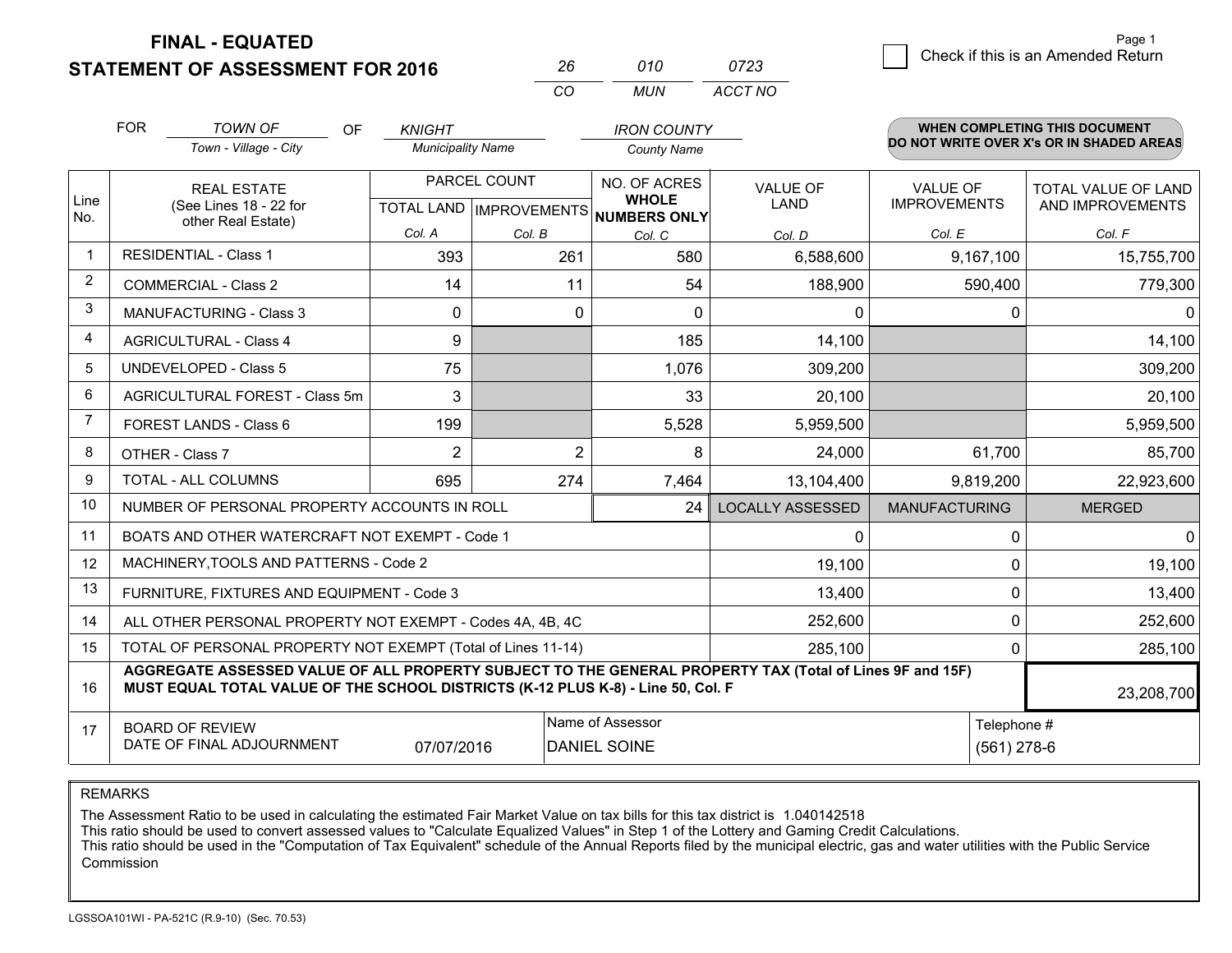*YEAR CO MUN ACCT NO* <sup>2016</sup> <sup>26</sup> <sup>010</sup> <sup>0723</sup>

Do not confuse FOREST LANDS (Line 7) with FOREST CROPS (in this section) - They are **NOT** the same

|    | Private Forest Crop - Reg Class @ 10¢ per acre                |                 |  |                                                                                |             |                                                                              |                                                               | Private Forest Crop - Reg Class @ \$2.52 per acre                  |                    |                    |
|----|---------------------------------------------------------------|-----------------|--|--------------------------------------------------------------------------------|-------------|------------------------------------------------------------------------------|---------------------------------------------------------------|--------------------------------------------------------------------|--------------------|--------------------|
| 18 | (a) PARCELS                                                   | (b) ACRES       |  | (c) ASSESSED VALUE                                                             |             | (d) PARCELS                                                                  |                                                               | (e) ACRES                                                          |                    | (f) ASSESSED VALUE |
|    |                                                               |                 |  |                                                                                |             | 12                                                                           |                                                               | 480                                                                |                    | 580,300            |
|    |                                                               |                 |  | Private Forest Crop - Special Class @ 20¢ per acre                             |             | Entered Before 2005 Managed Forest - Ferrous Mining CLOSED @ \$8.27 per acre |                                                               |                                                                    |                    |                    |
| 19 | (c) ASSESSED VALUE<br>(b) ACRES<br>(a) PARCELS                |                 |  | (d) PARCELS                                                                    |             | (e) ACRES                                                                    |                                                               | (f) ASSESSED VALUE                                                 |                    |                    |
|    |                                                               |                 |  |                                                                                |             |                                                                              |                                                               |                                                                    |                    |                    |
|    | Entered Before 2005 Managed Forest - OPEN @ \$.79 per acre    |                 |  |                                                                                |             |                                                                              | Entered Before 2005 Managed Forest - CLOSED @ \$1.87 per acre |                                                                    |                    |                    |
| 20 | (a) PARCELS                                                   | (b) ACRES       |  | (c) ASSESSED VALUE                                                             |             | (d) PARCELS                                                                  |                                                               | (e) ACRES                                                          |                    | (f) ASSESSED VALUE |
|    | 514                                                           | 20.324.12       |  | 22,654,700                                                                     |             | 31<br>1.032.39                                                               |                                                               |                                                                    | 1,171,100          |                    |
|    | Entered After 2004 Managed Forest - OPEN @<br>\$2.14 per acre |                 |  |                                                                                |             |                                                                              |                                                               | Entered After 2004 Managed Forest - CLOSED @ \$10.68 per acre      |                    |                    |
| 21 | (a) PARCELS                                                   | (b) ACRES       |  | (c) ASSESSED VALUE                                                             | (d) PARCELS |                                                                              | (e) ACRES                                                     |                                                                    | (f) ASSESSED VALUE |                    |
|    |                                                               |                 |  |                                                                                |             |                                                                              |                                                               |                                                                    |                    |                    |
|    | 39                                                            | 1,493.93        |  | 1,762,900                                                                      | 21          |                                                                              |                                                               | 831.49                                                             |                    | 956,200            |
|    | (a) County Forest Cropland Acres                              |                 |  | (b) Federal Acres                                                              |             | (d) County (NOT FOREST CROP) Acres<br>(c) State Acres                        |                                                               |                                                                    | (e) Other Acres    |                    |
| 22 |                                                               |                 |  |                                                                                |             | 797.33                                                                       |                                                               | 201.38                                                             |                    | 238.01             |
|    |                                                               |                 |  | Assessed Value of Omitted Property From Prior Years (Sec. 70.44)               |             |                                                                              |                                                               | Assessed Value of Sec. 70.43 Corrections of Errors by Assessors    |                    |                    |
|    |                                                               | (a) REAL ESTATE |  | (b) PERSONAL                                                                   |             |                                                                              |                                                               | (c1) REAL ESTATE                                                   |                    | (c2) PERSONAL      |
| 23 |                                                               |                 |  |                                                                                |             |                                                                              |                                                               |                                                                    |                    |                    |
|    |                                                               |                 |  | Manufacturing Equated Value of Omitted Property From Prior Years (Sec. 70.995) |             |                                                                              |                                                               | Mfg. Equated Value of Sec.70.43 Corrections of Errors by Assessors |                    |                    |
|    |                                                               | (d) REAL ESTATE |  | (e) PERSONAL                                                                   |             |                                                                              |                                                               | (f1) REAL ESTATE                                                   | (f2) PERSONAL      |                    |
|    |                                                               |                 |  |                                                                                |             |                                                                              |                                                               |                                                                    |                    |                    |

# **SPECIAL DISTRICTS**

| Line<br>No. | Enter 6-digit<br><b>Special District</b> | <b>Account</b><br><b>Number</b> | <b>Special District Name</b> | <b>Locally Assessed Value</b><br>of Real Estate and | Mfg Value of Real Estate<br>and Personal Property | <b>Merged Value of</b><br><b>Real Estate and</b> |
|-------------|------------------------------------------|---------------------------------|------------------------------|-----------------------------------------------------|---------------------------------------------------|--------------------------------------------------|
|             | Code (Col. A)                            | (Col. B)                        | (Col. C)                     | Personal Property (Col. D)                          | (Col. E)                                          | Personal Property (Col. F)                       |
| 24          |                                          |                                 |                              |                                                     |                                                   |                                                  |
| 25          |                                          |                                 |                              |                                                     |                                                   |                                                  |
| 26          |                                          |                                 |                              |                                                     |                                                   |                                                  |
| 27          |                                          |                                 |                              |                                                     |                                                   |                                                  |
| 28          |                                          |                                 |                              |                                                     |                                                   |                                                  |
| 29          |                                          |                                 |                              |                                                     |                                                   |                                                  |
| 30          |                                          |                                 |                              |                                                     |                                                   |                                                  |
| 31          |                                          |                                 |                              |                                                     |                                                   |                                                  |
| 32          |                                          |                                 |                              |                                                     |                                                   |                                                  |
| 33          |                                          |                                 |                              |                                                     |                                                   |                                                  |
| 34          |                                          |                                 |                              |                                                     |                                                   |                                                  |
| 35          |                                          |                                 |                              |                                                     |                                                   |                                                  |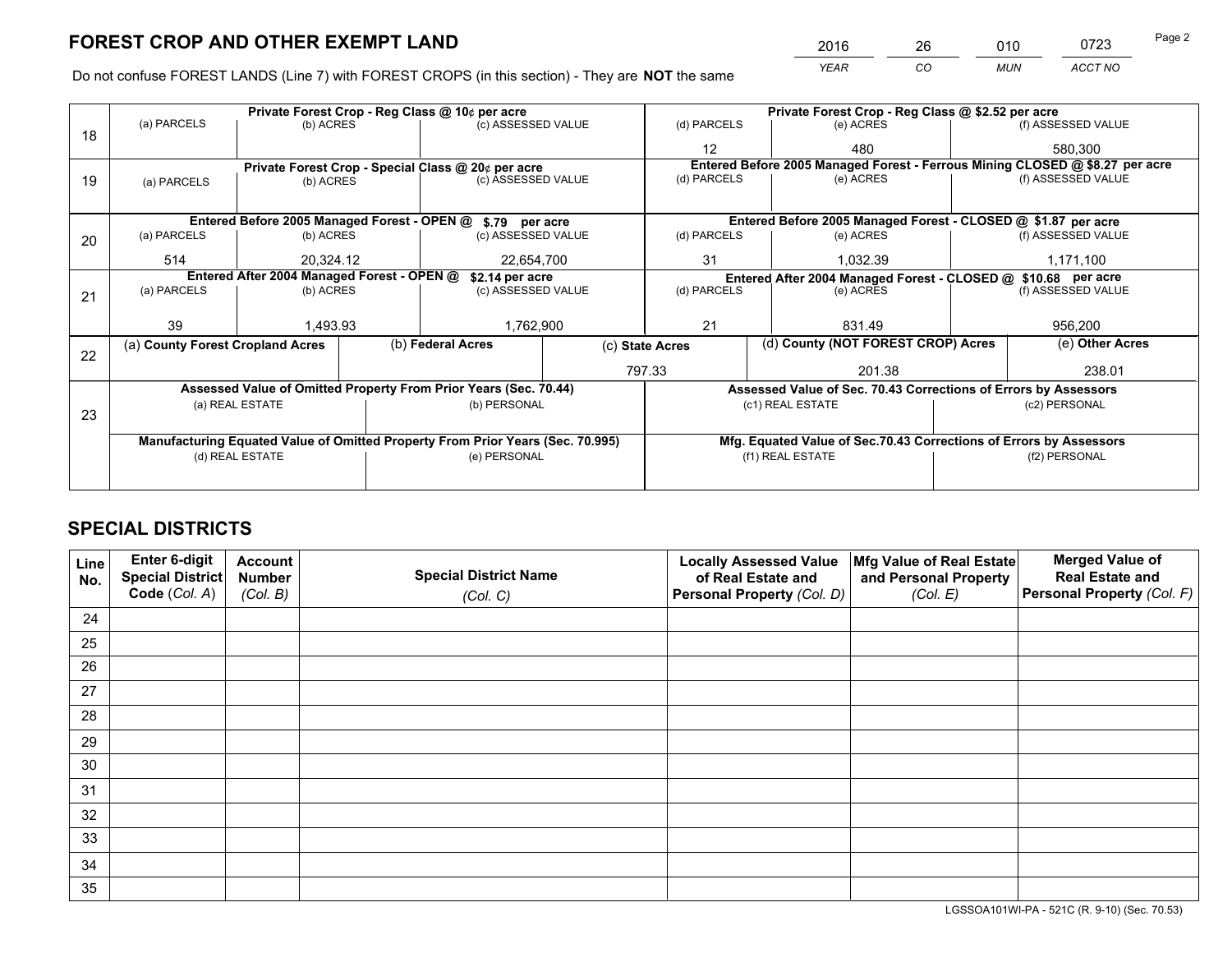|             |                                                                 |                                             |                                                         | <b>YEAR</b>                                                                       | CO<br><b>MUN</b>                                              | ACCT NO                                                                        |
|-------------|-----------------------------------------------------------------|---------------------------------------------|---------------------------------------------------------|-----------------------------------------------------------------------------------|---------------------------------------------------------------|--------------------------------------------------------------------------------|
| Line<br>No. | <b>Enter 6-digit</b><br><b>School District</b><br>Code (Col. A) | <b>Account</b><br><b>Number</b><br>(Col. B) | <b>School District Name</b><br>(Col. C)                 | <b>Locally Assessed Value</b><br>of Real Estate and<br>Personal Property (Col. D) | Mfg Value of Real Estate<br>and Personal Property<br>(Col. E) | <b>Merged Value of</b><br><b>Real Estate and</b><br>Personal Property (Col. F) |
|             | A. SCHOOL DISTRICTS (K-8 and K-12)                              |                                             |                                                         |                                                                                   |                                                               |                                                                                |
| 36          | 262618                                                          | 0159                                        | SCH D OF HURLEY                                         | 23,208,700                                                                        |                                                               | 23,208,700                                                                     |
| 37          |                                                                 |                                             |                                                         |                                                                                   |                                                               |                                                                                |
| 38          |                                                                 |                                             |                                                         |                                                                                   |                                                               |                                                                                |
| 39          |                                                                 |                                             |                                                         |                                                                                   |                                                               |                                                                                |
| 40          |                                                                 |                                             |                                                         |                                                                                   |                                                               |                                                                                |
| 41          |                                                                 |                                             |                                                         |                                                                                   |                                                               |                                                                                |
| 42          |                                                                 |                                             |                                                         |                                                                                   |                                                               |                                                                                |
| 43          |                                                                 |                                             |                                                         |                                                                                   |                                                               |                                                                                |
| 44          |                                                                 |                                             |                                                         |                                                                                   |                                                               |                                                                                |
| 45<br>46    |                                                                 |                                             |                                                         |                                                                                   |                                                               |                                                                                |
|             |                                                                 |                                             |                                                         |                                                                                   |                                                               |                                                                                |
| 47<br>48    |                                                                 |                                             |                                                         |                                                                                   |                                                               |                                                                                |
| 49          |                                                                 |                                             |                                                         |                                                                                   |                                                               |                                                                                |
| 50          |                                                                 |                                             | TOTAL ASSESSED VALUE OF SCHOOL DISTRICTS (K-8 and K-12) | 23,208,700                                                                        |                                                               | 23,208,700                                                                     |
|             | <b>UNION HIGH SCHOOL DISTRICTS</b><br><b>B.</b>                 |                                             |                                                         |                                                                                   |                                                               |                                                                                |
| 51          |                                                                 |                                             |                                                         |                                                                                   |                                                               |                                                                                |
| 52          |                                                                 |                                             |                                                         |                                                                                   |                                                               |                                                                                |
| 53          |                                                                 |                                             |                                                         |                                                                                   |                                                               |                                                                                |
| 54          |                                                                 |                                             |                                                         |                                                                                   |                                                               |                                                                                |
| 55          |                                                                 |                                             | TOTAL ASSESSED VALUE OF UNION HIGH SCHOOLS              |                                                                                   |                                                               |                                                                                |
|             | <b>TECHNICAL COLLEGE DISTRICTS</b><br>C.                        |                                             |                                                         |                                                                                   |                                                               |                                                                                |
| 56          | 001700                                                          | 0016                                        | WISCONSIN INDIANHEAD TECH COLLEGE SHEL                  | 23,208,700                                                                        |                                                               | 23,208,700                                                                     |
| 57          |                                                                 |                                             |                                                         |                                                                                   |                                                               |                                                                                |
| 58          |                                                                 |                                             |                                                         |                                                                                   |                                                               |                                                                                |
| 59          |                                                                 |                                             | TOTAL ASSESSED VALUE OF TECHNICAL COLLEGES              | 23,208,700                                                                        |                                                               | 23,208,700                                                                     |

26

010

# *I hereby certify, to the best of my knowledge and belief, this form is complete and correct.*

**SCHOOL DISTRICTS**

| Print name of preparer | Title                    | Date (MM / DD / CCYY) |  |
|------------------------|--------------------------|-----------------------|--|
|                        |                          |                       |  |
| Signature of preparer  | Contact Telephone Number | E-mail address        |  |
|                        | $\overline{\phantom{0}}$ |                       |  |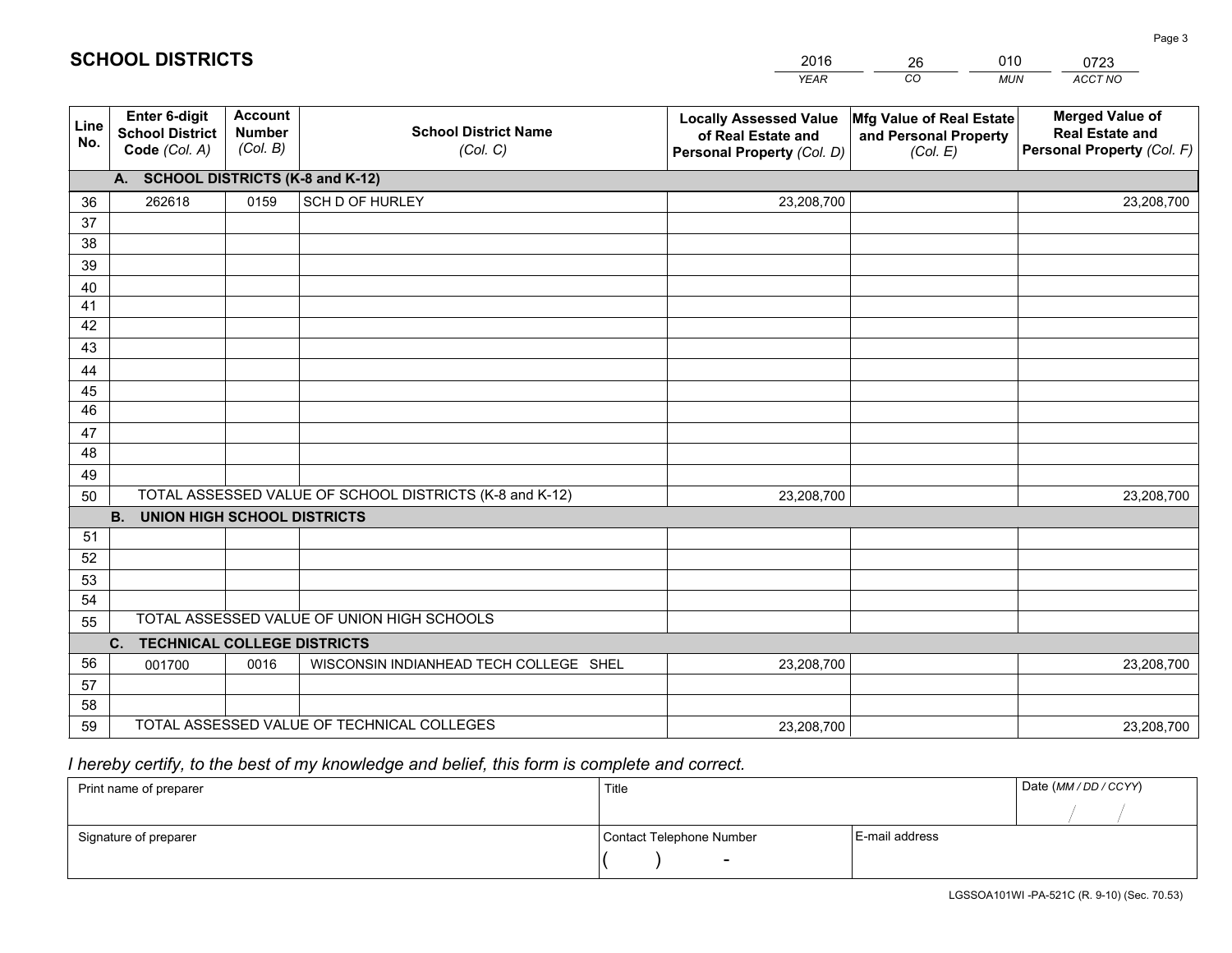#### **HIGHLIGHTS**

- 1. Complete the Statement of Assessment after the Board of Review. Reflect any changes made there.
- 2. Use black ink to complete.
- 3. Line 16 must equal Line 50, Col D.
- 4. Line 55 must equal the total of K-8 schools listed on lines 36-49. Do not include K-12 schools in this comparision.
- 5. Line 59, Col. D must equal Line 16.
- 6. Special District, School District and Technical College District values must include both real estate and personal property. Examples of Special districts are: town sanitary districts, public inland lake protection and rehabilitation districts, and metropolitan sewerage districts.
- 7. DO NOT INCLUDE Manufacturing property values.DOR will print these values on the final SOA.

KELLY JO GARRO TOWN OF KNIGHT

KELLY JO GARRO<br>TOWN OF KNIGHT

PO BOX 40

POBOX40

IRON BELT, WI 54536 - 0040

RON BELT, WI 54536 - 0040

 8. Accuracy of this form is very important. The values reported directly affect the equalized value DOR calculates for school and special districts.

#### **Page 1:**

 If not prefilled, enter the tax year,county and municipal code,municipal type, municipal name and county name on the top of form.

Check the Amended box, if filing an amended / corrected SOA.

 Report the parcel count, acres and assessed value of taxable general property, total parcel count, (real and personal), total acres, and values from final figures set by the Board of Review.

- A. Real Estate land and improvements (buildings, etc.) is reported on lines 1 8, total line 9.
- B. Personal Property is reported on lines 11 14, Column D, total line 15.
- C. To complete this report, use the computer produced summary of the assessment roll that shows these amounts.
- D. Use whole numbers only.
- E. Add each line across and each column down to verify entries.

#### **Page 2:**

- A. Report Special Items (not subject to general property tax).
- 1. Private Forest Croplands and Managed Forest Lands are reported on lines 18,19, 20 and 21. Be sure to report assessed values **NOT** taxes.
- 2. You should have copies of the orders of entry, orders of withdrawal, etc., to update your assessment roll.
	- 3. Show hundredths of acres (e.g. 39.75).
- 4. Tax exempt lands are reported on line 22.
- 5. Omitted property and sec. 70.43, Wis. Stats., corrections of errors by assessor are reported on line 23. Report real estate and personal property separately. These should be for **prior years**, not something found on the current assessment roll after the board of review.
- B. Special District (Lines 24-35) Include the value of both real and personal property.
- The Department of Revenue (DOR) preprints much of the information regarding names and codes for schools, special districts,etc. If a district is not listed, enter the name and value only, DOR will enter the proper code.

### **Page 3 School Districts:**

Include the value of both real and personal property.

Report School District (regular, elementary, union high school, and technical college).

- 1. Regular (K-12) and Elementary (K-8) school values are reported on lines 36-49, total on line 50.
- 2. Union High School (UHS) (use only if elementary schools are listed on lines 36-49) are reported on lines 51-54. UHS total value (line 55) must equal to the total **elementary school** values reported on lines 36-49. Do notinclude K-12 schools in this comparison.
- 3. Technical College values are reported on lines 56-58, total on line 59.
- 4. Use the computer summary that shows these amounts to complete this report.

#### **This form is due the second Monday in June. File this report only after your Board of Review is complete.**

 *If you have questions: Return forms to:*

Fax number: (608) 264-6887 PO Box 8971

 Email: lgs@revenue.wi.gov Wisconsin Department of Revenue Call: (608) 261-5341 Local Government Services Section 6-97Madison WI 53708-8971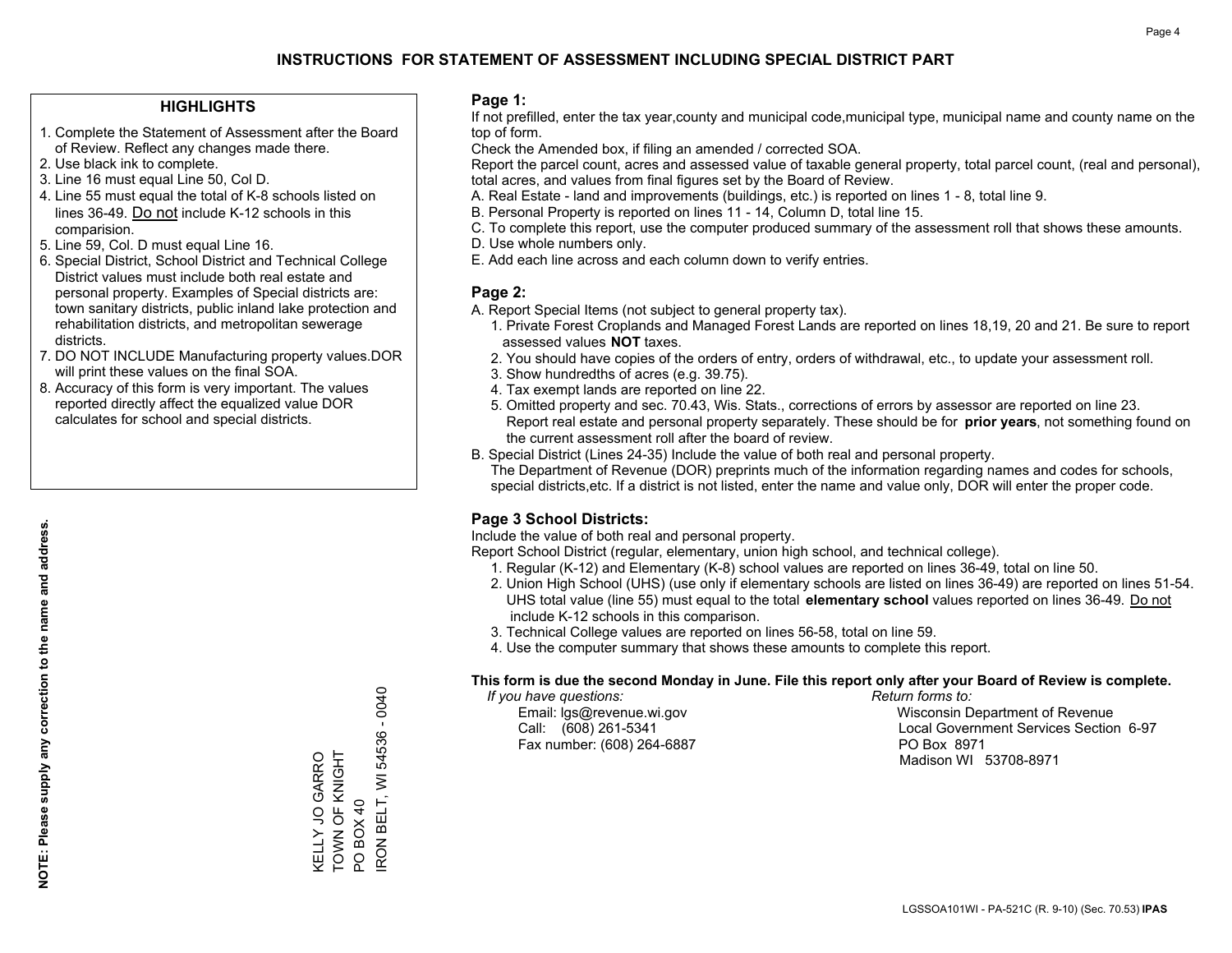**FINAL - EQUATED**

**STATEMENT OF ASSESSMENT FOR 2016** 

|          | -012  | 0724    |
|----------|-------|---------|
| $\cdots$ | MI IN | ACCT NO |

|                | <b>FOR</b> | <b>TOWN OF</b><br>OF<br>Town - Village - City                                                                                                                                                | <b>MERCER</b><br><b>Municipality Name</b> |              | <b>IRON COUNTY</b><br><b>County Name</b> |                                |                                        | <b>WHEN COMPLETING THIS DOCUMENT</b><br>DO NOT WRITE OVER X's OR IN SHADED AREAS |
|----------------|------------|----------------------------------------------------------------------------------------------------------------------------------------------------------------------------------------------|-------------------------------------------|--------------|------------------------------------------|--------------------------------|----------------------------------------|----------------------------------------------------------------------------------|
| Line           |            | <b>REAL ESTATE</b>                                                                                                                                                                           |                                           | PARCEL COUNT | NO. OF ACRES<br><b>WHOLE</b>             | <b>VALUE OF</b><br><b>LAND</b> | <b>VALUE OF</b><br><b>IMPROVEMENTS</b> | TOTAL VALUE OF LAND<br>AND IMPROVEMENTS                                          |
| No.            |            | (See Lines 18 - 22 for<br>other Real Estate)                                                                                                                                                 |                                           |              | TOTAL LAND MPROVEMENTS NUMBERS ONLY      |                                |                                        |                                                                                  |
|                |            |                                                                                                                                                                                              | Col. A                                    | Col. B       | Col. C                                   | Col. D                         | Col. E                                 | Col. F                                                                           |
| -1             |            | <b>RESIDENTIAL - Class 1</b>                                                                                                                                                                 | 2,671                                     | 1,910        | 12,789                                   | 218,662,500                    | 204,805,100                            | 423,467,600                                                                      |
| 2              |            | <b>COMMERCIAL - Class 2</b>                                                                                                                                                                  | 128                                       | 105          | 584                                      | 9,615,400                      | 20,433,200                             | 30,048,600                                                                       |
| 3              |            | <b>MANUFACTURING - Class 3</b>                                                                                                                                                               | 4                                         | 3            | 145                                      | 330,100                        | 1,613,300                              | 1,943,400                                                                        |
| 4              |            | <b>AGRICULTURAL - Class 4</b>                                                                                                                                                                |                                           |              | 56                                       | 18,800                         |                                        | 18,800                                                                           |
| 5              |            | UNDEVELOPED - Class 5                                                                                                                                                                        | $\Omega$                                  |              | $\Omega$                                 | $\mathbf{0}$                   |                                        | $\Omega$                                                                         |
| 6              |            | AGRICULTURAL FOREST - Class 5m                                                                                                                                                               | $\Omega$                                  |              | $\Omega$                                 | $\mathbf{0}$                   |                                        | $\Omega$                                                                         |
| $\overline{7}$ |            | FOREST LANDS - Class 6                                                                                                                                                                       | 260                                       |              | 9,925                                    | 15,392,400                     |                                        | 15,392,400                                                                       |
| 8              |            | OTHER - Class 7                                                                                                                                                                              |                                           |              | 5                                        | 20,000                         | 432,000                                | 452,000                                                                          |
| 9              |            | <b>TOTAL - ALL COLUMNS</b>                                                                                                                                                                   | 3,065                                     | 2,019        | 23,504                                   | 244,039,200                    | 227,283,600                            | 471,322,800                                                                      |
| 10             |            | NUMBER OF PERSONAL PROPERTY ACCOUNTS IN ROLL                                                                                                                                                 |                                           |              | 111                                      | <b>LOCALLY ASSESSED</b>        | <b>MANUFACTURING</b>                   | <b>MERGED</b>                                                                    |
| 11             |            | BOATS AND OTHER WATERCRAFT NOT EXEMPT - Code 1                                                                                                                                               |                                           |              |                                          | $\Omega$                       | 0                                      | $\Omega$                                                                         |
| 12             |            | MACHINERY, TOOLS AND PATTERNS - Code 2                                                                                                                                                       |                                           |              |                                          | $\Omega$                       | 132,700                                | 132,700                                                                          |
| 13             |            | FURNITURE, FIXTURES AND EQUIPMENT - Code 3                                                                                                                                                   |                                           |              |                                          | 2,681,100                      | 36,200                                 | 2,717,300                                                                        |
| 14             |            | ALL OTHER PERSONAL PROPERTY NOT EXEMPT - Codes 4A, 4B, 4C                                                                                                                                    |                                           |              |                                          | 1,110,500                      | 27,900                                 | 1,138,400                                                                        |
| 15             |            | TOTAL OF PERSONAL PROPERTY NOT EXEMPT (Total of Lines 11-14)                                                                                                                                 |                                           |              |                                          | 3,791,600                      | 196,800                                | 3,988,400                                                                        |
| 16             |            | AGGREGATE ASSESSED VALUE OF ALL PROPERTY SUBJECT TO THE GENERAL PROPERTY TAX (Total of Lines 9F and 15F)<br>MUST EQUAL TOTAL VALUE OF THE SCHOOL DISTRICTS (K-12 PLUS K-8) - Line 50, Col. F |                                           |              |                                          |                                |                                        | 475,311,200                                                                      |
| 17             |            | <b>BOARD OF REVIEW</b>                                                                                                                                                                       |                                           |              | Name of Assessor                         | Telephone #                    |                                        |                                                                                  |
|                |            | DATE OF FINAL ADJOURNMENT                                                                                                                                                                    | 10/12/2016                                |              | PAUL CARLSON                             |                                | $(686)$ 773-8                          |                                                                                  |

REMARKS

The Assessment Ratio to be used in calculating the estimated Fair Market Value on tax bills for this tax district is 1.069582021

This ratio should be used to convert assessed values to "Calculate Equalized Values" in Step 1 of the Lottery and Gaming Credit Calculations.<br>This ratio should be used in the "Computation of Tax Equivalent" schedule of the Commission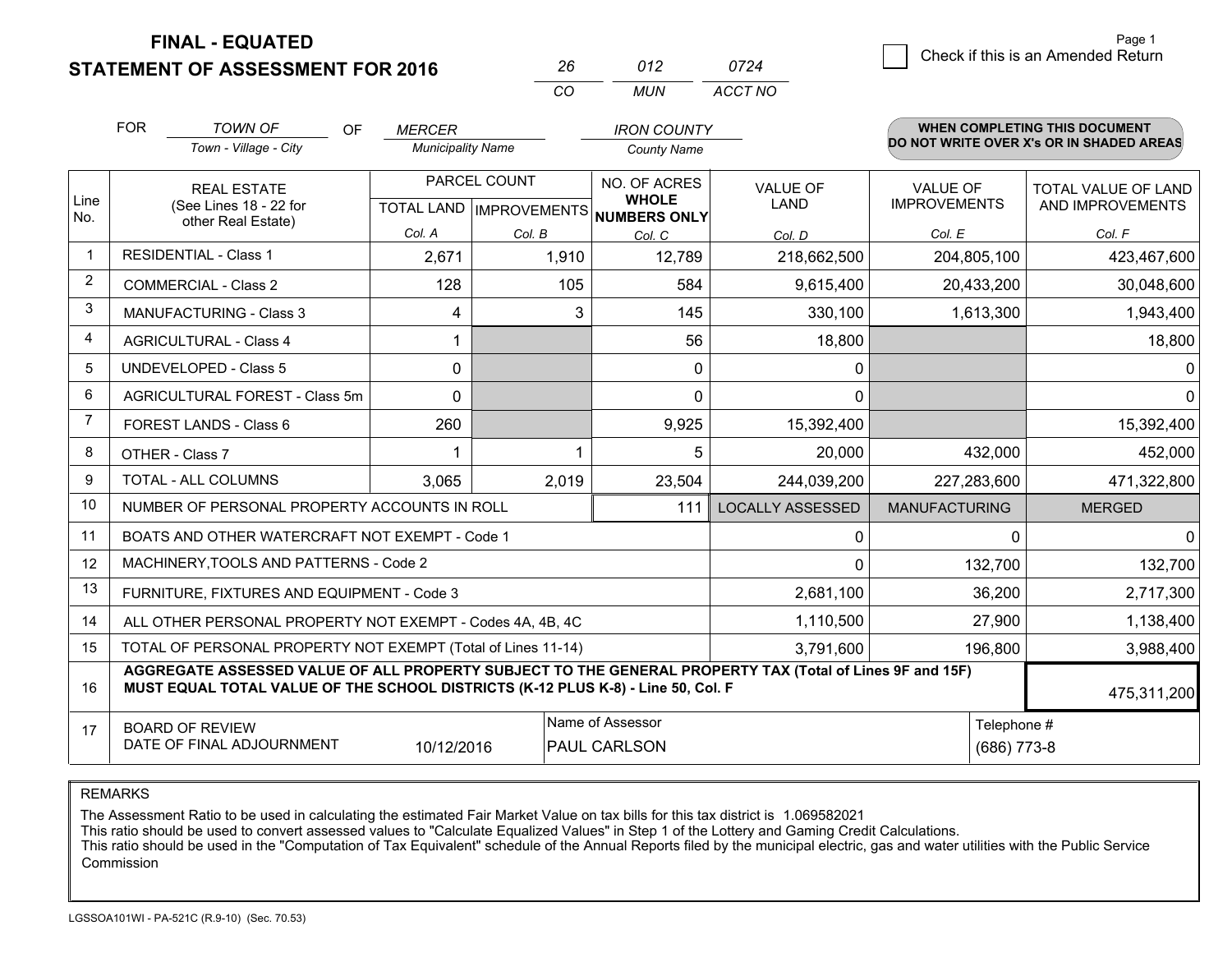*YEAR CO MUN ACCT NO* 2016 26 012 0724

Do not confuse FOREST LANDS (Line 7) with FOREST CROPS (in this section) - They are **NOT** the same

|    |                                                               |                 |  | Private Forest Crop - Reg Class @ 10¢ per acre                                 |             | Private Forest Crop - Reg Class @ \$2.52 per acre             |                                                                              |  |                    |  |
|----|---------------------------------------------------------------|-----------------|--|--------------------------------------------------------------------------------|-------------|---------------------------------------------------------------|------------------------------------------------------------------------------|--|--------------------|--|
| 18 | (a) PARCELS                                                   | (b) ACRES       |  | (c) ASSESSED VALUE                                                             |             | (d) PARCELS                                                   | (e) ACRES                                                                    |  | (f) ASSESSED VALUE |  |
|    | 15                                                            | 602.2           |  | 162,500                                                                        |             |                                                               | 281.44                                                                       |  | 119,000            |  |
|    |                                                               |                 |  | Private Forest Crop - Special Class @ 20¢ per acre                             |             |                                                               | Entered Before 2005 Managed Forest - Ferrous Mining CLOSED @ \$8.27 per acre |  |                    |  |
| 19 | (a) PARCELS                                                   | (b) ACRES       |  | (c) ASSESSED VALUE                                                             |             | (d) PARCELS                                                   | (e) ACRES                                                                    |  | (f) ASSESSED VALUE |  |
|    |                                                               |                 |  |                                                                                |             |                                                               |                                                                              |  |                    |  |
|    |                                                               |                 |  | Entered Before 2005 Managed Forest - OPEN @ \$.79 per acre                     |             | Entered Before 2005 Managed Forest - CLOSED @ \$1.87 per acre |                                                                              |  |                    |  |
| 20 | (a) PARCELS                                                   | (b) ACRES       |  | (c) ASSESSED VALUE                                                             |             | (d) PARCELS                                                   | (e) ACRES                                                                    |  | (f) ASSESSED VALUE |  |
|    | 201                                                           | 7.660.33        |  | 2,190,300                                                                      |             | 72                                                            | 1.764.66                                                                     |  | 1,386,900          |  |
|    | Entered After 2004 Managed Forest - OPEN @<br>\$2.14 per acre |                 |  |                                                                                |             |                                                               | Entered After 2004 Managed Forest - CLOSED @ \$10.68 per acre                |  |                    |  |
| 21 | (a) PARCELS                                                   | (b) ACRES       |  | (c) ASSESSED VALUE                                                             | (d) PARCELS |                                                               | (e) ACRES                                                                    |  | (f) ASSESSED VALUE |  |
|    |                                                               |                 |  |                                                                                |             |                                                               |                                                                              |  |                    |  |
|    | 40                                                            | 1.345.66        |  | 2,130,300                                                                      | 56          |                                                               | 1.508.34                                                                     |  | 2,362,300          |  |
| 22 | (a) County Forest Cropland Acres                              |                 |  | (b) Federal Acres                                                              |             | (d) County (NOT FOREST CROP) Acres<br>(c) State Acres         |                                                                              |  | (e) Other Acres    |  |
|    |                                                               |                 |  |                                                                                |             | 41,540.08<br>193.64                                           |                                                                              |  | 548.27             |  |
|    |                                                               |                 |  | Assessed Value of Omitted Property From Prior Years (Sec. 70.44)               |             |                                                               | Assessed Value of Sec. 70.43 Corrections of Errors by Assessors              |  |                    |  |
|    |                                                               | (a) REAL ESTATE |  | (b) PERSONAL                                                                   |             |                                                               | (c1) REAL ESTATE                                                             |  | (c2) PERSONAL      |  |
| 23 |                                                               |                 |  |                                                                                |             |                                                               |                                                                              |  |                    |  |
|    |                                                               |                 |  | Manufacturing Equated Value of Omitted Property From Prior Years (Sec. 70.995) |             |                                                               | Mfg. Equated Value of Sec.70.43 Corrections of Errors by Assessors           |  |                    |  |
|    |                                                               | (d) REAL ESTATE |  | (e) PERSONAL                                                                   |             |                                                               | (f1) REAL ESTATE                                                             |  | (f2) PERSONAL      |  |
|    |                                                               |                 |  |                                                                                |             |                                                               |                                                                              |  |                    |  |

# **SPECIAL DISTRICTS**

| Line<br>No. | Enter 6-digit<br><b>Special District</b><br>Code (Col. A) | <b>Account</b><br><b>Number</b><br>(Col. B) | <b>Special District Name</b><br>(Col. C) | <b>Locally Assessed Value</b><br>of Real Estate and<br>Personal Property (Col. D) | Mfg Value of Real Estate<br>and Personal Property<br>(Col. E) | <b>Merged Value of</b><br><b>Real Estate and</b><br>Personal Property (Col. F) |
|-------------|-----------------------------------------------------------|---------------------------------------------|------------------------------------------|-----------------------------------------------------------------------------------|---------------------------------------------------------------|--------------------------------------------------------------------------------|
| 24          | 267020                                                    | 0167                                        | MERCER SANITARY DISTRICT #1              | 60,894,900                                                                        | 1,916,000                                                     | 62,810,900                                                                     |
| 25          |                                                           |                                             |                                          |                                                                                   |                                                               |                                                                                |
| 26          |                                                           |                                             |                                          |                                                                                   |                                                               |                                                                                |
| 27          |                                                           |                                             |                                          |                                                                                   |                                                               |                                                                                |
| 28          |                                                           |                                             |                                          |                                                                                   |                                                               |                                                                                |
| 29          |                                                           |                                             |                                          |                                                                                   |                                                               |                                                                                |
| 30          |                                                           |                                             |                                          |                                                                                   |                                                               |                                                                                |
| 31          |                                                           |                                             |                                          |                                                                                   |                                                               |                                                                                |
| 32          |                                                           |                                             |                                          |                                                                                   |                                                               |                                                                                |
| 33          |                                                           |                                             |                                          |                                                                                   |                                                               |                                                                                |
| 34          |                                                           |                                             |                                          |                                                                                   |                                                               |                                                                                |
| 35          |                                                           |                                             |                                          |                                                                                   |                                                               |                                                                                |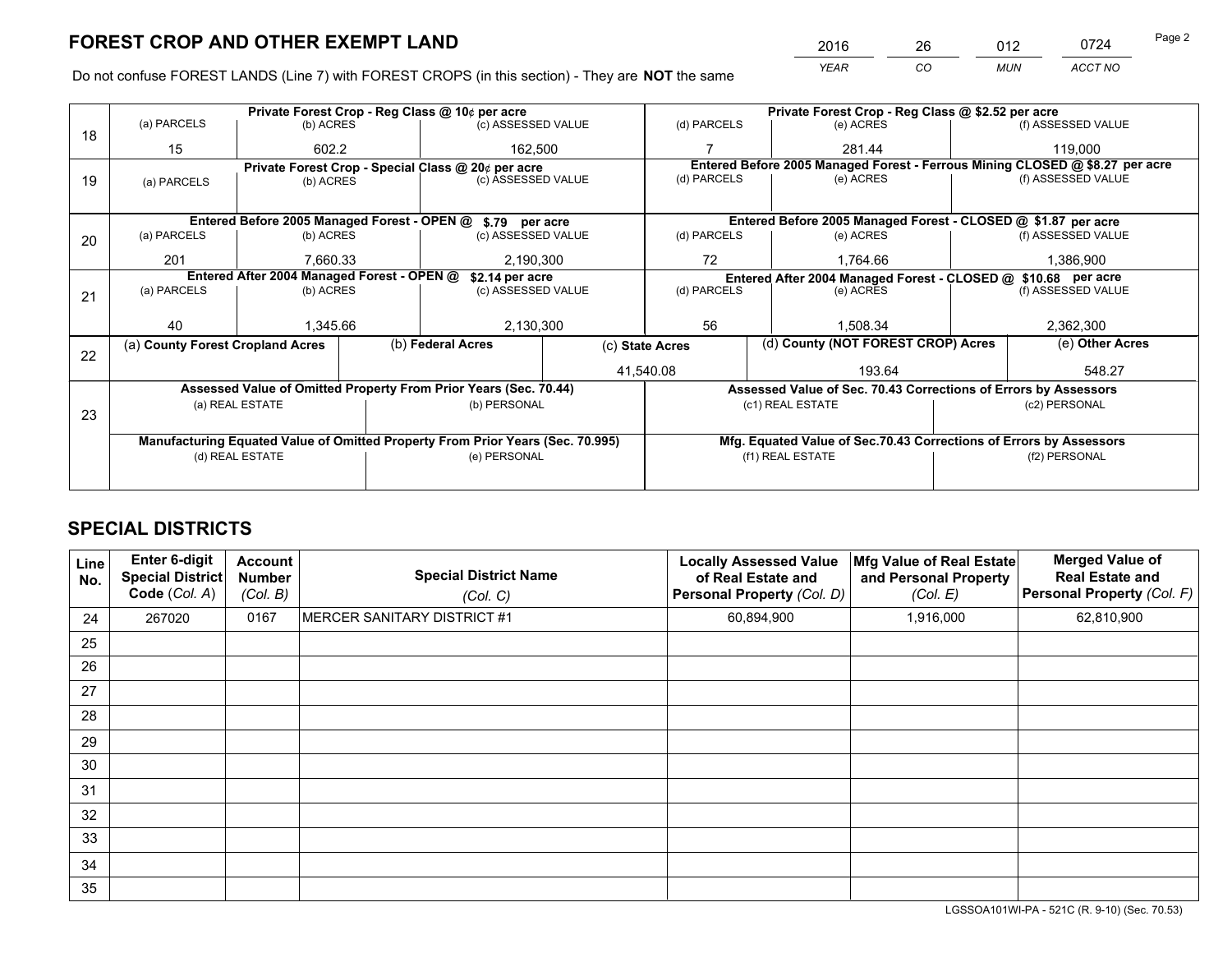|             |                                                                 |                                             |                                                         | <b>YEAR</b>                                                                       | CO<br><b>MUN</b>                                              | ACCT NO                                                                        |
|-------------|-----------------------------------------------------------------|---------------------------------------------|---------------------------------------------------------|-----------------------------------------------------------------------------------|---------------------------------------------------------------|--------------------------------------------------------------------------------|
| Line<br>No. | <b>Enter 6-digit</b><br><b>School District</b><br>Code (Col. A) | <b>Account</b><br><b>Number</b><br>(Col. B) | <b>School District Name</b><br>(Col. C)                 | <b>Locally Assessed Value</b><br>of Real Estate and<br>Personal Property (Col. D) | Mfg Value of Real Estate<br>and Personal Property<br>(Col. E) | <b>Merged Value of</b><br><b>Real Estate and</b><br>Personal Property (Col. F) |
|             | A. SCHOOL DISTRICTS (K-8 and K-12)                              |                                             |                                                         |                                                                                   |                                                               |                                                                                |
| 36          | 263484                                                          | 0160                                        | <b>SCH D OF MERCER</b>                                  | 473,171,000                                                                       | 2,140,200                                                     | 475,311,200                                                                    |
| 37          |                                                                 |                                             |                                                         |                                                                                   |                                                               |                                                                                |
| 38          |                                                                 |                                             |                                                         |                                                                                   |                                                               |                                                                                |
| 39          |                                                                 |                                             |                                                         |                                                                                   |                                                               |                                                                                |
| 40          |                                                                 |                                             |                                                         |                                                                                   |                                                               |                                                                                |
| 41<br>42    |                                                                 |                                             |                                                         |                                                                                   |                                                               |                                                                                |
| 43          |                                                                 |                                             |                                                         |                                                                                   |                                                               |                                                                                |
| 44          |                                                                 |                                             |                                                         |                                                                                   |                                                               |                                                                                |
| 45          |                                                                 |                                             |                                                         |                                                                                   |                                                               |                                                                                |
| 46          |                                                                 |                                             |                                                         |                                                                                   |                                                               |                                                                                |
| 47          |                                                                 |                                             |                                                         |                                                                                   |                                                               |                                                                                |
| 48          |                                                                 |                                             |                                                         |                                                                                   |                                                               |                                                                                |
| 49          |                                                                 |                                             |                                                         |                                                                                   |                                                               |                                                                                |
| 50          |                                                                 |                                             | TOTAL ASSESSED VALUE OF SCHOOL DISTRICTS (K-8 and K-12) | 473,171,000                                                                       | 2,140,200                                                     | 475,311,200                                                                    |
|             | <b>B.</b><br><b>UNION HIGH SCHOOL DISTRICTS</b>                 |                                             |                                                         |                                                                                   |                                                               |                                                                                |
| 51          |                                                                 |                                             |                                                         |                                                                                   |                                                               |                                                                                |
| 52          |                                                                 |                                             |                                                         |                                                                                   |                                                               |                                                                                |
| 53          |                                                                 |                                             |                                                         |                                                                                   |                                                               |                                                                                |
| 54          |                                                                 |                                             | TOTAL ASSESSED VALUE OF UNION HIGH SCHOOLS              |                                                                                   |                                                               |                                                                                |
| 55          |                                                                 |                                             |                                                         |                                                                                   |                                                               |                                                                                |
| 56          | C.<br><b>TECHNICAL COLLEGE DISTRICTS</b>                        | 0015                                        | NICOLET TECHNICAL COLLEGE<br><b>RHIN</b>                |                                                                                   |                                                               |                                                                                |
| 57          | 001600                                                          |                                             |                                                         | 473,171,000                                                                       | 2,140,200                                                     | 475,311,200                                                                    |
| 58          |                                                                 |                                             |                                                         |                                                                                   |                                                               |                                                                                |
| 59          |                                                                 |                                             | TOTAL ASSESSED VALUE OF TECHNICAL COLLEGES              | 473,171,000                                                                       | 2,140,200                                                     | 475,311,200                                                                    |

26

012

# *I hereby certify, to the best of my knowledge and belief, this form is complete and correct.*

| Print name of preparer | Title                    | Date (MM / DD / CCYY) |  |
|------------------------|--------------------------|-----------------------|--|
|                        |                          |                       |  |
| Signature of preparer  | Contact Telephone Number | E-mail address        |  |
|                        | $\overline{\phantom{0}}$ |                       |  |

Page 3

|  |  |  | <b>SCHOOL DISTRICTS</b> |
|--|--|--|-------------------------|
|  |  |  |                         |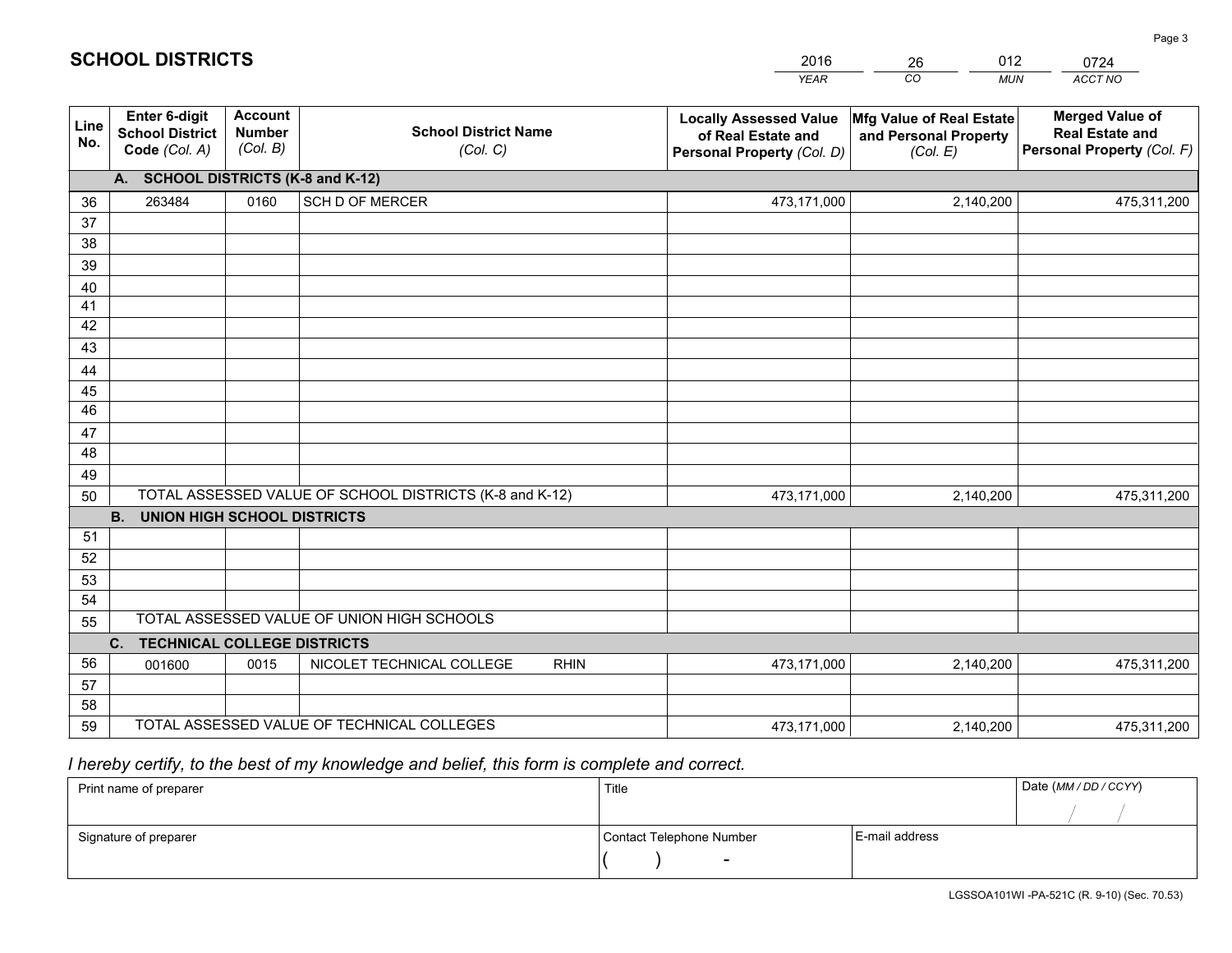#### **HIGHLIGHTS**

- 1. Complete the Statement of Assessment after the Board of Review. Reflect any changes made there.
- 2. Use black ink to complete.
- 3. Line 16 must equal Line 50, Col D.
- 4. Line 55 must equal the total of K-8 schools listed on lines 36-49. Do not include K-12 schools in this comparision.
- 5. Line 59, Col. D must equal Line 16.
- 6. Special District, School District and Technical College District values must include both real estate and personal property. Examples of Special districts are: town sanitary districts, public inland lake protection and rehabilitation districts, and metropolitan sewerage districts.
- 7. DO NOT INCLUDE Manufacturing property values.DOR will print these values on the final SOA.
- 8. Accuracy of this form is very important. The values reported directly affect the equalized value DOR calculates for school and special districts.

#### **Page 1:**

 If not prefilled, enter the tax year,county and municipal code,municipal type, municipal name and county name on the top of form.

Check the Amended box, if filing an amended / corrected SOA.

 Report the parcel count, acres and assessed value of taxable general property, total parcel count, (real and personal), total acres, and values from final figures set by the Board of Review.

- A. Real Estate land and improvements (buildings, etc.) is reported on lines 1 8, total line 9.
- B. Personal Property is reported on lines 11 14, Column D, total line 15.
- C. To complete this report, use the computer produced summary of the assessment roll that shows these amounts.
- D. Use whole numbers only.
- E. Add each line across and each column down to verify entries.

#### **Page 2:**

- A. Report Special Items (not subject to general property tax).
- 1. Private Forest Croplands and Managed Forest Lands are reported on lines 18,19, 20 and 21. Be sure to report assessed values **NOT** taxes.
- 2. You should have copies of the orders of entry, orders of withdrawal, etc., to update your assessment roll.
	- 3. Show hundredths of acres (e.g. 39.75).
- 4. Tax exempt lands are reported on line 22.
- 5. Omitted property and sec. 70.43, Wis. Stats., corrections of errors by assessor are reported on line 23. Report real estate and personal property separately. These should be for **prior years**, not something found on the current assessment roll after the board of review.
- B. Special District (Lines 24-35) Include the value of both real and personal property.
- The Department of Revenue (DOR) preprints much of the information regarding names and codes for schools, special districts,etc. If a district is not listed, enter the name and value only, DOR will enter the proper code.

### **Page 3 School Districts:**

Include the value of both real and personal property.

Report School District (regular, elementary, union high school, and technical college).

- 1. Regular (K-12) and Elementary (K-8) school values are reported on lines 36-49, total on line 50.
- 2. Union High School (UHS) (use only if elementary schools are listed on lines 36-49) are reported on lines 51-54. UHS total value (line 55) must equal to the total **elementary school** values reported on lines 36-49. Do notinclude K-12 schools in this comparison.
- 3. Technical College values are reported on lines 56-58, total on line 59.
- 4. Use the computer summary that shows these amounts to complete this report.

#### **This form is due the second Monday in June. File this report only after your Board of Review is complete.**

 *If you have questions: Return forms to:*

Fax number: (608) 264-6887 PO Box 8971

 Email: lgs@revenue.wi.gov Wisconsin Department of Revenue Call: (608) 261-5341 Local Government Services Section 6-97Madison WI 53708-8971

VIERCER, WI 54547 - 0149 MERCER, WI 54547 - 0149 CHRISTAN BRANDT<br>TOWN OF MERCER TOWN OF MERCER CHRISTAN BRANDT PO BOX 149 PO BOX 149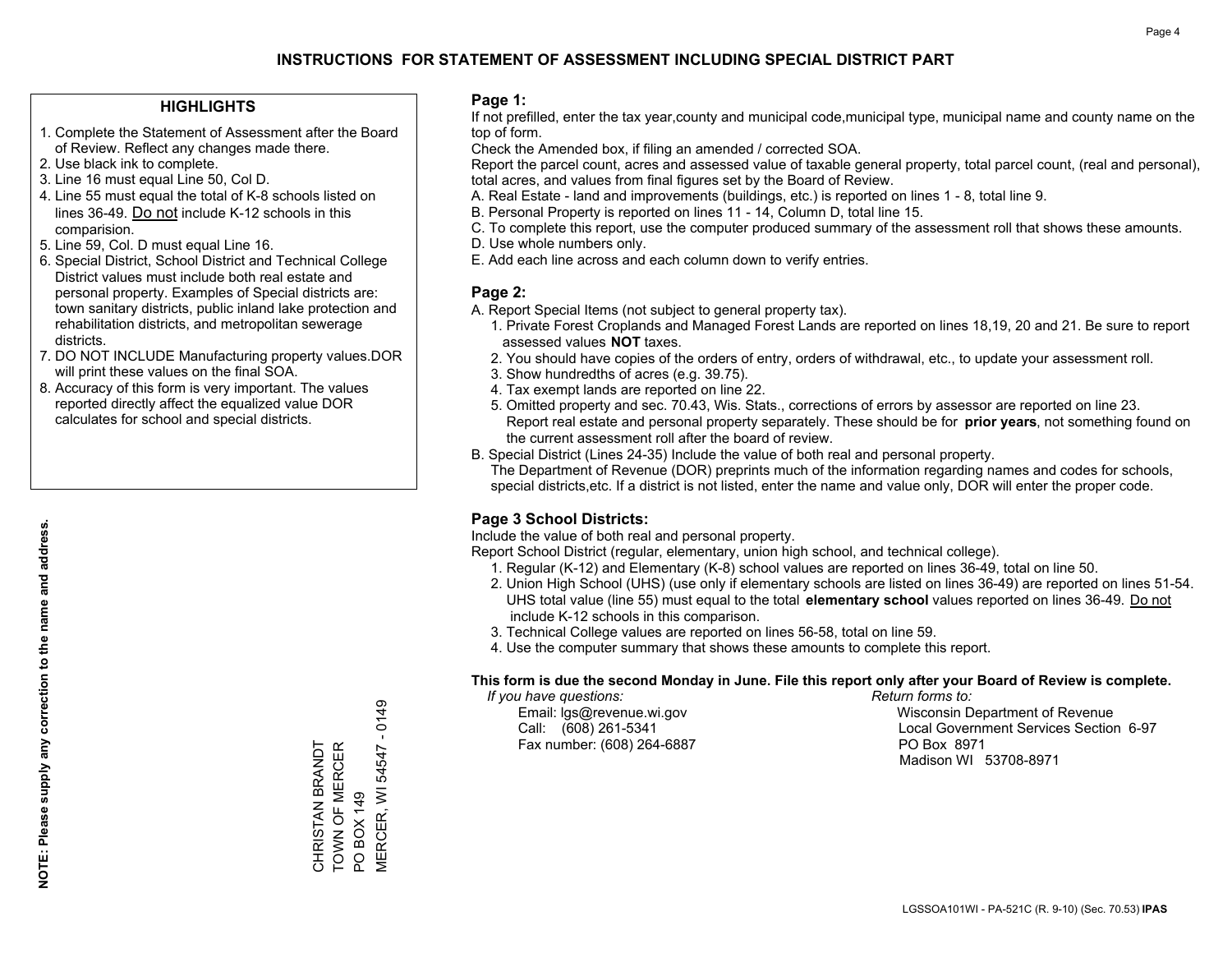**FINAL - EQUATED**

**STATEMENT OF ASSESSMENT FOR 2016** 

|                | <b>FOR</b>                                                                                                   | <b>TOWN OF</b><br><b>OF</b>                                                                                                                                                                  | <b>OMA</b>               |              | <b>IRON COUNTY</b>                                   |                                          |                      | <b>WHEN COMPLETING THIS DOCUMENT</b> |
|----------------|--------------------------------------------------------------------------------------------------------------|----------------------------------------------------------------------------------------------------------------------------------------------------------------------------------------------|--------------------------|--------------|------------------------------------------------------|------------------------------------------|----------------------|--------------------------------------|
|                |                                                                                                              | Town - Village - City                                                                                                                                                                        | <b>Municipality Name</b> |              | <b>County Name</b>                                   | DO NOT WRITE OVER X's OR IN SHADED AREAS |                      |                                      |
|                |                                                                                                              | <b>REAL ESTATE</b>                                                                                                                                                                           |                          | PARCEL COUNT | NO. OF ACRES                                         | <b>VALUE OF</b>                          | <b>VALUE OF</b>      | TOTAL VALUE OF LAND                  |
| Line<br>No.    |                                                                                                              | (See Lines 18 - 22 for<br>other Real Estate)                                                                                                                                                 |                          |              | <b>WHOLE</b><br>TOTAL LAND IMPROVEMENTS NUMBERS ONLY | <b>LAND</b>                              | <b>IMPROVEMENTS</b>  | AND IMPROVEMENTS                     |
|                |                                                                                                              |                                                                                                                                                                                              | Col. A                   | Col. B       | Col. C                                               | Col. D                                   | Col. E               | Col. F                               |
| $\mathbf 1$    |                                                                                                              | <b>RESIDENTIAL - Class 1</b>                                                                                                                                                                 | 770                      | 559          | 1,675                                                | 51,941,100                               | 39,930,900           | 91,872,000                           |
| $\overline{2}$ |                                                                                                              | <b>COMMERCIAL - Class 2</b>                                                                                                                                                                  | 19                       |              | 15<br>147                                            | 602,700                                  | 998,200              | 1,600,900                            |
| 3              |                                                                                                              | <b>MANUFACTURING - Class 3</b>                                                                                                                                                               | 0                        |              | 0<br>$\Omega$                                        | $\Omega$                                 |                      | $\Omega$<br>0                        |
| 4              |                                                                                                              | <b>AGRICULTURAL - Class 4</b>                                                                                                                                                                | 10                       |              | 194                                                  | 18,000                                   |                      | 18,000                               |
| 5              |                                                                                                              | <b>UNDEVELOPED - Class 5</b>                                                                                                                                                                 | 151                      |              | 2,213                                                | 880,500                                  |                      | 880,500                              |
| 6              |                                                                                                              | AGRICULTURAL FOREST - Class 5m                                                                                                                                                               | 4                        |              | 112                                                  | 75,000                                   |                      | 75,000                               |
| $\overline{7}$ |                                                                                                              | <b>FOREST LANDS - Class 6</b>                                                                                                                                                                | 488                      |              | 12,584                                               | 16,914,800                               |                      | 16,914,800                           |
| 8              |                                                                                                              | OTHER - Class 7                                                                                                                                                                              | $\overline{2}$           |              | 2<br>8                                               | 40,000                                   | 117,600              | 157,600                              |
| 9              |                                                                                                              | TOTAL - ALL COLUMNS                                                                                                                                                                          | 1,444                    | 576          | 16,933                                               | 70,472,100                               | 41,046,700           | 111,518,800                          |
| 10             |                                                                                                              | NUMBER OF PERSONAL PROPERTY ACCOUNTS IN ROLL                                                                                                                                                 |                          |              | 25                                                   | <b>LOCALLY ASSESSED</b>                  | <b>MANUFACTURING</b> | <b>MERGED</b>                        |
| 11             |                                                                                                              | BOATS AND OTHER WATERCRAFT NOT EXEMPT - Code 1                                                                                                                                               |                          |              |                                                      | $\mathbf{0}$                             |                      | $\Omega$<br>$\mathbf{0}$             |
| 12             |                                                                                                              | MACHINERY, TOOLS AND PATTERNS - Code 2                                                                                                                                                       |                          |              |                                                      | 3,300                                    |                      | 3,300<br>$\Omega$                    |
| 13             |                                                                                                              | FURNITURE, FIXTURES AND EQUIPMENT - Code 3                                                                                                                                                   |                          |              |                                                      | 5,000                                    |                      | 0<br>5,000                           |
| 14             |                                                                                                              | ALL OTHER PERSONAL PROPERTY NOT EXEMPT - Codes 4A, 4B, 4C                                                                                                                                    |                          |              |                                                      | 337,900                                  |                      | 0<br>337,900                         |
| 15             |                                                                                                              | TOTAL OF PERSONAL PROPERTY NOT EXEMPT (Total of Lines 11-14)                                                                                                                                 |                          |              |                                                      | 346,200                                  |                      | 346,200<br>$\Omega$                  |
| 16             |                                                                                                              | AGGREGATE ASSESSED VALUE OF ALL PROPERTY SUBJECT TO THE GENERAL PROPERTY TAX (Total of Lines 9F and 15F)<br>MUST EQUAL TOTAL VALUE OF THE SCHOOL DISTRICTS (K-12 PLUS K-8) - Line 50, Col. F |                          |              |                                                      |                                          |                      | 111,865,000                          |
| 17             | Name of Assessor<br><b>BOARD OF REVIEW</b><br>DATE OF FINAL ADJOURNMENT<br>11/10/2016<br><b>DANIEL SOINE</b> |                                                                                                                                                                                              |                          |              |                                                      |                                          |                      | Telephone #<br>$(561)$ 278-6         |

*CO*

*MUN*

*ACCT NO0725*

*<sup>26</sup> <sup>014</sup>*

REMARKS

The Assessment Ratio to be used in calculating the estimated Fair Market Value on tax bills for this tax district is 1.003664207<br>This ratio should be used to convert assessed values to "Calculate Equalized Values" in Step Commission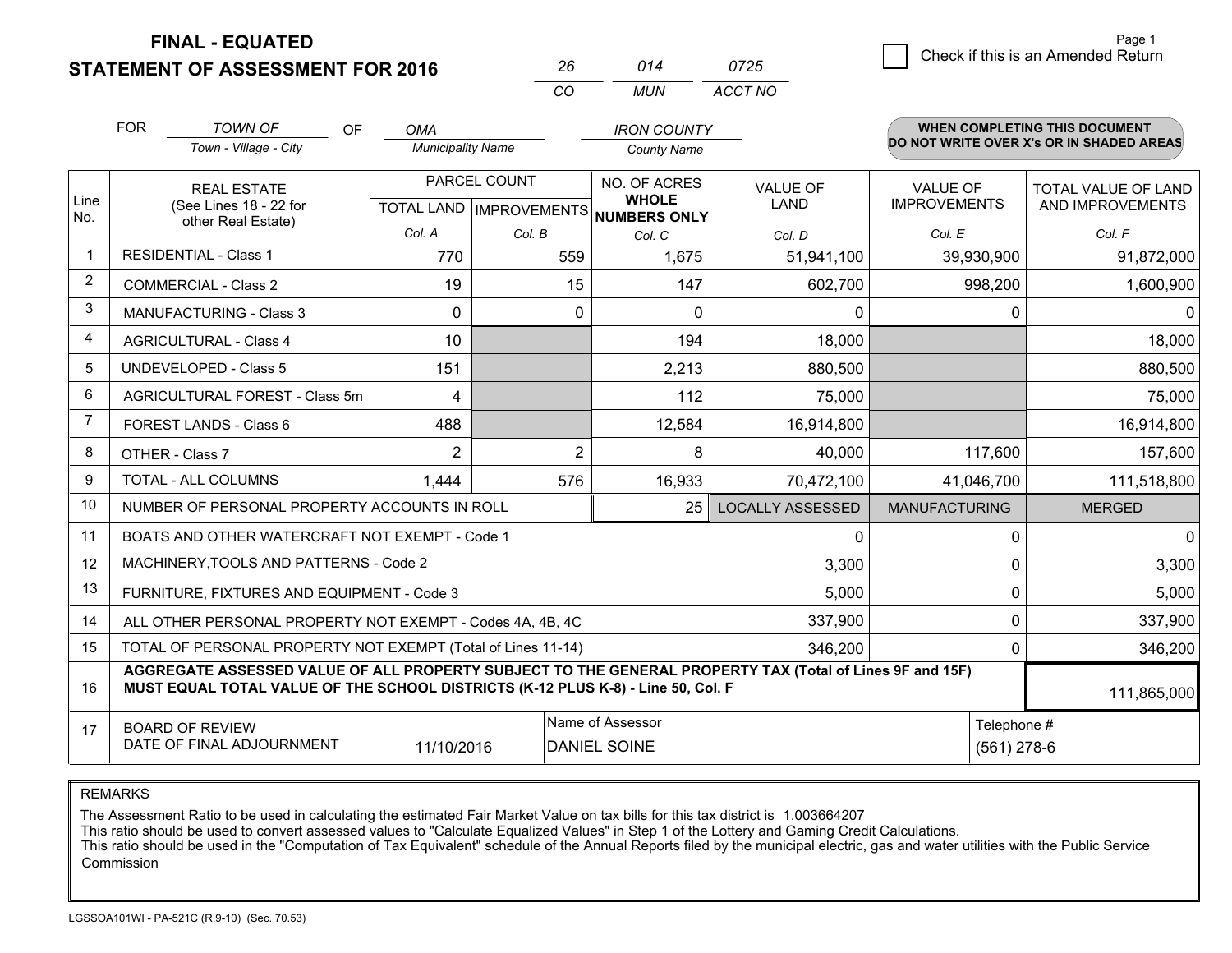*YEAR CO MUN ACCT NO* <sup>2016</sup> <sup>26</sup> <sup>014</sup> <sup>0725</sup>

Do not confuse FOREST LANDS (Line 7) with FOREST CROPS (in this section) - They are **NOT** the same

|    |                                                            |                                            |  | Private Forest Crop - Reg Class @ 10¢ per acre                                 |                    | Private Forest Crop - Reg Class @ \$2.52 per acre |                                                                              |  |                                                                              |  |
|----|------------------------------------------------------------|--------------------------------------------|--|--------------------------------------------------------------------------------|--------------------|---------------------------------------------------|------------------------------------------------------------------------------|--|------------------------------------------------------------------------------|--|
| 18 | (a) PARCELS                                                | (b) ACRES                                  |  | (c) ASSESSED VALUE                                                             |                    | (d) PARCELS                                       | (e) ACRES                                                                    |  | (f) ASSESSED VALUE                                                           |  |
|    |                                                            |                                            |  |                                                                                |                    | 35                                                | 1.403.8                                                                      |  | 1.790.000                                                                    |  |
|    |                                                            |                                            |  | Private Forest Crop - Special Class @ 20¢ per acre                             |                    |                                                   |                                                                              |  | Entered Before 2005 Managed Forest - Ferrous Mining CLOSED @ \$8.27 per acre |  |
| 19 | (a) PARCELS                                                | (b) ACRES                                  |  | (c) ASSESSED VALUE                                                             |                    | (d) PARCELS                                       | (e) ACRES                                                                    |  | (f) ASSESSED VALUE                                                           |  |
|    |                                                            |                                            |  |                                                                                |                    |                                                   |                                                                              |  |                                                                              |  |
|    | Entered Before 2005 Managed Forest - OPEN @ \$.79 per acre |                                            |  |                                                                                |                    |                                                   | Entered Before 2005 Managed Forest - CLOSED @ \$1.87 per acre                |  |                                                                              |  |
| 20 | (a) PARCELS                                                | (b) ACRES                                  |  | (c) ASSESSED VALUE                                                             |                    | (d) PARCELS                                       | (e) ACRES                                                                    |  | (f) ASSESSED VALUE                                                           |  |
|    | 141                                                        | 5,111.4                                    |  | 7,153,200                                                                      |                    | 152                                               | 5,345.46                                                                     |  | 8,352,900                                                                    |  |
|    |                                                            | Entered After 2004 Managed Forest - OPEN @ |  | \$2.14 per acre                                                                |                    |                                                   | Entered After 2004 Managed Forest - CLOSED @ \$10.68 per acre<br>(d) PARCELS |  |                                                                              |  |
| 21 | (a) PARCELS                                                | (b) ACRES                                  |  |                                                                                | (c) ASSESSED VALUE |                                                   | (e) ACRES                                                                    |  | (f) ASSESSED VALUE                                                           |  |
|    |                                                            |                                            |  |                                                                                |                    |                                                   |                                                                              |  |                                                                              |  |
|    | 64                                                         | 2,255.97                                   |  | 3,078,500                                                                      |                    | 71                                                | 2,175.52                                                                     |  | 3,355,600                                                                    |  |
| 22 | (a) County Forest Cropland Acres                           |                                            |  | (b) Federal Acres                                                              |                    | (c) State Acres                                   | (d) County (NOT FOREST CROP) Acres                                           |  | (e) Other Acres                                                              |  |
|    |                                                            |                                            |  |                                                                                |                    | 1,705.48                                          | 477.41                                                                       |  | 358.04                                                                       |  |
|    |                                                            |                                            |  | Assessed Value of Omitted Property From Prior Years (Sec. 70.44)               |                    |                                                   | Assessed Value of Sec. 70.43 Corrections of Errors by Assessors              |  |                                                                              |  |
|    |                                                            | (a) REAL ESTATE                            |  | (b) PERSONAL                                                                   |                    |                                                   | (c1) REAL ESTATE                                                             |  | (c2) PERSONAL                                                                |  |
| 23 |                                                            |                                            |  |                                                                                |                    |                                                   |                                                                              |  |                                                                              |  |
|    |                                                            |                                            |  | Manufacturing Equated Value of Omitted Property From Prior Years (Sec. 70.995) |                    |                                                   | Mfg. Equated Value of Sec.70.43 Corrections of Errors by Assessors           |  |                                                                              |  |
|    |                                                            | (d) REAL ESTATE                            |  | (e) PERSONAL                                                                   |                    |                                                   | (f1) REAL ESTATE                                                             |  | (f2) PERSONAL                                                                |  |
|    |                                                            |                                            |  |                                                                                |                    |                                                   |                                                                              |  |                                                                              |  |

# **SPECIAL DISTRICTS**

| Line<br>No. | Enter 6-digit<br><b>Special District</b> | <b>Account</b><br><b>Number</b> | <b>Special District Name</b> | <b>Locally Assessed Value</b><br>of Real Estate and | Mfg Value of Real Estate<br>and Personal Property | <b>Merged Value of</b><br><b>Real Estate and</b> |
|-------------|------------------------------------------|---------------------------------|------------------------------|-----------------------------------------------------|---------------------------------------------------|--------------------------------------------------|
|             | Code (Col. A)                            | (Col. B)                        | (Col. C)                     | Personal Property (Col. D)                          | (Col. E)                                          | Personal Property (Col. F)                       |
| 24          |                                          |                                 |                              |                                                     |                                                   |                                                  |
| 25          |                                          |                                 |                              |                                                     |                                                   |                                                  |
| 26          |                                          |                                 |                              |                                                     |                                                   |                                                  |
| 27          |                                          |                                 |                              |                                                     |                                                   |                                                  |
| 28          |                                          |                                 |                              |                                                     |                                                   |                                                  |
| 29          |                                          |                                 |                              |                                                     |                                                   |                                                  |
| 30          |                                          |                                 |                              |                                                     |                                                   |                                                  |
| 31          |                                          |                                 |                              |                                                     |                                                   |                                                  |
| 32          |                                          |                                 |                              |                                                     |                                                   |                                                  |
| 33          |                                          |                                 |                              |                                                     |                                                   |                                                  |
| 34          |                                          |                                 |                              |                                                     |                                                   |                                                  |
| 35          |                                          |                                 |                              |                                                     |                                                   |                                                  |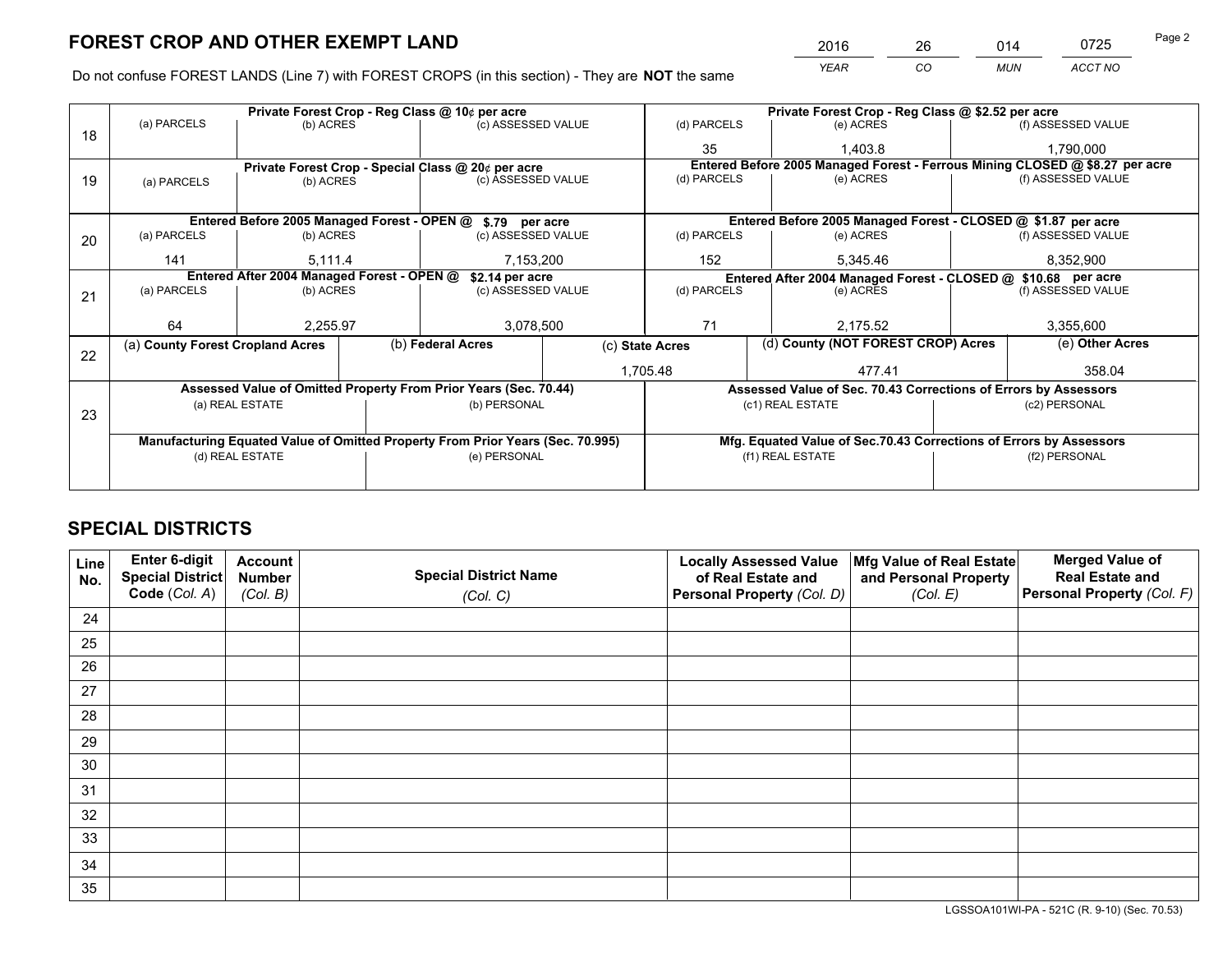|             |                                                          |                                             |                                                         | <b>YEAR</b>                                                                       | CO<br><b>MUN</b>                                              | ACCT NO                                                                        |
|-------------|----------------------------------------------------------|---------------------------------------------|---------------------------------------------------------|-----------------------------------------------------------------------------------|---------------------------------------------------------------|--------------------------------------------------------------------------------|
| Line<br>No. | Enter 6-digit<br><b>School District</b><br>Code (Col. A) | <b>Account</b><br><b>Number</b><br>(Col. B) | <b>School District Name</b><br>(Col. C)                 | <b>Locally Assessed Value</b><br>of Real Estate and<br>Personal Property (Col. D) | Mfg Value of Real Estate<br>and Personal Property<br>(Col. E) | <b>Merged Value of</b><br><b>Real Estate and</b><br>Personal Property (Col. F) |
|             | A. SCHOOL DISTRICTS (K-8 and K-12)                       |                                             |                                                         |                                                                                   |                                                               |                                                                                |
| 36          | 262618                                                   | 0159                                        | SCH D OF HURLEY                                         | 111,865,000                                                                       |                                                               | 111,865,000                                                                    |
| 37          |                                                          |                                             |                                                         |                                                                                   |                                                               |                                                                                |
| 38          |                                                          |                                             |                                                         |                                                                                   |                                                               |                                                                                |
| 39          |                                                          |                                             |                                                         |                                                                                   |                                                               |                                                                                |
| 40          |                                                          |                                             |                                                         |                                                                                   |                                                               |                                                                                |
| 41          |                                                          |                                             |                                                         |                                                                                   |                                                               |                                                                                |
| 42          |                                                          |                                             |                                                         |                                                                                   |                                                               |                                                                                |
| 43          |                                                          |                                             |                                                         |                                                                                   |                                                               |                                                                                |
| 44<br>45    |                                                          |                                             |                                                         |                                                                                   |                                                               |                                                                                |
| 46          |                                                          |                                             |                                                         |                                                                                   |                                                               |                                                                                |
| 47          |                                                          |                                             |                                                         |                                                                                   |                                                               |                                                                                |
| 48          |                                                          |                                             |                                                         |                                                                                   |                                                               |                                                                                |
| 49          |                                                          |                                             |                                                         |                                                                                   |                                                               |                                                                                |
| 50          |                                                          |                                             | TOTAL ASSESSED VALUE OF SCHOOL DISTRICTS (K-8 and K-12) | 111,865,000                                                                       |                                                               | 111,865,000                                                                    |
|             | <b>B.</b><br><b>UNION HIGH SCHOOL DISTRICTS</b>          |                                             |                                                         |                                                                                   |                                                               |                                                                                |
| 51          |                                                          |                                             |                                                         |                                                                                   |                                                               |                                                                                |
| 52          |                                                          |                                             |                                                         |                                                                                   |                                                               |                                                                                |
| 53          |                                                          |                                             |                                                         |                                                                                   |                                                               |                                                                                |
| 54          |                                                          |                                             |                                                         |                                                                                   |                                                               |                                                                                |
| 55          |                                                          |                                             | TOTAL ASSESSED VALUE OF UNION HIGH SCHOOLS              |                                                                                   |                                                               |                                                                                |
|             | C. TECHNICAL COLLEGE DISTRICTS                           |                                             |                                                         |                                                                                   |                                                               |                                                                                |
| 56          | 001700                                                   | 0016                                        | WISCONSIN INDIANHEAD TECH COLLEGE SHEL                  | 111,865,000                                                                       |                                                               | 111,865,000                                                                    |
| 57          |                                                          |                                             |                                                         |                                                                                   |                                                               |                                                                                |
| 58          |                                                          |                                             | TOTAL ASSESSED VALUE OF TECHNICAL COLLEGES              |                                                                                   |                                                               |                                                                                |
| 59          |                                                          |                                             |                                                         | 111,865,000                                                                       |                                                               | 111,865,000                                                                    |

26

014

# *I hereby certify, to the best of my knowledge and belief, this form is complete and correct.*

**SCHOOL DISTRICTS**

| Print name of preparer | Title                    |                | Date (MM / DD / CCYY) |
|------------------------|--------------------------|----------------|-----------------------|
|                        |                          |                |                       |
| Signature of preparer  | Contact Telephone Number | E-mail address |                       |
|                        | $\sim$                   |                |                       |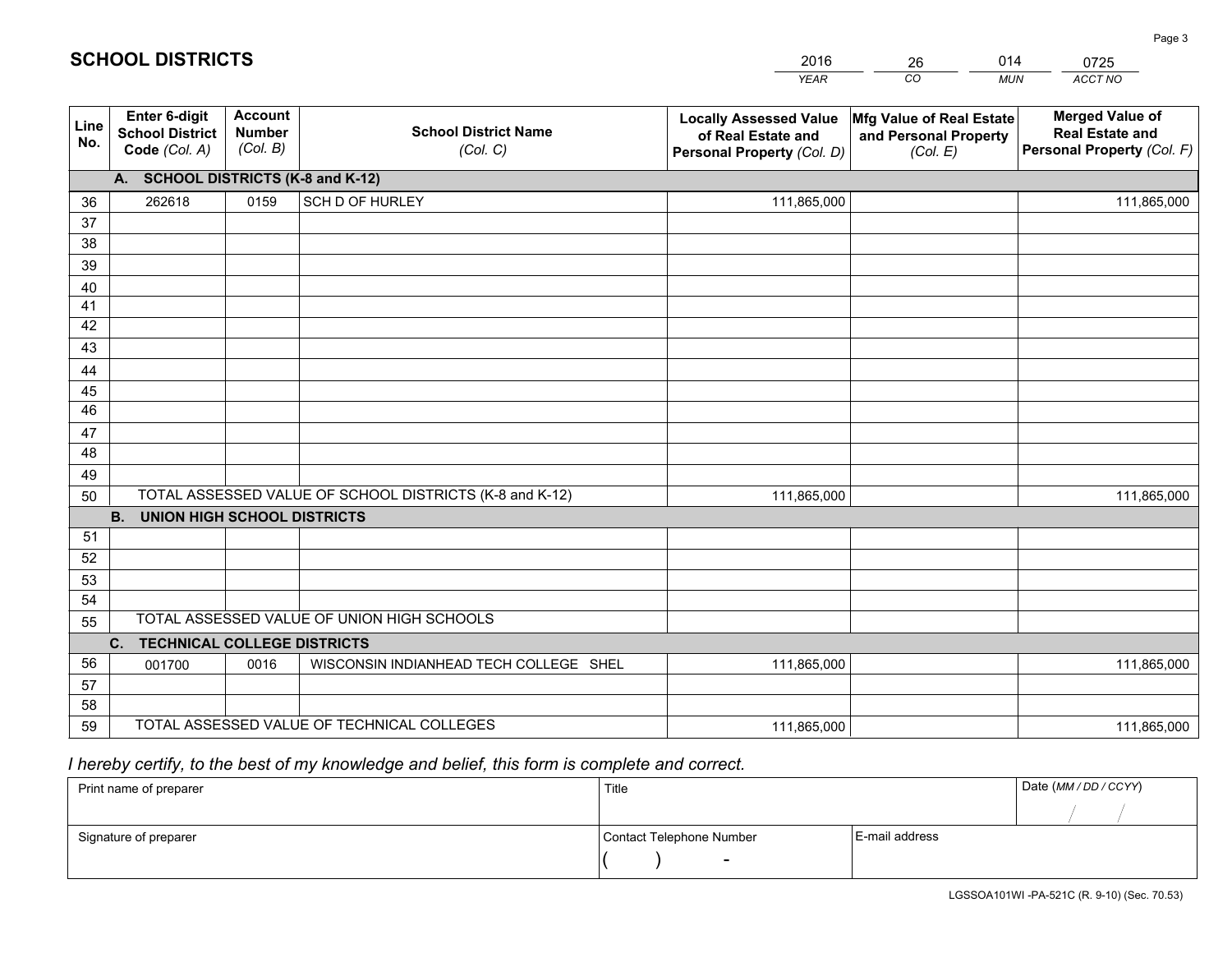#### **HIGHLIGHTS**

- 1. Complete the Statement of Assessment after the Board of Review. Reflect any changes made there.
- 2. Use black ink to complete.
- 3. Line 16 must equal Line 50, Col D.
- 4. Line 55 must equal the total of K-8 schools listed on lines 36-49. Do not include K-12 schools in this comparision.
- 5. Line 59, Col. D must equal Line 16.
- 6. Special District, School District and Technical College District values must include both real estate and personal property. Examples of Special districts are: town sanitary districts, public inland lake protection and rehabilitation districts, and metropolitan sewerage districts.
- 7. DO NOT INCLUDE Manufacturing property values.DOR will print these values on the final SOA.
- 8. Accuracy of this form is very important. The values reported directly affect the equalized value DOR calculates for school and special districts.

#### **Page 1:**

 If not prefilled, enter the tax year,county and municipal code,municipal type, municipal name and county name on the top of form.

Check the Amended box, if filing an amended / corrected SOA.

 Report the parcel count, acres and assessed value of taxable general property, total parcel count, (real and personal), total acres, and values from final figures set by the Board of Review.

- A. Real Estate land and improvements (buildings, etc.) is reported on lines 1 8, total line 9.
- B. Personal Property is reported on lines 11 14, Column D, total line 15.
- C. To complete this report, use the computer produced summary of the assessment roll that shows these amounts.
- D. Use whole numbers only.
- E. Add each line across and each column down to verify entries.

#### **Page 2:**

- A. Report Special Items (not subject to general property tax).
- 1. Private Forest Croplands and Managed Forest Lands are reported on lines 18,19, 20 and 21. Be sure to report assessed values **NOT** taxes.
- 2. You should have copies of the orders of entry, orders of withdrawal, etc., to update your assessment roll.
	- 3. Show hundredths of acres (e.g. 39.75).
- 4. Tax exempt lands are reported on line 22.
- 5. Omitted property and sec. 70.43, Wis. Stats., corrections of errors by assessor are reported on line 23. Report real estate and personal property separately. These should be for **prior years**, not something found on the current assessment roll after the board of review.
- B. Special District (Lines 24-35) Include the value of both real and personal property.
- The Department of Revenue (DOR) preprints much of the information regarding names and codes for schools, special districts,etc. If a district is not listed, enter the name and value only, DOR will enter the proper code.

### **Page 3 School Districts:**

Include the value of both real and personal property.

Report School District (regular, elementary, union high school, and technical college).

- 1. Regular (K-12) and Elementary (K-8) school values are reported on lines 36-49, total on line 50.
- 2. Union High School (UHS) (use only if elementary schools are listed on lines 36-49) are reported on lines 51-54. UHS total value (line 55) must equal to the total **elementary school** values reported on lines 36-49. Do notinclude K-12 schools in this comparison.
- 3. Technical College values are reported on lines 56-58, total on line 59.
- 4. Use the computer summary that shows these amounts to complete this report.

#### **This form is due the second Monday in June. File this report only after your Board of Review is complete.**

 *If you have questions: Return forms to:*

Fax number: (608) 264-6887 PO Box 8971

 Email: lgs@revenue.wi.gov Wisconsin Department of Revenue Call: (608) 261-5341 Local Government Services Section 6-97Madison WI 53708-8971

DENISE SCHMITZ-ENKING

DENISE SCHMITZ-ENKING<br>TOWN OF OMA

TOWN OF OMA 11336 N CENTER DR HURLEY, WI 54534

11336 N CENTER DR HURLEY, WI 54534

**NOTE: Please supply any correction to the name and address.**

NOTE: Please supply any correction to the name and address.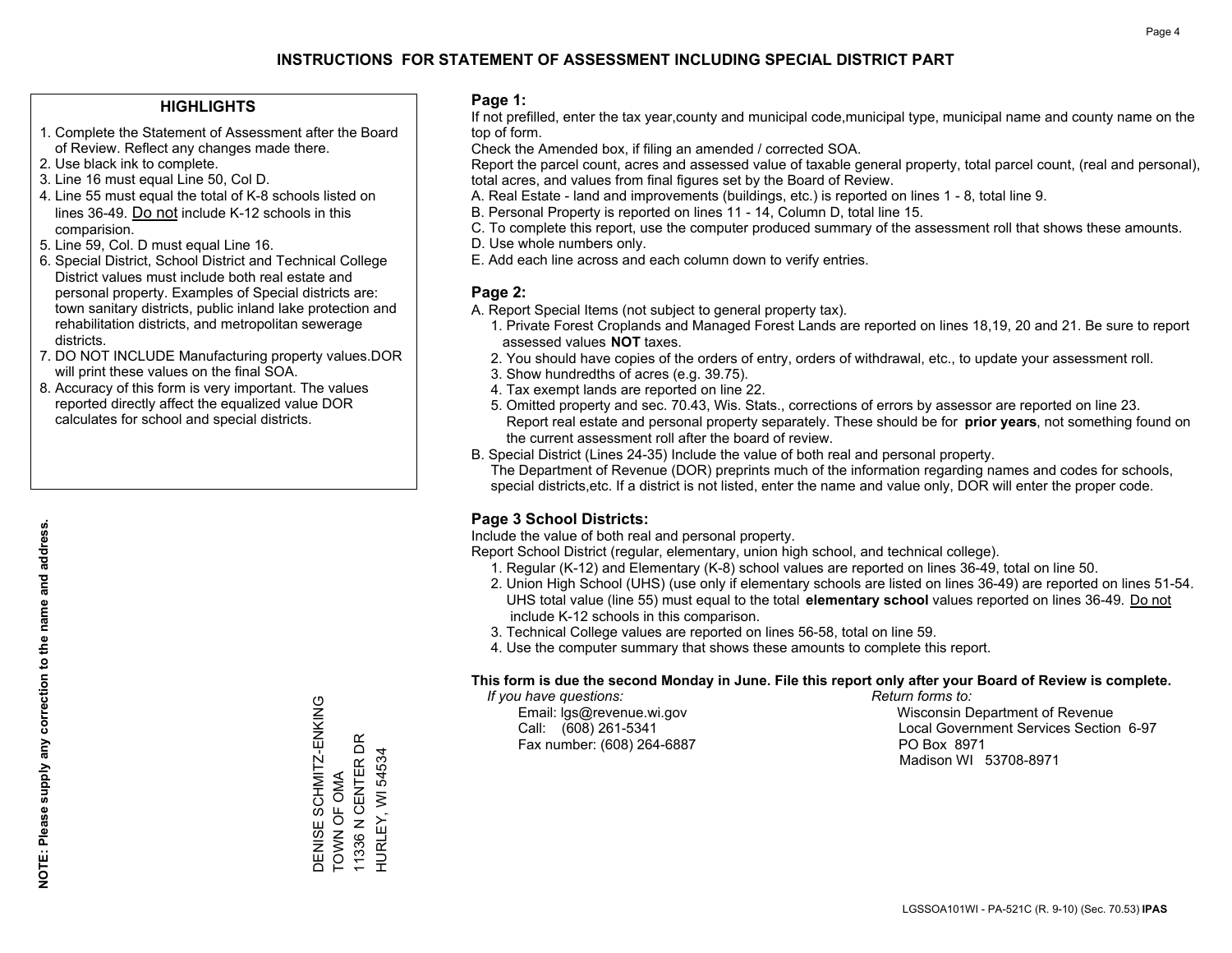**FINAL - EQUATED**

**STATEMENT OF ASSESSMENT FOR 2016** 

| 26 | 016  | 0726    |
|----|------|---------|
| cо | MUN. | ACCT NO |

|                | <b>FOR</b>                                                   | <b>TOWN OF</b><br><b>OF</b>                                                                                                                                                                  | <b>PENCE</b>             |                           | <b>IRON COUNTY</b>                  |                         |                      | <b>WHEN COMPLETING THIS DOCUMENT</b>     |
|----------------|--------------------------------------------------------------|----------------------------------------------------------------------------------------------------------------------------------------------------------------------------------------------|--------------------------|---------------------------|-------------------------------------|-------------------------|----------------------|------------------------------------------|
|                |                                                              | Town - Village - City                                                                                                                                                                        | <b>Municipality Name</b> |                           | <b>County Name</b>                  |                         |                      | DO NOT WRITE OVER X's OR IN SHADED AREAS |
|                | <b>REAL ESTATE</b>                                           |                                                                                                                                                                                              |                          | PARCEL COUNT              | NO. OF ACRES                        | <b>VALUE OF</b>         | <b>VALUE OF</b>      | TOTAL VALUE OF LAND                      |
| Line<br>No.    |                                                              | (See Lines 18 - 22 for<br>other Real Estate)                                                                                                                                                 |                          | TOTAL LAND   IMPROVEMENTS | <b>WHOLE</b><br><b>NUMBERS ONLY</b> | <b>LAND</b>             | <b>IMPROVEMENTS</b>  | AND IMPROVEMENTS                         |
|                |                                                              |                                                                                                                                                                                              | Col. A                   | Col. B                    | Col. C                              | Col. D                  | Col. E               | Col. F                                   |
| -1             |                                                              | <b>RESIDENTIAL - Class 1</b>                                                                                                                                                                 | 232                      | 164                       | 302                                 | 4,776,500               | 8,564,000            | 13,340,500                               |
| 2              |                                                              | <b>COMMERCIAL - Class 2</b>                                                                                                                                                                  | 17                       | 11                        | 138                                 | 235,200                 | 500,200              | 735,400                                  |
| 3              |                                                              | <b>MANUFACTURING - Class 3</b>                                                                                                                                                               | $\mathbf{0}$             | 0                         | 0                                   | 0                       | 0                    | $\Omega$                                 |
| 4              |                                                              | <b>AGRICULTURAL - Class 4</b>                                                                                                                                                                | $\Omega$                 |                           | $\mathbf{0}$                        | 0                       |                      | $\overline{0}$                           |
| 5              |                                                              | UNDEVELOPED - Class 5                                                                                                                                                                        | 28                       |                           | 376                                 | 128,300                 |                      | 128,300                                  |
| 6              |                                                              | AGRICULTURAL FOREST - Class 5m                                                                                                                                                               | $\Omega$                 |                           | $\Omega$                            | 0                       |                      | $\Omega$                                 |
| $\overline{7}$ |                                                              | FOREST LANDS - Class 6                                                                                                                                                                       | 125                      |                           | 3,647                               | 4,567,400               |                      | 4,567,400                                |
| 8              |                                                              | OTHER - Class 7                                                                                                                                                                              | $\Omega$                 | $\Omega$                  | $\Omega$                            | 0                       | $\Omega$             | $\Omega$                                 |
| 9              |                                                              | TOTAL - ALL COLUMNS                                                                                                                                                                          | 402                      | 175                       | 4,463                               | 9,707,400               | 9,064,200            | 18,771,600                               |
| 10             |                                                              | NUMBER OF PERSONAL PROPERTY ACCOUNTS IN ROLL                                                                                                                                                 |                          |                           | 21                                  | <b>LOCALLY ASSESSED</b> | <b>MANUFACTURING</b> | <b>MERGED</b>                            |
| 11             |                                                              | BOATS AND OTHER WATERCRAFT NOT EXEMPT - Code 1                                                                                                                                               |                          |                           |                                     | 0                       | 0                    | $\overline{0}$                           |
| 12             |                                                              | MACHINERY, TOOLS AND PATTERNS - Code 2                                                                                                                                                       |                          |                           |                                     | 121,500                 | 0                    | 121,500                                  |
| 13             |                                                              | FURNITURE, FIXTURES AND EQUIPMENT - Code 3                                                                                                                                                   |                          |                           |                                     | 2,500                   | 0                    | 2,500                                    |
| 14             |                                                              | ALL OTHER PERSONAL PROPERTY NOT EXEMPT - Codes 4A, 4B, 4C                                                                                                                                    |                          | 143,100                   | 0                                   | 143,100                 |                      |                                          |
| 15             | TOTAL OF PERSONAL PROPERTY NOT EXEMPT (Total of Lines 11-14) |                                                                                                                                                                                              |                          |                           |                                     | 267,100                 | 0                    | 267,100                                  |
| 16             |                                                              | AGGREGATE ASSESSED VALUE OF ALL PROPERTY SUBJECT TO THE GENERAL PROPERTY TAX (Total of Lines 9F and 15F)<br>MUST EQUAL TOTAL VALUE OF THE SCHOOL DISTRICTS (K-12 PLUS K-8) - Line 50, Col. F |                          |                           |                                     |                         |                      | 19,038,700                               |
| 17             |                                                              | <b>BOARD OF REVIEW</b>                                                                                                                                                                       |                          |                           | Name of Assessor                    |                         | Telephone #          |                                          |
|                |                                                              | DATE OF FINAL ADJOURNMENT                                                                                                                                                                    | 08/17/2016               |                           | <b>DANIEL SOINE</b>                 |                         | $(561)$ 278-6        |                                          |

REMARKS

The Assessment Ratio to be used in calculating the estimated Fair Market Value on tax bills for this tax district is 1.119989411

This ratio should be used to convert assessed values to "Calculate Equalized Values" in Step 1 of the Lottery and Gaming Credit Calculations.<br>This ratio should be used in the "Computation of Tax Equivalent" schedule of the Commission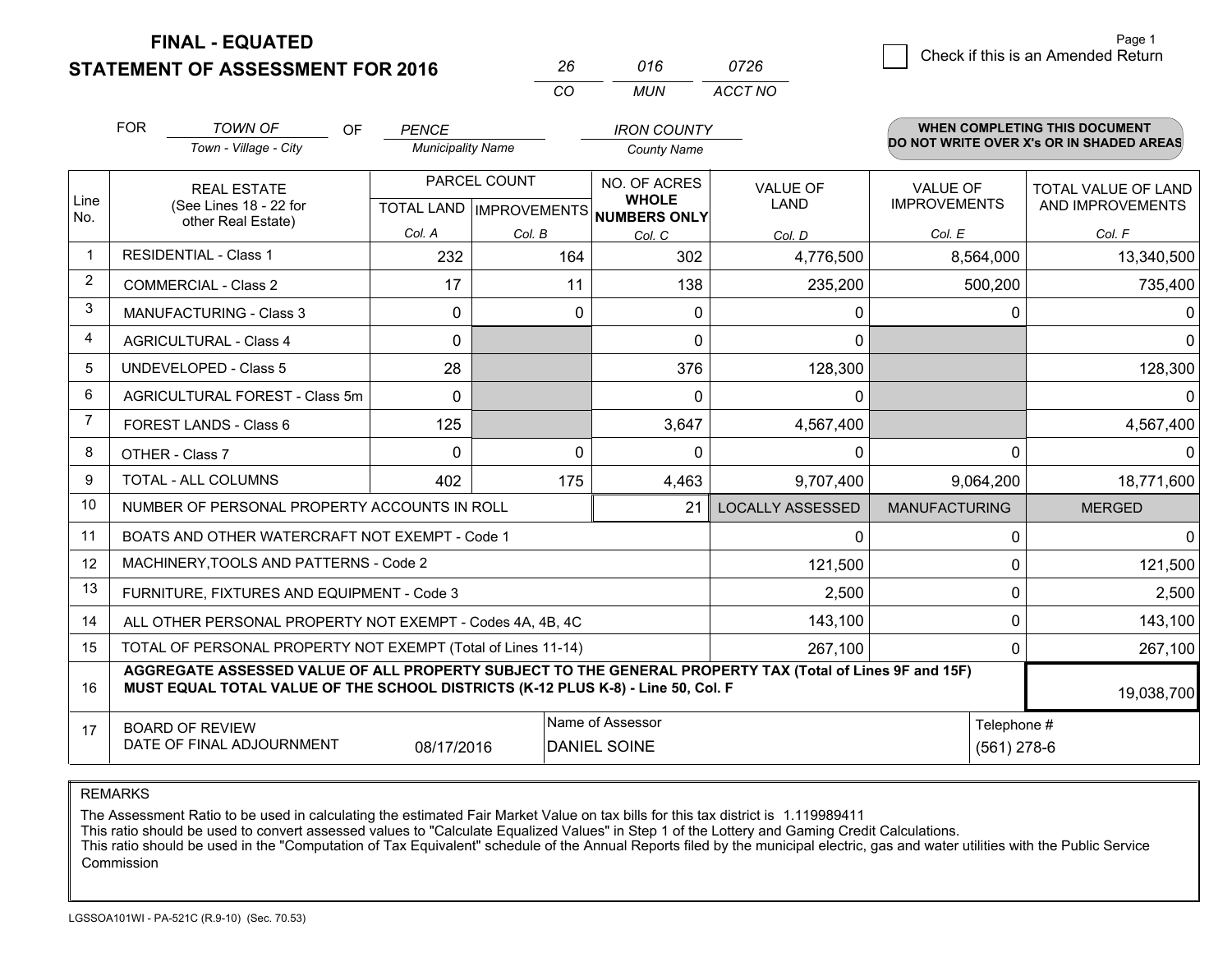*YEAR CO MUN ACCT NO* <sup>2016</sup> <sup>26</sup> <sup>016</sup> <sup>0726</sup>

Do not confuse FOREST LANDS (Line 7) with FOREST CROPS (in this section) - They are **NOT** the same

|    |                                                                                |                                            |  | Private Forest Crop - Reg Class @ 10¢ per acre                   |                                                               | Private Forest Crop - Reg Class @ \$2.52 per acre     |                                                                              |                                                                 |                 |                    |
|----|--------------------------------------------------------------------------------|--------------------------------------------|--|------------------------------------------------------------------|---------------------------------------------------------------|-------------------------------------------------------|------------------------------------------------------------------------------|-----------------------------------------------------------------|-----------------|--------------------|
| 18 | (a) PARCELS                                                                    | (b) ACRES                                  |  | (c) ASSESSED VALUE                                               |                                                               | (d) PARCELS                                           |                                                                              | (e) ACRES                                                       |                 | (f) ASSESSED VALUE |
|    |                                                                                |                                            |  |                                                                  |                                                               | $\mathfrak{p}$                                        |                                                                              | 80                                                              |                 | 93,200             |
|    |                                                                                |                                            |  | Private Forest Crop - Special Class @ 20¢ per acre               |                                                               |                                                       | Entered Before 2005 Managed Forest - Ferrous Mining CLOSED @ \$8.27 per acre |                                                                 |                 |                    |
| 19 | (a) PARCELS                                                                    | (b) ACRES                                  |  | (c) ASSESSED VALUE                                               |                                                               | (d) PARCELS                                           |                                                                              | (e) ACRES                                                       |                 | (f) ASSESSED VALUE |
|    |                                                                                |                                            |  |                                                                  |                                                               |                                                       |                                                                              |                                                                 |                 |                    |
|    | Entered Before 2005 Managed Forest - OPEN @ \$.79 per acre                     |                                            |  |                                                                  |                                                               |                                                       |                                                                              | Entered Before 2005 Managed Forest - CLOSED @ \$1.87 per acre   |                 |                    |
| 20 | (a) PARCELS                                                                    | (b) ACRES                                  |  | (c) ASSESSED VALUE                                               |                                                               | (d) PARCELS                                           |                                                                              | (e) ACRES                                                       |                 | (f) ASSESSED VALUE |
|    | 6                                                                              | 228.49                                     |  | 279.900                                                          |                                                               | 13<br>481.6                                           |                                                                              |                                                                 |                 | 598,700            |
|    |                                                                                | Entered After 2004 Managed Forest - OPEN @ |  | \$2.14 per acre                                                  | Entered After 2004 Managed Forest - CLOSED @ \$10.68 per acre |                                                       |                                                                              |                                                                 |                 |                    |
| 21 | (a) PARCELS                                                                    | (b) ACRES                                  |  | (c) ASSESSED VALUE                                               |                                                               | (d) PARCELS<br>(e) ACRES                              |                                                                              | (f) ASSESSED VALUE                                              |                 |                    |
|    |                                                                                |                                            |  |                                                                  |                                                               |                                                       |                                                                              |                                                                 |                 |                    |
|    | 6                                                                              | 240                                        |  | 282,900                                                          |                                                               | 16                                                    |                                                                              | 622.2                                                           |                 | 770,500            |
| 22 | (a) County Forest Cropland Acres                                               |                                            |  | (b) Federal Acres                                                |                                                               | (d) County (NOT FOREST CROP) Acres<br>(c) State Acres |                                                                              |                                                                 | (e) Other Acres |                    |
|    |                                                                                |                                            |  |                                                                  |                                                               | 204.48                                                |                                                                              | 811.12                                                          |                 | 462.79             |
|    |                                                                                |                                            |  | Assessed Value of Omitted Property From Prior Years (Sec. 70.44) |                                                               |                                                       |                                                                              | Assessed Value of Sec. 70.43 Corrections of Errors by Assessors |                 |                    |
|    |                                                                                | (a) REAL ESTATE                            |  | (b) PERSONAL                                                     |                                                               |                                                       |                                                                              | (c1) REAL ESTATE                                                |                 | (c2) PERSONAL      |
| 23 |                                                                                |                                            |  |                                                                  |                                                               |                                                       |                                                                              |                                                                 |                 |                    |
|    | Manufacturing Equated Value of Omitted Property From Prior Years (Sec. 70.995) |                                            |  |                                                                  |                                                               |                                                       | Mfg. Equated Value of Sec.70.43 Corrections of Errors by Assessors           |                                                                 |                 |                    |
|    |                                                                                | (d) REAL ESTATE                            |  | (e) PERSONAL                                                     |                                                               |                                                       |                                                                              | (f1) REAL ESTATE                                                |                 | (f2) PERSONAL      |
|    |                                                                                |                                            |  |                                                                  |                                                               |                                                       |                                                                              |                                                                 |                 |                    |

# **SPECIAL DISTRICTS**

| Line<br>No. | Enter 6-digit<br><b>Special District</b> | <b>Account</b><br><b>Number</b> | <b>Special District Name</b> | <b>Locally Assessed Value</b><br>of Real Estate and | Mfg Value of Real Estate<br>and Personal Property | <b>Merged Value of</b><br><b>Real Estate and</b> |
|-------------|------------------------------------------|---------------------------------|------------------------------|-----------------------------------------------------|---------------------------------------------------|--------------------------------------------------|
|             | Code (Col. A)                            | (Col. B)                        | (Col. C)                     | Personal Property (Col. D)                          | (Col. E)                                          | Personal Property (Col. F)                       |
| 24          |                                          |                                 |                              |                                                     |                                                   |                                                  |
| 25          |                                          |                                 |                              |                                                     |                                                   |                                                  |
| 26          |                                          |                                 |                              |                                                     |                                                   |                                                  |
| 27          |                                          |                                 |                              |                                                     |                                                   |                                                  |
| 28          |                                          |                                 |                              |                                                     |                                                   |                                                  |
| 29          |                                          |                                 |                              |                                                     |                                                   |                                                  |
| 30          |                                          |                                 |                              |                                                     |                                                   |                                                  |
| 31          |                                          |                                 |                              |                                                     |                                                   |                                                  |
| 32          |                                          |                                 |                              |                                                     |                                                   |                                                  |
| 33          |                                          |                                 |                              |                                                     |                                                   |                                                  |
| 34          |                                          |                                 |                              |                                                     |                                                   |                                                  |
| 35          |                                          |                                 |                              |                                                     |                                                   |                                                  |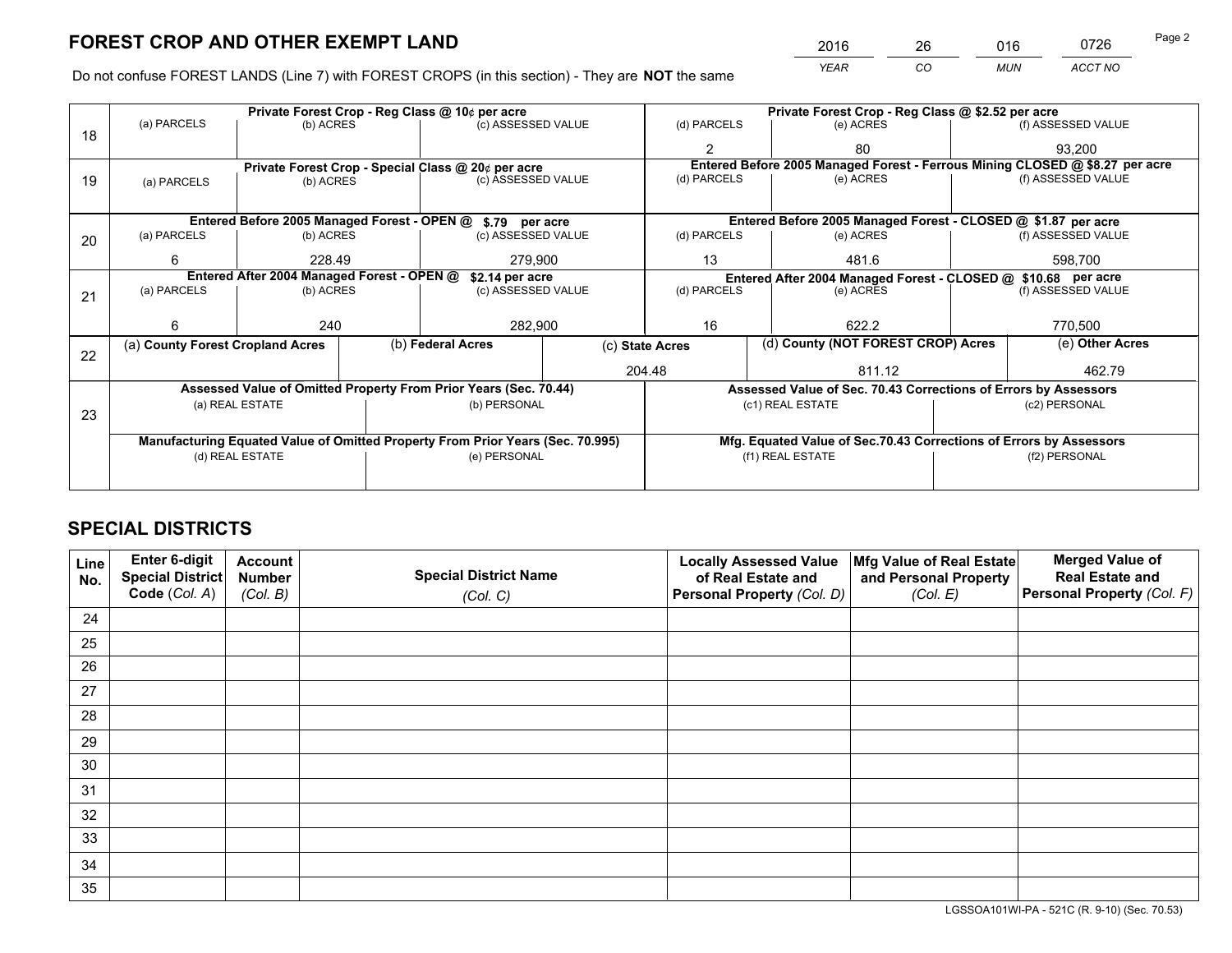| <b>Account</b><br>Enter 6-digit<br><b>Merged Value of</b><br>Mfg Value of Real Estate<br><b>Locally Assessed Value</b><br>Line<br><b>School District Name</b><br><b>Number</b><br><b>School District</b><br><b>Real Estate and</b><br>of Real Estate and<br>and Personal Property<br>No.<br>(Col. B)<br>Personal Property (Col. F)<br>Code (Col. A)<br>(Col. C)<br>Personal Property (Col. D)<br>(Col. E)<br>A. SCHOOL DISTRICTS (K-8 and K-12)<br>SCH D OF HURLEY<br>262618<br>0159<br>36<br>19,038,700<br>19,038,700<br>37<br>38 |  |
|------------------------------------------------------------------------------------------------------------------------------------------------------------------------------------------------------------------------------------------------------------------------------------------------------------------------------------------------------------------------------------------------------------------------------------------------------------------------------------------------------------------------------------|--|
|                                                                                                                                                                                                                                                                                                                                                                                                                                                                                                                                    |  |
|                                                                                                                                                                                                                                                                                                                                                                                                                                                                                                                                    |  |
|                                                                                                                                                                                                                                                                                                                                                                                                                                                                                                                                    |  |
|                                                                                                                                                                                                                                                                                                                                                                                                                                                                                                                                    |  |
|                                                                                                                                                                                                                                                                                                                                                                                                                                                                                                                                    |  |
| 39                                                                                                                                                                                                                                                                                                                                                                                                                                                                                                                                 |  |
| 40                                                                                                                                                                                                                                                                                                                                                                                                                                                                                                                                 |  |
| 41<br>42                                                                                                                                                                                                                                                                                                                                                                                                                                                                                                                           |  |
| 43                                                                                                                                                                                                                                                                                                                                                                                                                                                                                                                                 |  |
| 44                                                                                                                                                                                                                                                                                                                                                                                                                                                                                                                                 |  |
| 45                                                                                                                                                                                                                                                                                                                                                                                                                                                                                                                                 |  |
| 46                                                                                                                                                                                                                                                                                                                                                                                                                                                                                                                                 |  |
| 47                                                                                                                                                                                                                                                                                                                                                                                                                                                                                                                                 |  |
| 48                                                                                                                                                                                                                                                                                                                                                                                                                                                                                                                                 |  |
| 49                                                                                                                                                                                                                                                                                                                                                                                                                                                                                                                                 |  |
| TOTAL ASSESSED VALUE OF SCHOOL DISTRICTS (K-8 and K-12)<br>19,038,700<br>19,038,700<br>50                                                                                                                                                                                                                                                                                                                                                                                                                                          |  |
| <b>B.</b><br><b>UNION HIGH SCHOOL DISTRICTS</b>                                                                                                                                                                                                                                                                                                                                                                                                                                                                                    |  |
| 51                                                                                                                                                                                                                                                                                                                                                                                                                                                                                                                                 |  |
| 52                                                                                                                                                                                                                                                                                                                                                                                                                                                                                                                                 |  |
| 53                                                                                                                                                                                                                                                                                                                                                                                                                                                                                                                                 |  |
| 54<br>TOTAL ASSESSED VALUE OF UNION HIGH SCHOOLS                                                                                                                                                                                                                                                                                                                                                                                                                                                                                   |  |
| 55                                                                                                                                                                                                                                                                                                                                                                                                                                                                                                                                 |  |
| C. TECHNICAL COLLEGE DISTRICTS                                                                                                                                                                                                                                                                                                                                                                                                                                                                                                     |  |
| 56<br>001700<br>0016<br>WISCONSIN INDIANHEAD TECH COLLEGE SHEL<br>19,038,700<br>19,038,700<br>57                                                                                                                                                                                                                                                                                                                                                                                                                                   |  |
| 58                                                                                                                                                                                                                                                                                                                                                                                                                                                                                                                                 |  |
| TOTAL ASSESSED VALUE OF TECHNICAL COLLEGES<br>59<br>19,038,700<br>19,038,700                                                                                                                                                                                                                                                                                                                                                                                                                                                       |  |

# *I hereby certify, to the best of my knowledge and belief, this form is complete and correct.*

| Print name of preparer | Title                    |                | Date (MM / DD / CCYY) |
|------------------------|--------------------------|----------------|-----------------------|
|                        |                          |                |                       |
| Signature of preparer  | Contact Telephone Number | E-mail address |                       |
|                        | $\overline{\phantom{0}}$ |                |                       |

LGSSOA101WI -PA-521C (R. 9-10) (Sec. 70.53)

Page 3

| <b>SCHOOL DISTRICTS</b> |  |  |  |  |  |  |  |  |
|-------------------------|--|--|--|--|--|--|--|--|
|-------------------------|--|--|--|--|--|--|--|--|

201626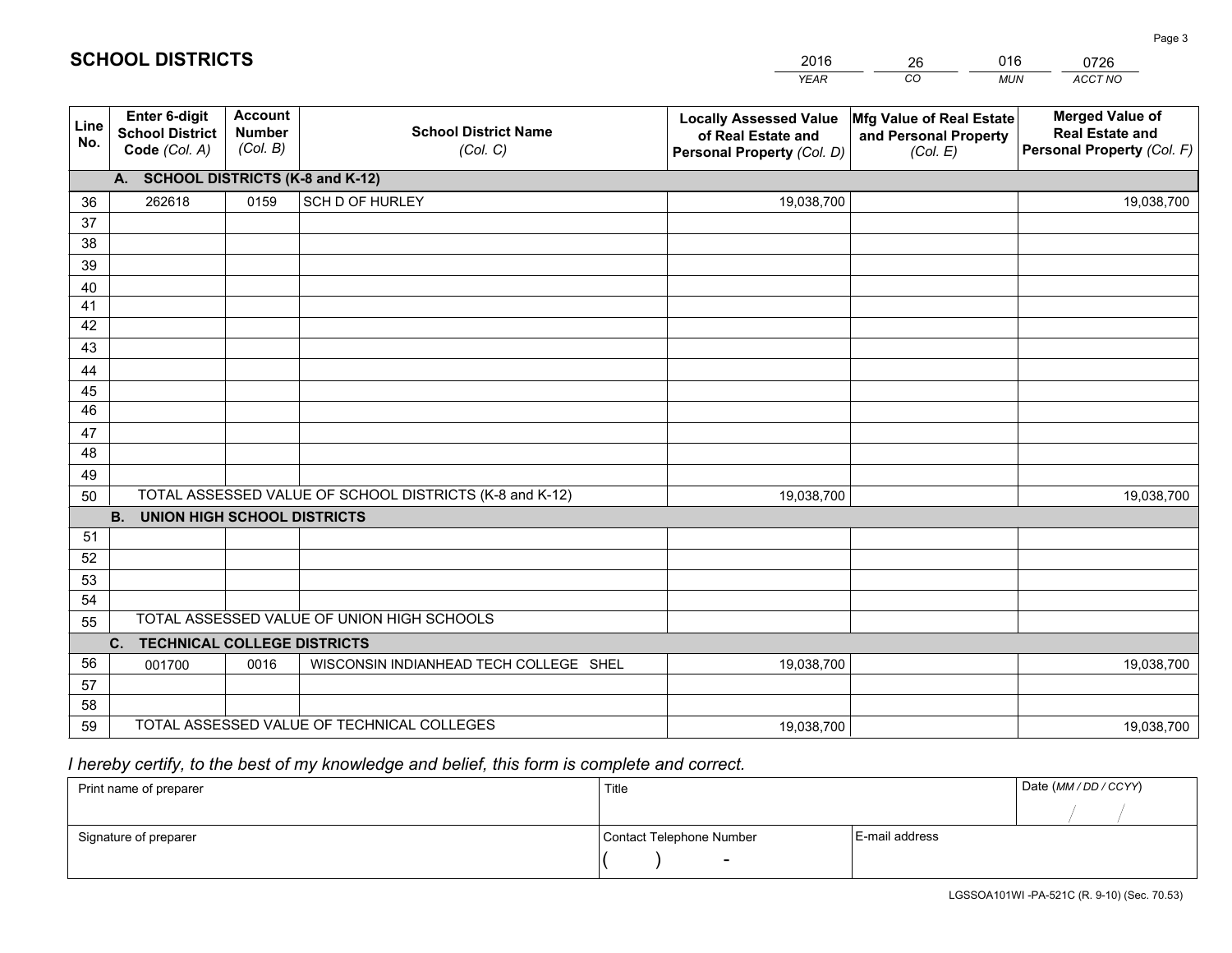#### **HIGHLIGHTS**

- 1. Complete the Statement of Assessment after the Board of Review. Reflect any changes made there.
- 2. Use black ink to complete.
- 3. Line 16 must equal Line 50, Col D.
- 4. Line 55 must equal the total of K-8 schools listed on lines 36-49. Do not include K-12 schools in this comparision.
- 5. Line 59, Col. D must equal Line 16.
- 6. Special District, School District and Technical College District values must include both real estate and personal property. Examples of Special districts are: town sanitary districts, public inland lake protection and rehabilitation districts, and metropolitan sewerage districts.
- 7. DO NOT INCLUDE Manufacturing property values.DOR will print these values on the final SOA.

LORI GENISOT TOWN OF PENCE P.O. BOX 242

LORI GENISOT<br>TOWN OF PENCE

MONTREAL, WI 54550 - 0242

**MONTREAL, WI 54550** 

P.O. BOX 242

 $-0242$ 

 8. Accuracy of this form is very important. The values reported directly affect the equalized value DOR calculates for school and special districts.

#### **Page 1:**

 If not prefilled, enter the tax year,county and municipal code,municipal type, municipal name and county name on the top of form.

Check the Amended box, if filing an amended / corrected SOA.

 Report the parcel count, acres and assessed value of taxable general property, total parcel count, (real and personal), total acres, and values from final figures set by the Board of Review.

- A. Real Estate land and improvements (buildings, etc.) is reported on lines 1 8, total line 9.
- B. Personal Property is reported on lines 11 14, Column D, total line 15.
- C. To complete this report, use the computer produced summary of the assessment roll that shows these amounts.
- D. Use whole numbers only.
- E. Add each line across and each column down to verify entries.

#### **Page 2:**

- A. Report Special Items (not subject to general property tax).
- 1. Private Forest Croplands and Managed Forest Lands are reported on lines 18,19, 20 and 21. Be sure to report assessed values **NOT** taxes.
- 2. You should have copies of the orders of entry, orders of withdrawal, etc., to update your assessment roll.
	- 3. Show hundredths of acres (e.g. 39.75).
- 4. Tax exempt lands are reported on line 22.
- 5. Omitted property and sec. 70.43, Wis. Stats., corrections of errors by assessor are reported on line 23. Report real estate and personal property separately. These should be for **prior years**, not something found on the current assessment roll after the board of review.
- B. Special District (Lines 24-35) Include the value of both real and personal property.
- The Department of Revenue (DOR) preprints much of the information regarding names and codes for schools, special districts,etc. If a district is not listed, enter the name and value only, DOR will enter the proper code.

### **Page 3 School Districts:**

Include the value of both real and personal property.

Report School District (regular, elementary, union high school, and technical college).

- 1. Regular (K-12) and Elementary (K-8) school values are reported on lines 36-49, total on line 50.
- 2. Union High School (UHS) (use only if elementary schools are listed on lines 36-49) are reported on lines 51-54. UHS total value (line 55) must equal to the total **elementary school** values reported on lines 36-49. Do notinclude K-12 schools in this comparison.
- 3. Technical College values are reported on lines 56-58, total on line 59.
- 4. Use the computer summary that shows these amounts to complete this report.

#### **This form is due the second Monday in June. File this report only after your Board of Review is complete.**

 *If you have questions: Return forms to:*

Fax number: (608) 264-6887 PO Box 8971

 Email: lgs@revenue.wi.gov Wisconsin Department of Revenue Call: (608) 261-5341 Local Government Services Section 6-97Madison WI 53708-8971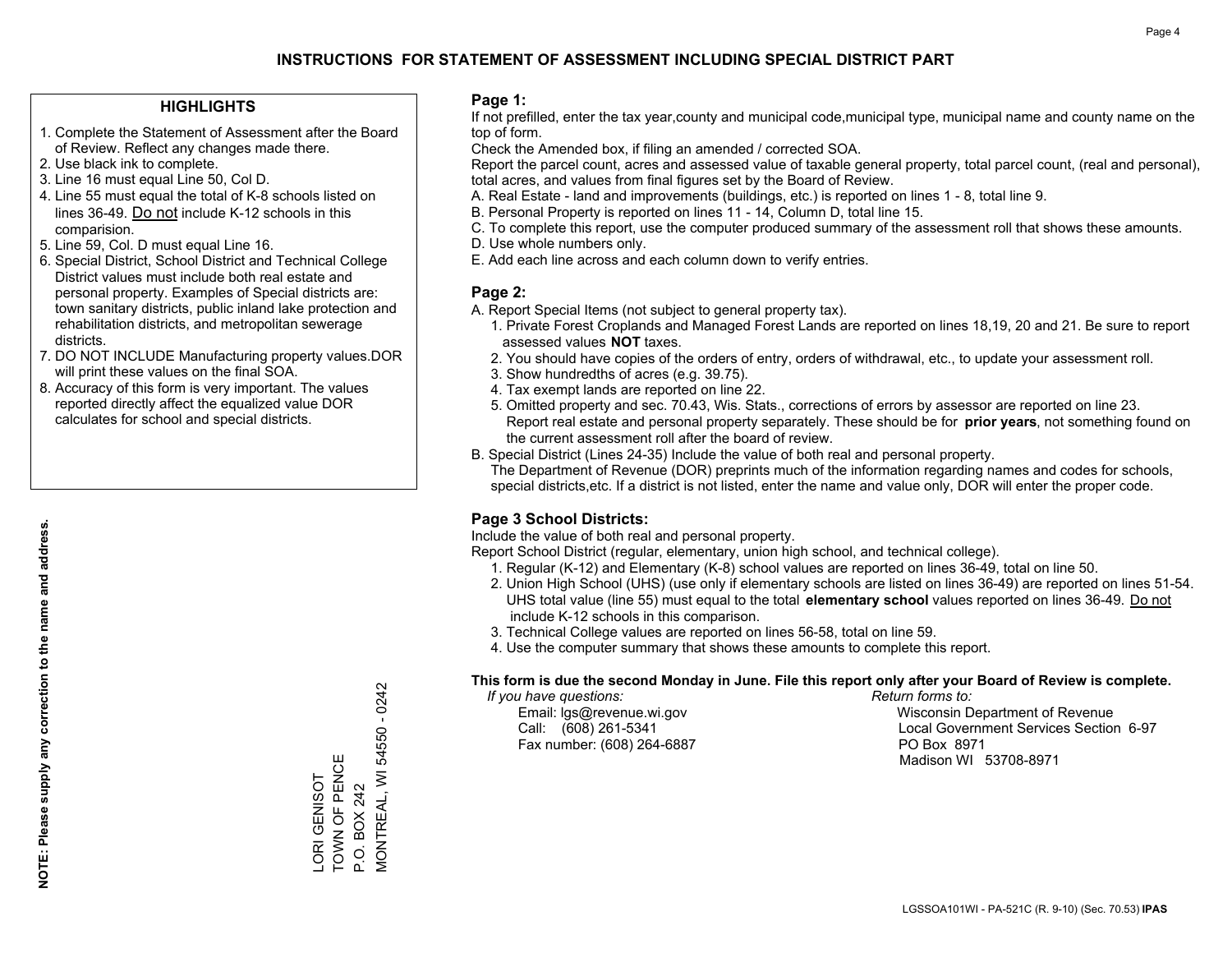**FINAL - EQUATED**

**STATEMENT OF ASSESSMENT FOR 2016** 

| 2h       | 018 | 0727    |
|----------|-----|---------|
| $\cdots$ | MUN | ACCT NO |

|                | <b>FOR</b>                                                                                                                                   | <b>TOWN OF</b><br>OF                                                                                                                                                                         | <b>SAXON</b>             |                                           | <b>IRON COUNTY</b>                                  |                                |                                        | <b>WHEN COMPLETING THIS DOCUMENT</b>     |
|----------------|----------------------------------------------------------------------------------------------------------------------------------------------|----------------------------------------------------------------------------------------------------------------------------------------------------------------------------------------------|--------------------------|-------------------------------------------|-----------------------------------------------------|--------------------------------|----------------------------------------|------------------------------------------|
|                |                                                                                                                                              | Town - Village - City                                                                                                                                                                        | <b>Municipality Name</b> |                                           | <b>County Name</b>                                  |                                |                                        | DO NOT WRITE OVER X's OR IN SHADED AREAS |
| Line<br>No.    |                                                                                                                                              | <b>REAL ESTATE</b><br>(See Lines 18 - 22 for                                                                                                                                                 |                          | PARCEL COUNT<br>TOTAL LAND   IMPROVEMENTS | NO. OF ACRES<br><b>WHOLE</b><br><b>NUMBERS ONLY</b> | <b>VALUE OF</b><br><b>LAND</b> | <b>VALUE OF</b><br><b>IMPROVEMENTS</b> | TOTAL VALUE OF LAND<br>AND IMPROVEMENTS  |
|                | other Real Estate)                                                                                                                           | Col. A                                                                                                                                                                                       | Col. B                   | Col. C                                    | Col. D                                              | Col. E                         | Col. F                                 |                                          |
| $\mathbf 1$    |                                                                                                                                              | <b>RESIDENTIAL - Class 1</b>                                                                                                                                                                 | 317                      | 233                                       | 562                                                 | 1,783,600                      | 10,205,900                             | 11,989,500                               |
| 2              |                                                                                                                                              | <b>COMMERCIAL - Class 2</b>                                                                                                                                                                  | 21                       | 11                                        | 58                                                  | 135,000                        | 366,500                                | 501,500                                  |
| 3              |                                                                                                                                              | <b>MANUFACTURING - Class 3</b>                                                                                                                                                               | $\Omega$                 | $\Omega$                                  | $\Omega$                                            | 0                              | 0                                      |                                          |
| 4              |                                                                                                                                              | <b>AGRICULTURAL - Class 4</b>                                                                                                                                                                | 142                      |                                           | 3,859                                               | 344,300                        |                                        | 344,300                                  |
| 5              |                                                                                                                                              | <b>UNDEVELOPED - Class 5</b>                                                                                                                                                                 | 139                      |                                           | 1,722                                               | 747,600                        |                                        | 747,600                                  |
| 6              |                                                                                                                                              | AGRICULTURAL FOREST - Class 5m                                                                                                                                                               | 41                       |                                           | 862                                                 | 459,900                        |                                        | 459,900                                  |
| $\overline{7}$ |                                                                                                                                              | FOREST LANDS - Class 6                                                                                                                                                                       | 387                      |                                           | 10,452                                              | 10,450,700                     |                                        | 10,450,700                               |
| 8              |                                                                                                                                              | OTHER - Class 7                                                                                                                                                                              | 16                       | 16                                        | 49                                                  | 130,000                        | 1,007,300                              | 1,137,300                                |
| 9              |                                                                                                                                              | TOTAL - ALL COLUMNS                                                                                                                                                                          | 1,063                    | 260                                       | 17,564                                              | 14,051,100                     | 11,579,700                             | 25,630,800                               |
| 10             |                                                                                                                                              | NUMBER OF PERSONAL PROPERTY ACCOUNTS IN ROLL                                                                                                                                                 |                          |                                           | 27                                                  | <b>LOCALLY ASSESSED</b>        | <b>MANUFACTURING</b>                   | <b>MERGED</b>                            |
| 11             |                                                                                                                                              | BOATS AND OTHER WATERCRAFT NOT EXEMPT - Code 1                                                                                                                                               |                          |                                           |                                                     | 0                              | 0                                      | 0                                        |
| 12             |                                                                                                                                              | MACHINERY, TOOLS AND PATTERNS - Code 2                                                                                                                                                       |                          |                                           |                                                     | 400                            | 0                                      | 400                                      |
| 13             |                                                                                                                                              | FURNITURE, FIXTURES AND EQUIPMENT - Code 3                                                                                                                                                   |                          |                                           |                                                     | 9,600                          | 0                                      | 9,600                                    |
| 14             |                                                                                                                                              | ALL OTHER PERSONAL PROPERTY NOT EXEMPT - Codes 4A, 4B, 4C                                                                                                                                    |                          |                                           |                                                     | 166,700                        | 0                                      | 166,700                                  |
| 15             |                                                                                                                                              | TOTAL OF PERSONAL PROPERTY NOT EXEMPT (Total of Lines 11-14)                                                                                                                                 |                          |                                           | 176,700                                             | $\mathbf{0}$                   | 176,700                                |                                          |
| 16             |                                                                                                                                              | AGGREGATE ASSESSED VALUE OF ALL PROPERTY SUBJECT TO THE GENERAL PROPERTY TAX (Total of Lines 9F and 15F)<br>MUST EQUAL TOTAL VALUE OF THE SCHOOL DISTRICTS (K-12 PLUS K-8) - Line 50, Col. F |                          |                                           |                                                     |                                |                                        | 25,807,500                               |
| 17             | Name of Assessor<br>Telephone #<br><b>BOARD OF REVIEW</b><br>DATE OF FINAL ADJOURNMENT<br>$(561)$ 278-6<br>10/04/2016<br><b>DANIEL SOINE</b> |                                                                                                                                                                                              |                          |                                           |                                                     |                                |                                        |                                          |

REMARKS

The Assessment Ratio to be used in calculating the estimated Fair Market Value on tax bills for this tax district is 1.00474585<br>This ratio should be used to convert assessed values to "Calculate Equalized Values" in Step 1 Commission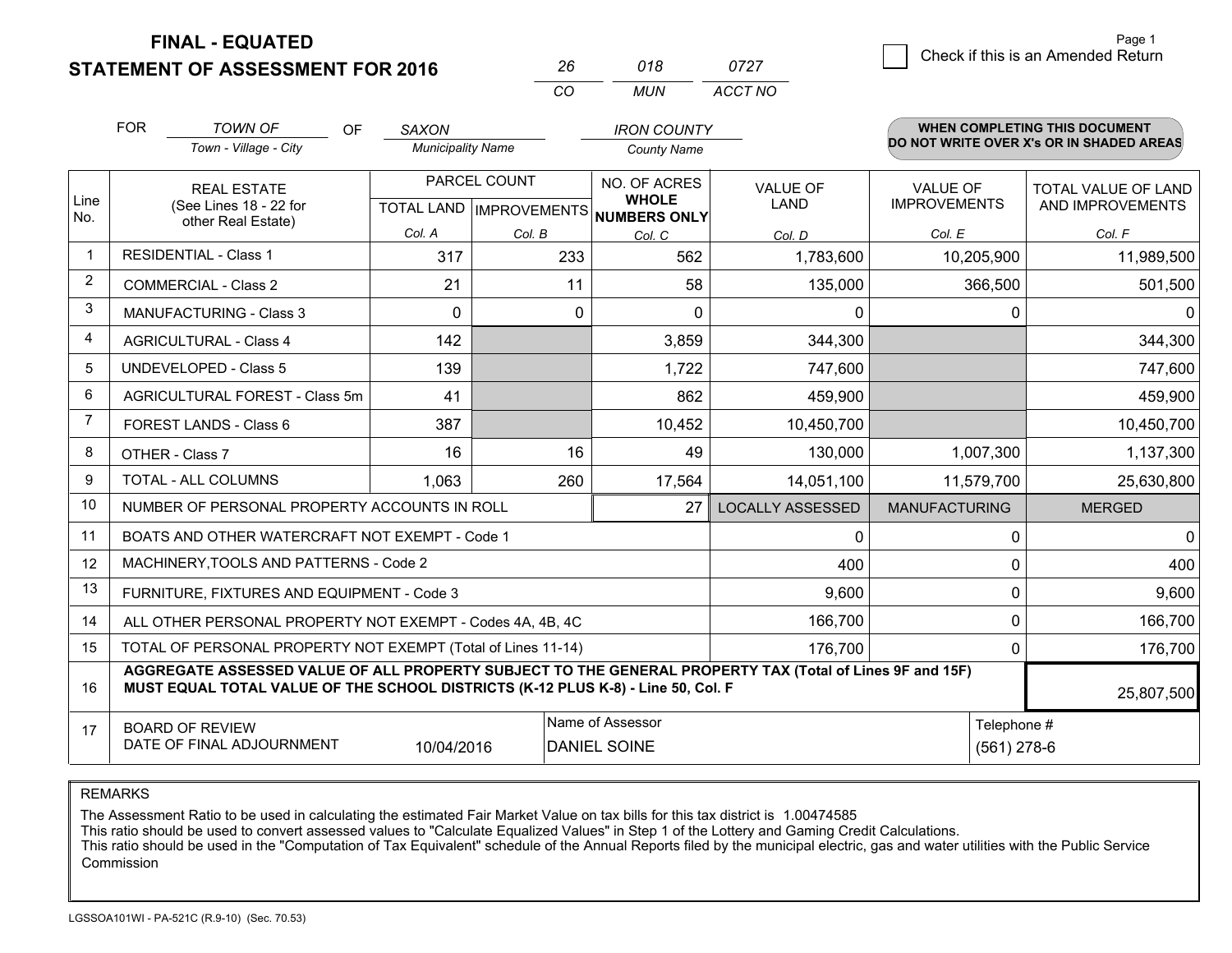*YEAR CO MUN ACCT NO* <sup>2016</sup> <sup>26</sup> <sup>018</sup> <sup>0727</sup>

Do not confuse FOREST LANDS (Line 7) with FOREST CROPS (in this section) - They are **NOT** the same

|    |                                                                                |                 |  | Private Forest Crop - Reg Class @ 10¢ per acre                   |  | Private Forest Crop - Reg Class @ \$2.52 per acre             |                                                                              |         |                    |
|----|--------------------------------------------------------------------------------|-----------------|--|------------------------------------------------------------------|--|---------------------------------------------------------------|------------------------------------------------------------------------------|---------|--------------------|
| 18 | (a) PARCELS                                                                    | (b) ACRES       |  | (c) ASSESSED VALUE                                               |  | (d) PARCELS                                                   | (e) ACRES                                                                    |         | (f) ASSESSED VALUE |
|    |                                                                                |                 |  |                                                                  |  | $\overline{2}$                                                | 80                                                                           |         | 82.700             |
|    |                                                                                |                 |  | Private Forest Crop - Special Class @ 20¢ per acre               |  |                                                               | Entered Before 2005 Managed Forest - Ferrous Mining CLOSED @ \$8.27 per acre |         |                    |
| 19 | (a) PARCELS                                                                    | (b) ACRES       |  | (c) ASSESSED VALUE                                               |  | (d) PARCELS                                                   | (e) ACRES                                                                    |         | (f) ASSESSED VALUE |
|    |                                                                                |                 |  |                                                                  |  |                                                               |                                                                              |         |                    |
|    | Entered Before 2005 Managed Forest - OPEN @<br>\$.79 per acre                  |                 |  |                                                                  |  |                                                               | Entered Before 2005 Managed Forest - CLOSED @ \$1.87 per acre                |         |                    |
| 20 | (a) PARCELS                                                                    | (b) ACRES       |  | (c) ASSESSED VALUE                                               |  | (d) PARCELS                                                   | (e) ACRES                                                                    |         | (f) ASSESSED VALUE |
|    | 46                                                                             | 1.513.24        |  | 1,536,900                                                        |  | 29                                                            | 911                                                                          | 892,200 |                    |
|    | Entered After 2004 Managed Forest - OPEN @<br>\$2.14 per acre                  |                 |  |                                                                  |  | Entered After 2004 Managed Forest - CLOSED @ \$10.68 per acre |                                                                              |         |                    |
| 21 | (a) PARCELS                                                                    | (b) ACRES       |  | (c) ASSESSED VALUE                                               |  | (d) PARCELS                                                   | (e) ACRES                                                                    |         | (f) ASSESSED VALUE |
|    |                                                                                |                 |  |                                                                  |  |                                                               |                                                                              |         |                    |
|    | 64                                                                             | 2,323           |  | 1,974,400                                                        |  | 45                                                            | 1,374.02                                                                     |         | 1,408,400          |
| 22 | (a) County Forest Cropland Acres                                               |                 |  | (b) Federal Acres                                                |  | (c) State Acres                                               | (d) County (NOT FOREST CROP) Acres                                           |         | (e) Other Acres    |
|    |                                                                                |                 |  |                                                                  |  | 943.65                                                        | 1,737.65                                                                     |         | 2,664.63           |
|    |                                                                                |                 |  | Assessed Value of Omitted Property From Prior Years (Sec. 70.44) |  |                                                               | Assessed Value of Sec. 70.43 Corrections of Errors by Assessors              |         |                    |
|    |                                                                                | (a) REAL ESTATE |  | (b) PERSONAL                                                     |  |                                                               | (c1) REAL ESTATE                                                             |         | (c2) PERSONAL      |
| 23 |                                                                                |                 |  |                                                                  |  |                                                               |                                                                              |         |                    |
|    | Manufacturing Equated Value of Omitted Property From Prior Years (Sec. 70.995) |                 |  |                                                                  |  |                                                               | Mfg. Equated Value of Sec.70.43 Corrections of Errors by Assessors           |         |                    |
|    |                                                                                | (d) REAL ESTATE |  | (e) PERSONAL                                                     |  |                                                               | (f1) REAL ESTATE                                                             |         | (f2) PERSONAL      |
|    |                                                                                |                 |  |                                                                  |  |                                                               |                                                                              |         |                    |

# **SPECIAL DISTRICTS**

| Line<br>No. | Enter 6-digit<br>Special District<br>Code (Col. A) | <b>Account</b><br><b>Number</b><br>(Col. B) | <b>Special District Name</b><br>(Col. C) | <b>Locally Assessed Value</b><br>of Real Estate and<br>Personal Property (Col. D) | Mfg Value of Real Estate<br>and Personal Property<br>(Col. E) | <b>Merged Value of</b><br><b>Real Estate and</b><br>Personal Property (Col. F) |
|-------------|----------------------------------------------------|---------------------------------------------|------------------------------------------|-----------------------------------------------------------------------------------|---------------------------------------------------------------|--------------------------------------------------------------------------------|
| 24          | 267050                                             | 0170                                        | <b>SAXON SANITARY DISTRICT #1</b>        | 1,673,900                                                                         |                                                               | 1,673,900                                                                      |
| 25          |                                                    |                                             |                                          |                                                                                   |                                                               |                                                                                |
| 26          |                                                    |                                             |                                          |                                                                                   |                                                               |                                                                                |
| 27          |                                                    |                                             |                                          |                                                                                   |                                                               |                                                                                |
| 28          |                                                    |                                             |                                          |                                                                                   |                                                               |                                                                                |
| 29          |                                                    |                                             |                                          |                                                                                   |                                                               |                                                                                |
| 30          |                                                    |                                             |                                          |                                                                                   |                                                               |                                                                                |
| 31          |                                                    |                                             |                                          |                                                                                   |                                                               |                                                                                |
| 32          |                                                    |                                             |                                          |                                                                                   |                                                               |                                                                                |
| 33          |                                                    |                                             |                                          |                                                                                   |                                                               |                                                                                |
| 34          |                                                    |                                             |                                          |                                                                                   |                                                               |                                                                                |
| 35          |                                                    |                                             |                                          |                                                                                   |                                                               |                                                                                |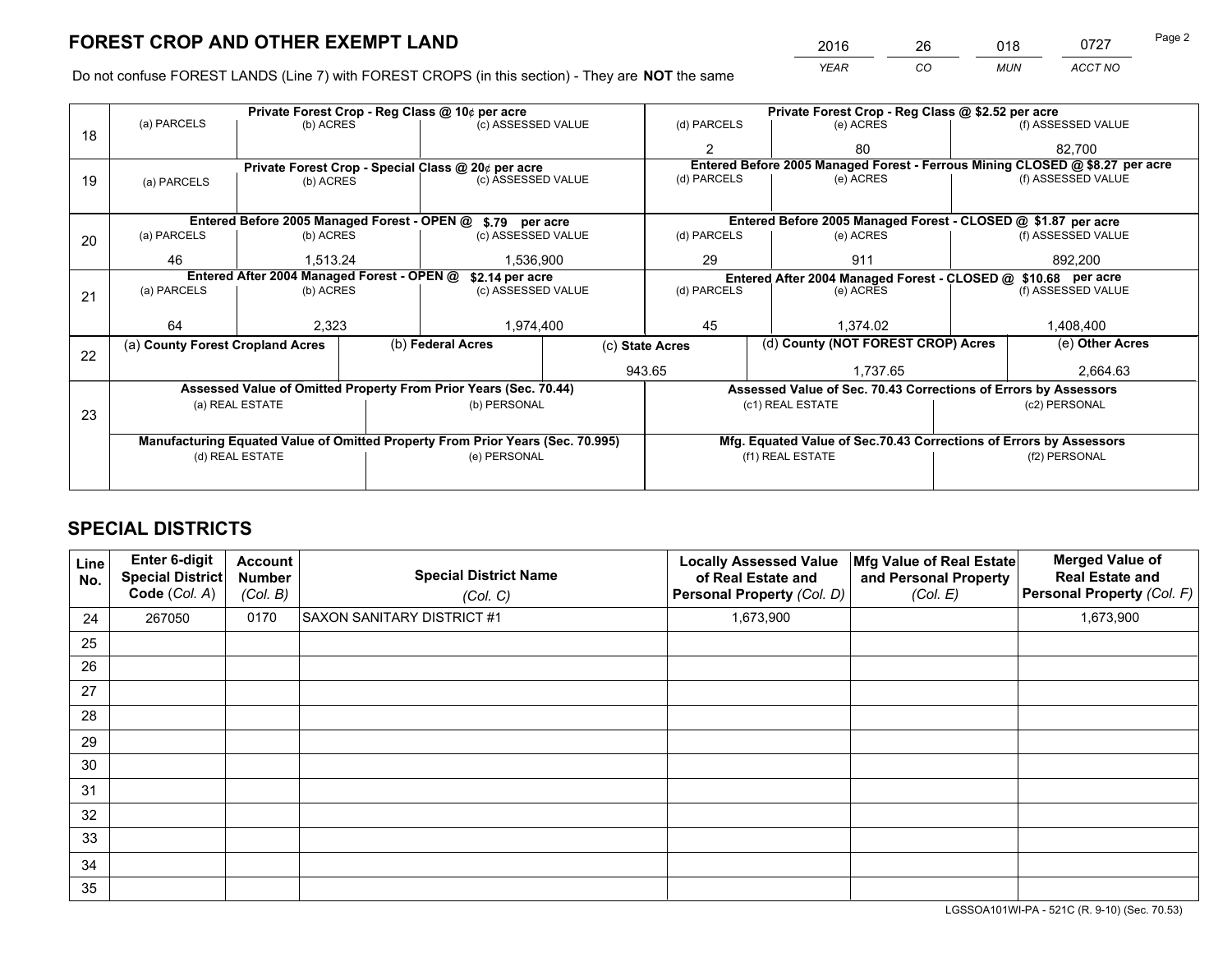|             |                                                                                    |                                             |                                                         | <b>YEAR</b>                                                                       | CO<br><b>MUN</b>                                              | ACCT NO                                                                        |  |
|-------------|------------------------------------------------------------------------------------|---------------------------------------------|---------------------------------------------------------|-----------------------------------------------------------------------------------|---------------------------------------------------------------|--------------------------------------------------------------------------------|--|
| Line<br>No. | Enter 6-digit<br><b>School District</b><br>Code (Col. A)                           | <b>Account</b><br><b>Number</b><br>(Col. B) | <b>School District Name</b><br>(Col. C)                 | <b>Locally Assessed Value</b><br>of Real Estate and<br>Personal Property (Col. D) | Mfg Value of Real Estate<br>and Personal Property<br>(Col. E) | <b>Merged Value of</b><br><b>Real Estate and</b><br>Personal Property (Col. F) |  |
|             | A. SCHOOL DISTRICTS (K-8 and K-12)                                                 |                                             |                                                         |                                                                                   |                                                               |                                                                                |  |
| 36          | 262618                                                                             | 0159                                        | SCH D OF HURLEY                                         | 25,807,500                                                                        |                                                               | 25,807,500                                                                     |  |
| 37          |                                                                                    |                                             |                                                         |                                                                                   |                                                               |                                                                                |  |
| 38          |                                                                                    |                                             |                                                         |                                                                                   |                                                               |                                                                                |  |
| 39          |                                                                                    |                                             |                                                         |                                                                                   |                                                               |                                                                                |  |
| 40          |                                                                                    |                                             |                                                         |                                                                                   |                                                               |                                                                                |  |
| 41<br>42    |                                                                                    |                                             |                                                         |                                                                                   |                                                               |                                                                                |  |
| 43          |                                                                                    |                                             |                                                         |                                                                                   |                                                               |                                                                                |  |
| 44          |                                                                                    |                                             |                                                         |                                                                                   |                                                               |                                                                                |  |
| 45          |                                                                                    |                                             |                                                         |                                                                                   |                                                               |                                                                                |  |
| 46          |                                                                                    |                                             |                                                         |                                                                                   |                                                               |                                                                                |  |
| 47          |                                                                                    |                                             |                                                         |                                                                                   |                                                               |                                                                                |  |
| 48          |                                                                                    |                                             |                                                         |                                                                                   |                                                               |                                                                                |  |
| 49          |                                                                                    |                                             |                                                         |                                                                                   |                                                               |                                                                                |  |
| 50          |                                                                                    |                                             | TOTAL ASSESSED VALUE OF SCHOOL DISTRICTS (K-8 and K-12) | 25,807,500                                                                        |                                                               | 25,807,500                                                                     |  |
|             | <b>B.</b><br><b>UNION HIGH SCHOOL DISTRICTS</b>                                    |                                             |                                                         |                                                                                   |                                                               |                                                                                |  |
| 51          |                                                                                    |                                             |                                                         |                                                                                   |                                                               |                                                                                |  |
| 52          |                                                                                    |                                             |                                                         |                                                                                   |                                                               |                                                                                |  |
| 53          |                                                                                    |                                             |                                                         |                                                                                   |                                                               |                                                                                |  |
| 54          |                                                                                    |                                             |                                                         |                                                                                   |                                                               |                                                                                |  |
|             | TOTAL ASSESSED VALUE OF UNION HIGH SCHOOLS<br>55<br>C. TECHNICAL COLLEGE DISTRICTS |                                             |                                                         |                                                                                   |                                                               |                                                                                |  |
| 56          | 001700                                                                             | 0016                                        | WISCONSIN INDIANHEAD TECH COLLEGE SHEL                  | 25,807,500                                                                        |                                                               | 25,807,500                                                                     |  |
| 57          |                                                                                    |                                             |                                                         |                                                                                   |                                                               |                                                                                |  |
| 58          |                                                                                    |                                             |                                                         |                                                                                   |                                                               |                                                                                |  |
| 59          |                                                                                    |                                             | TOTAL ASSESSED VALUE OF TECHNICAL COLLEGES              | 25,807,500                                                                        |                                                               | 25,807,500                                                                     |  |

26

018

# *I hereby certify, to the best of my knowledge and belief, this form is complete and correct.*

**SCHOOL DISTRICTS**

| Print name of preparer | Title                    |                | Date (MM / DD / CCYY) |
|------------------------|--------------------------|----------------|-----------------------|
|                        |                          |                |                       |
| Signature of preparer  | Contact Telephone Number | E-mail address |                       |
|                        | $\overline{\phantom{0}}$ |                |                       |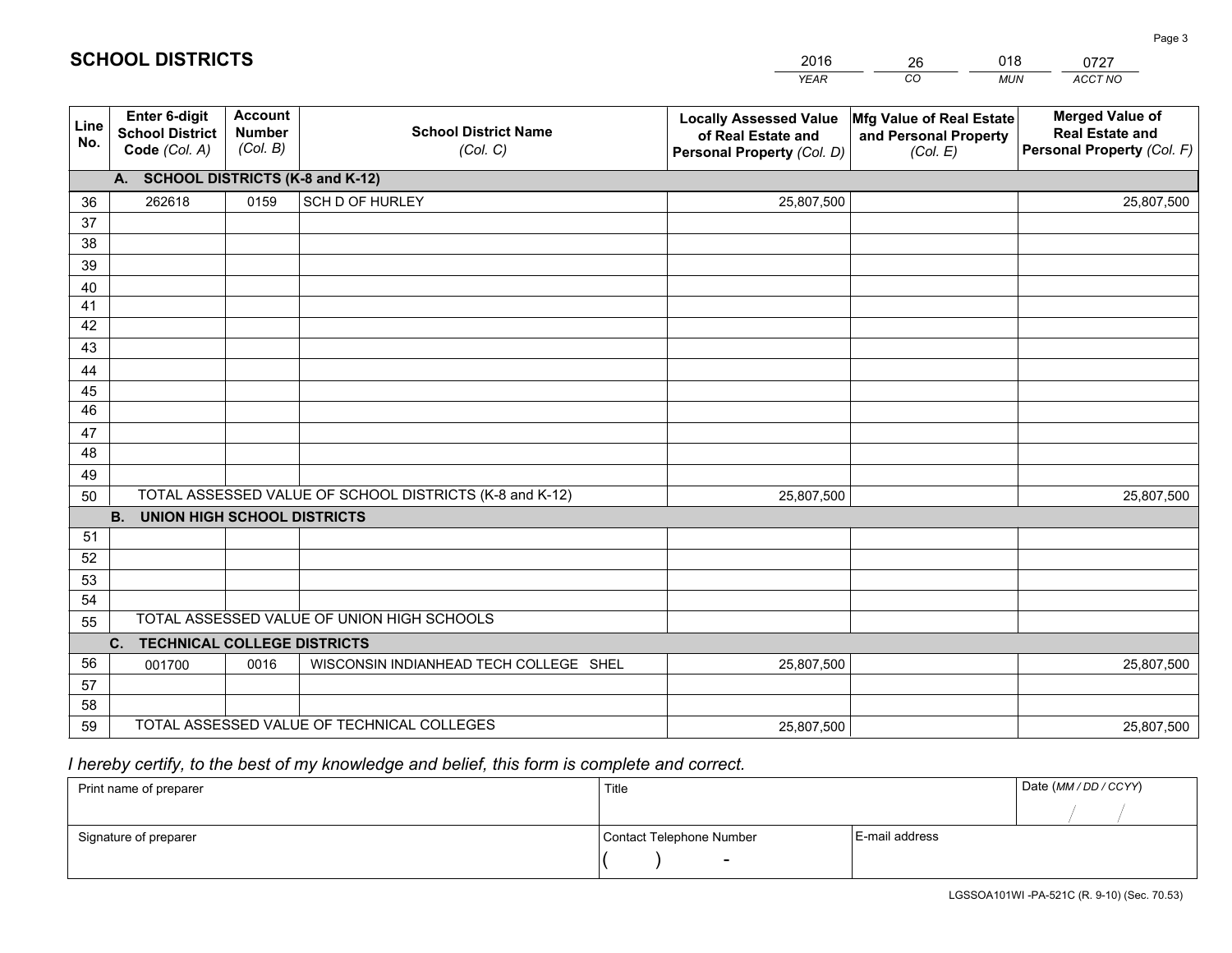#### **HIGHLIGHTS**

- 1. Complete the Statement of Assessment after the Board of Review. Reflect any changes made there.
- 2. Use black ink to complete.
- 3. Line 16 must equal Line 50, Col D.
- 4. Line 55 must equal the total of K-8 schools listed on lines 36-49. Do not include K-12 schools in this comparision.
- 5. Line 59, Col. D must equal Line 16.
- 6. Special District, School District and Technical College District values must include both real estate and personal property. Examples of Special districts are: town sanitary districts, public inland lake protection and rehabilitation districts, and metropolitan sewerage districts.
- 7. DO NOT INCLUDE Manufacturing property values.DOR will print these values on the final SOA.

MARK BEAUPRE TOWN OF SAXON 9051 W MAGIERA RD SAXON, WI 54559

9051 W MAGIERA RD **VIARK BEAUPRE<br>TOWN OF SAXON** 

SAXON, WI 54559

 8. Accuracy of this form is very important. The values reported directly affect the equalized value DOR calculates for school and special districts.

#### **Page 1:**

 If not prefilled, enter the tax year,county and municipal code,municipal type, municipal name and county name on the top of form.

Check the Amended box, if filing an amended / corrected SOA.

 Report the parcel count, acres and assessed value of taxable general property, total parcel count, (real and personal), total acres, and values from final figures set by the Board of Review.

- A. Real Estate land and improvements (buildings, etc.) is reported on lines 1 8, total line 9.
- B. Personal Property is reported on lines 11 14, Column D, total line 15.
- C. To complete this report, use the computer produced summary of the assessment roll that shows these amounts.
- D. Use whole numbers only.
- E. Add each line across and each column down to verify entries.

#### **Page 2:**

- A. Report Special Items (not subject to general property tax).
- 1. Private Forest Croplands and Managed Forest Lands are reported on lines 18,19, 20 and 21. Be sure to report assessed values **NOT** taxes.
- 2. You should have copies of the orders of entry, orders of withdrawal, etc., to update your assessment roll.
	- 3. Show hundredths of acres (e.g. 39.75).
- 4. Tax exempt lands are reported on line 22.
- 5. Omitted property and sec. 70.43, Wis. Stats., corrections of errors by assessor are reported on line 23. Report real estate and personal property separately. These should be for **prior years**, not something found on the current assessment roll after the board of review.
- B. Special District (Lines 24-35) Include the value of both real and personal property.
- The Department of Revenue (DOR) preprints much of the information regarding names and codes for schools, special districts,etc. If a district is not listed, enter the name and value only, DOR will enter the proper code.

### **Page 3 School Districts:**

Include the value of both real and personal property.

Report School District (regular, elementary, union high school, and technical college).

- 1. Regular (K-12) and Elementary (K-8) school values are reported on lines 36-49, total on line 50.
- 2. Union High School (UHS) (use only if elementary schools are listed on lines 36-49) are reported on lines 51-54. UHS total value (line 55) must equal to the total **elementary school** values reported on lines 36-49. Do notinclude K-12 schools in this comparison.
- 3. Technical College values are reported on lines 56-58, total on line 59.
- 4. Use the computer summary that shows these amounts to complete this report.

#### **This form is due the second Monday in June. File this report only after your Board of Review is complete.**

 *If you have questions: Return forms to:*

Fax number: (608) 264-6887 PO Box 8971

 Email: lgs@revenue.wi.gov Wisconsin Department of Revenue Call: (608) 261-5341 Local Government Services Section 6-97Madison WI 53708-8971

**NOTE: Please supply any correction to the name and address.**

NOTE: Please supply any correction to the name and address.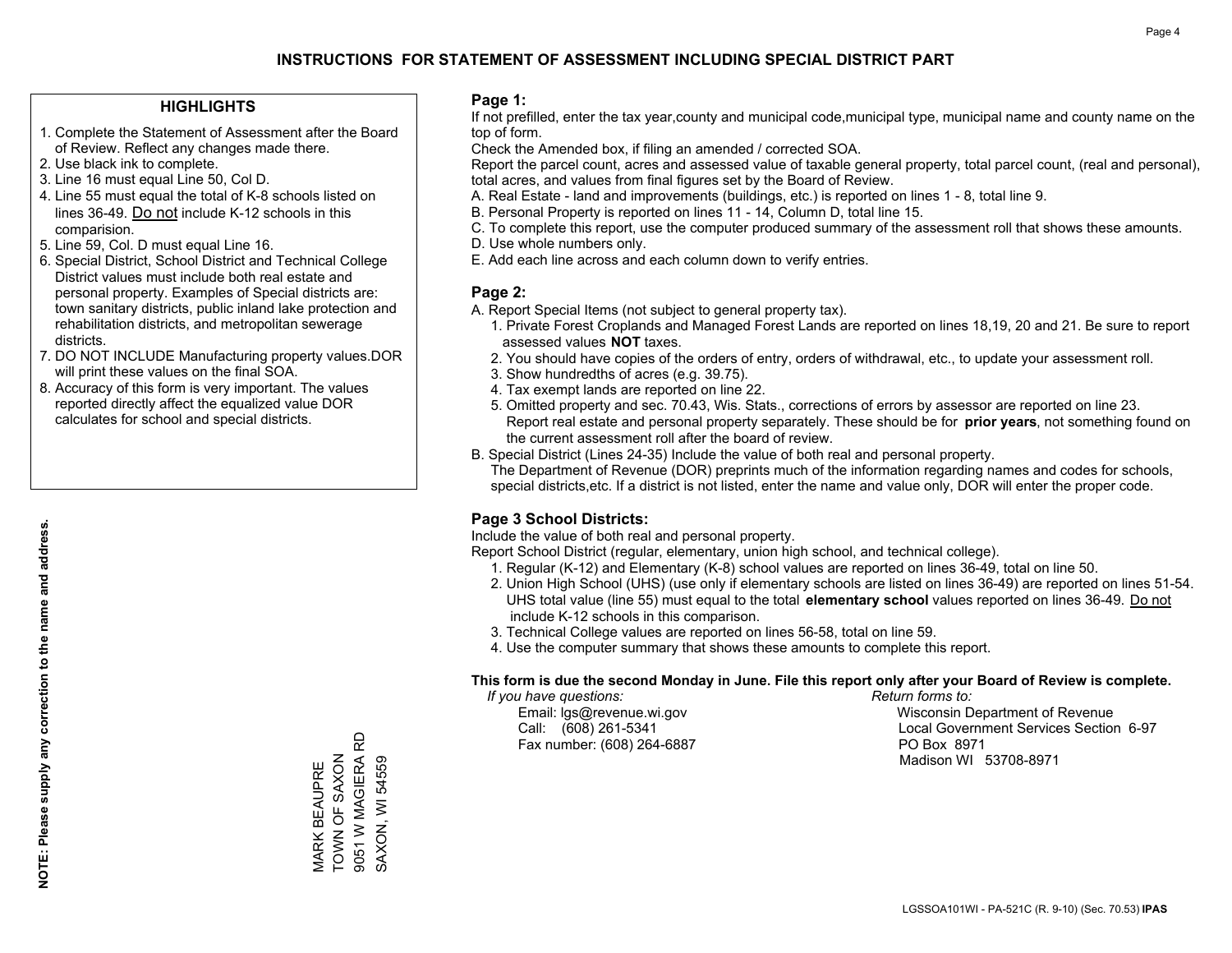**FINAL - EQUATED**

 $\overline{\mathcal{B}}$  Check if this is an Amended Return Page 1

| <b>STATEMENT OF ASSESSMENT FOR 2016</b> | 26 | 020  | 0728    |
|-----------------------------------------|----|------|---------|
|                                         |    | MUN. | ACCT NO |

|                | <b>FOR</b>                                                                                                   | <b>TOWN OF</b><br><b>OF</b>                                                                                                                                                                  | <b>SHERMAN</b>                            |           | <b>IRON COUNTY</b>           |                         |                                        | <b>WHEN COMPLETING THIS DOCUMENT</b>           |
|----------------|--------------------------------------------------------------------------------------------------------------|----------------------------------------------------------------------------------------------------------------------------------------------------------------------------------------------|-------------------------------------------|-----------|------------------------------|-------------------------|----------------------------------------|------------------------------------------------|
|                |                                                                                                              | Town - Village - City                                                                                                                                                                        | <b>Municipality Name</b>                  |           | <b>County Name</b>           |                         |                                        | DO NOT WRITE OVER X's OR IN SHADED AREAS       |
| Line           |                                                                                                              | <b>REAL ESTATE</b><br>(See Lines 18 - 22 for                                                                                                                                                 | PARCEL COUNT<br>TOTAL LAND   IMPROVEMENTS |           | NO. OF ACRES<br><b>WHOLE</b> | <b>VALUE OF</b><br>LAND | <b>VALUE OF</b><br><b>IMPROVEMENTS</b> | <b>TOTAL VALUE OF LAND</b><br>AND IMPROVEMENTS |
| No.            |                                                                                                              | other Real Estate)                                                                                                                                                                           | Col. A                                    | Col. B    | NUMBERS ONLY<br>Col. C       | Col. D                  | Col. E                                 | Col. F                                         |
| $\mathbf{1}$   |                                                                                                              | <b>RESIDENTIAL - Class 1</b>                                                                                                                                                                 | 707                                       | 529       | 2,199                        | 53,630,400              | 59,906,900                             | 113,537,300                                    |
| 2              |                                                                                                              | <b>COMMERCIAL - Class 2</b>                                                                                                                                                                  | 22                                        | 22        | 137                          | 1,730,800               | 3,042,400                              | 4,773,200                                      |
| 3              |                                                                                                              | <b>MANUFACTURING - Class 3</b>                                                                                                                                                               | $\Omega$                                  | 0         | $\Omega$                     | 0                       | 0                                      |                                                |
| 4              |                                                                                                              | <b>AGRICULTURAL - Class 4</b>                                                                                                                                                                | 3                                         |           | 59                           | 14,800                  |                                        | 14,800                                         |
| 5              |                                                                                                              | <b>UNDEVELOPED - Class 5</b>                                                                                                                                                                 | 168                                       |           | 3,508                        | 1,097,000               |                                        | 1,097,000                                      |
| 6              |                                                                                                              | AGRICULTURAL FOREST - Class 5m                                                                                                                                                               | $\Omega$                                  |           | $\Omega$                     | 0                       |                                        |                                                |
| $\overline{7}$ |                                                                                                              | FOREST LANDS - Class 6                                                                                                                                                                       | 393                                       |           | 10,101                       | 19,789,100              |                                        | 19,789,100                                     |
| 8              |                                                                                                              | OTHER - Class 7                                                                                                                                                                              | $\Omega$                                  | $\Omega$  | $\Omega$                     | $\Omega$                | O                                      |                                                |
| 9              |                                                                                                              | TOTAL - ALL COLUMNS                                                                                                                                                                          | 1,293                                     | 551       | 16,004                       | 76,262,100              | 62,949,300                             | 139,211,400                                    |
| 10             |                                                                                                              | NUMBER OF PERSONAL PROPERTY ACCOUNTS IN ROLL                                                                                                                                                 |                                           |           | 45                           | <b>LOCALLY ASSESSED</b> | <b>MANUFACTURING</b>                   | <b>MERGED</b>                                  |
| 11             |                                                                                                              | BOATS AND OTHER WATERCRAFT NOT EXEMPT - Code 1                                                                                                                                               |                                           |           |                              | 0                       |                                        |                                                |
| 12             |                                                                                                              | MACHINERY, TOOLS AND PATTERNS - Code 2                                                                                                                                                       |                                           |           |                              | 0                       |                                        |                                                |
| 13             |                                                                                                              | FURNITURE, FIXTURES AND EQUIPMENT - Code 3                                                                                                                                                   |                                           |           |                              | 88,200                  | 0                                      | 88,200                                         |
| 14             |                                                                                                              | ALL OTHER PERSONAL PROPERTY NOT EXEMPT - Codes 4A, 4B, 4C                                                                                                                                    |                                           |           |                              | 1,286,100               | $\Omega$                               | 1,286,100                                      |
| 15             |                                                                                                              | TOTAL OF PERSONAL PROPERTY NOT EXEMPT (Total of Lines 11-14)                                                                                                                                 |                                           | 1,374,300 | 0                            | 1,374,300               |                                        |                                                |
| 16             |                                                                                                              | AGGREGATE ASSESSED VALUE OF ALL PROPERTY SUBJECT TO THE GENERAL PROPERTY TAX (Total of Lines 9F and 15F)<br>MUST EQUAL TOTAL VALUE OF THE SCHOOL DISTRICTS (K-12 PLUS K-8) - Line 50, Col. F |                                           |           |                              |                         |                                        | 140,585,700                                    |
| 17             | Name of Assessor<br><b>BOARD OF REVIEW</b><br>DATE OF FINAL ADJOURNMENT<br>08/09/2016<br><b>PAUL CARLSON</b> |                                                                                                                                                                                              |                                           |           |                              |                         | Telephone #<br>$(686)$ 773-8           |                                                |

REMARKS

The Assessment Ratio to be used in calculating the estimated Fair Market Value on tax bills for this tax district is 1.055258854

This ratio should be used to convert assessed values to "Calculate Equalized Values" in Step 1 of the Lottery and Gaming Credit Calculations.

 This ratio should be used in the "Computation of Tax Equivalent" schedule of the Annual Reports filed by the municipal electric, gas and water utilities with the Public Service Commission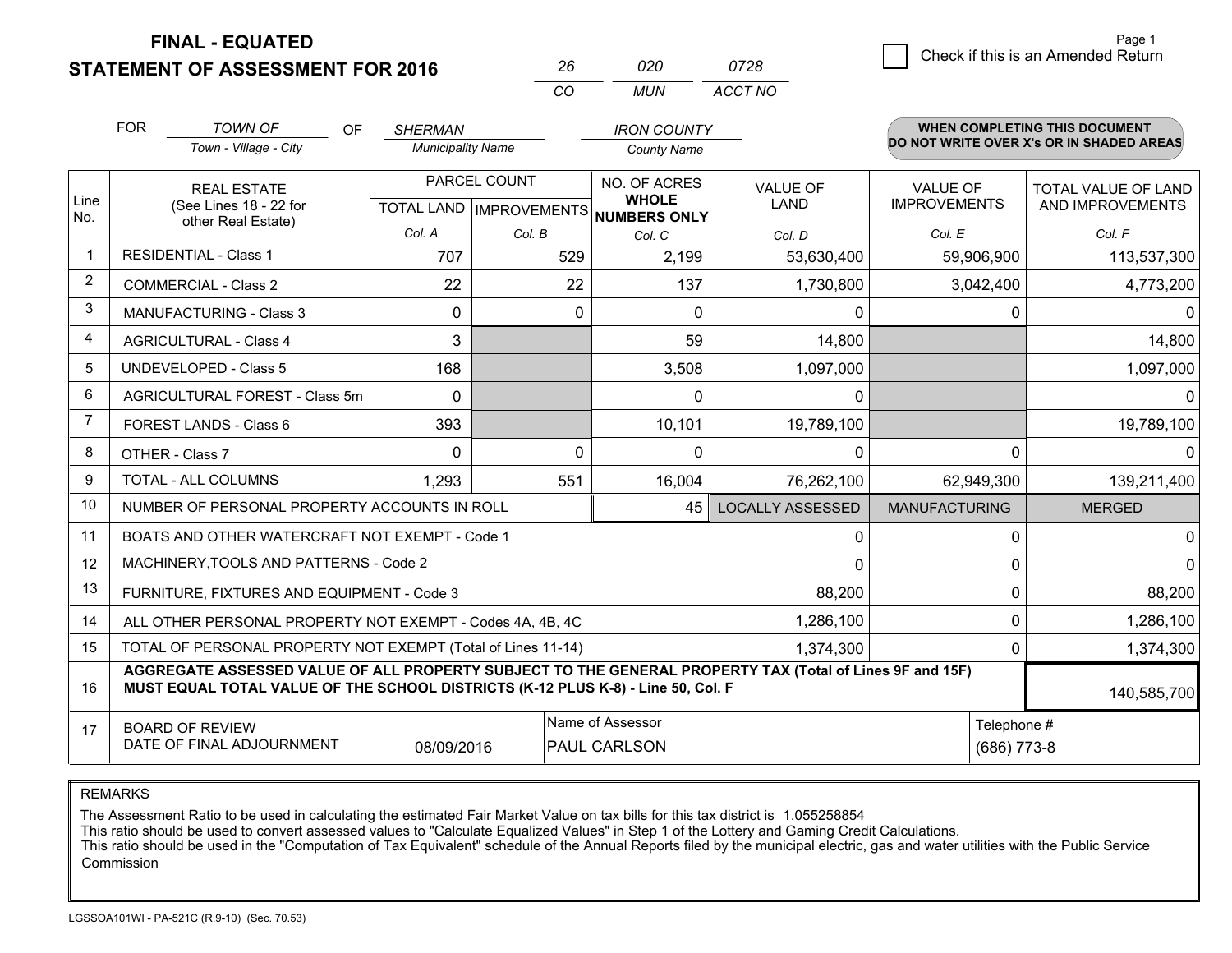*YEAR CO MUN ACCT NO* <sup>2016</sup> <sup>26</sup> <sup>020</sup> <sup>0728</sup>

Do not confuse FOREST LANDS (Line 7) with FOREST CROPS (in this section) - They are **NOT** the same

|    | Private Forest Crop - Reg Class @ 10¢ per acre                         |                                                                                |  |                                                    |  | Private Forest Crop - Reg Class @ \$2.52 per acre |                                                                                           |                                                                              |                    |                    |
|----|------------------------------------------------------------------------|--------------------------------------------------------------------------------|--|----------------------------------------------------|--|---------------------------------------------------|-------------------------------------------------------------------------------------------|------------------------------------------------------------------------------|--------------------|--------------------|
| 18 | (a) PARCELS                                                            | (b) ACRES                                                                      |  | (c) ASSESSED VALUE                                 |  | (d) PARCELS                                       |                                                                                           | (e) ACRES                                                                    |                    | (f) ASSESSED VALUE |
|    | 60                                                                     | 2,433.49                                                                       |  | 4.631.700                                          |  | 12                                                |                                                                                           | 483.65                                                                       |                    | 964.900            |
|    |                                                                        |                                                                                |  | Private Forest Crop - Special Class @ 20¢ per acre |  |                                                   |                                                                                           | Entered Before 2005 Managed Forest - Ferrous Mining CLOSED @ \$8.27 per acre |                    |                    |
| 19 | (a) PARCELS                                                            | (b) ACRES                                                                      |  | (c) ASSESSED VALUE                                 |  | (d) PARCELS                                       |                                                                                           | (e) ACRES                                                                    |                    | (f) ASSESSED VALUE |
|    |                                                                        |                                                                                |  |                                                    |  |                                                   |                                                                                           |                                                                              |                    |                    |
|    | Entered Before 2005 Managed Forest - OPEN @ \$.79 per acre             |                                                                                |  |                                                    |  |                                                   |                                                                                           | Entered Before 2005 Managed Forest - CLOSED @ \$1.87 per acre                |                    |                    |
| 20 | (a) PARCELS                                                            | (b) ACRES                                                                      |  | (c) ASSESSED VALUE                                 |  | (d) PARCELS                                       |                                                                                           | (e) ACRES                                                                    |                    | (f) ASSESSED VALUE |
|    | 47                                                                     | 1,351.32                                                                       |  | 3,420,900                                          |  | 63                                                |                                                                                           | 1,886.44                                                                     |                    | 4,509,600          |
|    |                                                                        |                                                                                |  |                                                    |  |                                                   |                                                                                           |                                                                              |                    |                    |
|    | Entered After 2004 Managed Forest - OPEN @<br>(a) PARCELS<br>(b) ACRES |                                                                                |  | \$2.14 per acre<br>(c) ASSESSED VALUE              |  |                                                   | Entered After 2004 Managed Forest - CLOSED @ \$10.68 per acre<br>(d) PARCELS<br>(e) ACRES |                                                                              | (f) ASSESSED VALUE |                    |
| 21 |                                                                        |                                                                                |  |                                                    |  |                                                   |                                                                                           |                                                                              |                    |                    |
|    |                                                                        |                                                                                |  |                                                    |  |                                                   |                                                                                           |                                                                              |                    |                    |
|    | 27                                                                     | 880.82                                                                         |  | 1,723,500                                          |  | 84                                                |                                                                                           | 2,411.5                                                                      |                    | 5,284,200          |
|    | (a) County Forest Cropland Acres                                       |                                                                                |  | (b) Federal Acres                                  |  | (c) State Acres                                   |                                                                                           | (d) County (NOT FOREST CROP) Acres                                           |                    | (e) Other Acres    |
| 22 |                                                                        |                                                                                |  | 9,574.7                                            |  | 48,522.37                                         |                                                                                           | .03                                                                          |                    | 1,424.53           |
|    |                                                                        |                                                                                |  |                                                    |  |                                                   |                                                                                           |                                                                              |                    |                    |
|    |                                                                        | Assessed Value of Omitted Property From Prior Years (Sec. 70.44)               |  |                                                    |  |                                                   | Assessed Value of Sec. 70.43 Corrections of Errors by Assessors                           |                                                                              |                    |                    |
| 23 |                                                                        | (a) REAL ESTATE                                                                |  | (b) PERSONAL                                       |  |                                                   |                                                                                           | (c1) REAL ESTATE                                                             |                    | (c2) PERSONAL      |
|    |                                                                        |                                                                                |  |                                                    |  |                                                   |                                                                                           |                                                                              |                    |                    |
|    |                                                                        | Manufacturing Equated Value of Omitted Property From Prior Years (Sec. 70.995) |  |                                                    |  |                                                   |                                                                                           | Mfg. Equated Value of Sec.70.43 Corrections of Errors by Assessors           |                    |                    |
|    |                                                                        | (d) REAL ESTATE                                                                |  | (e) PERSONAL                                       |  |                                                   |                                                                                           | (f1) REAL ESTATE                                                             |                    | (f2) PERSONAL      |
|    |                                                                        |                                                                                |  |                                                    |  |                                                   |                                                                                           |                                                                              |                    |                    |
|    |                                                                        |                                                                                |  |                                                    |  |                                                   |                                                                                           |                                                                              |                    |                    |

# **SPECIAL DISTRICTS**

| Line<br>No. | Enter 6-digit<br><b>Special District</b> | <b>Account</b><br><b>Number</b> | <b>Special District Name</b> | <b>Locally Assessed Value</b><br>of Real Estate and | Mfg Value of Real Estate<br>and Personal Property | <b>Merged Value of</b><br><b>Real Estate and</b> |
|-------------|------------------------------------------|---------------------------------|------------------------------|-----------------------------------------------------|---------------------------------------------------|--------------------------------------------------|
|             | Code (Col. A)                            | (Col. B)                        | (Col. C)                     | Personal Property (Col. D)                          | (Col. E)                                          | Personal Property (Col. F)                       |
| 24          |                                          |                                 |                              |                                                     |                                                   |                                                  |
| 25          |                                          |                                 |                              |                                                     |                                                   |                                                  |
| 26          |                                          |                                 |                              |                                                     |                                                   |                                                  |
| 27          |                                          |                                 |                              |                                                     |                                                   |                                                  |
| 28          |                                          |                                 |                              |                                                     |                                                   |                                                  |
| 29          |                                          |                                 |                              |                                                     |                                                   |                                                  |
| 30          |                                          |                                 |                              |                                                     |                                                   |                                                  |
| 31          |                                          |                                 |                              |                                                     |                                                   |                                                  |
| 32          |                                          |                                 |                              |                                                     |                                                   |                                                  |
| 33          |                                          |                                 |                              |                                                     |                                                   |                                                  |
| 34          |                                          |                                 |                              |                                                     |                                                   |                                                  |
| 35          |                                          |                                 |                              |                                                     |                                                   |                                                  |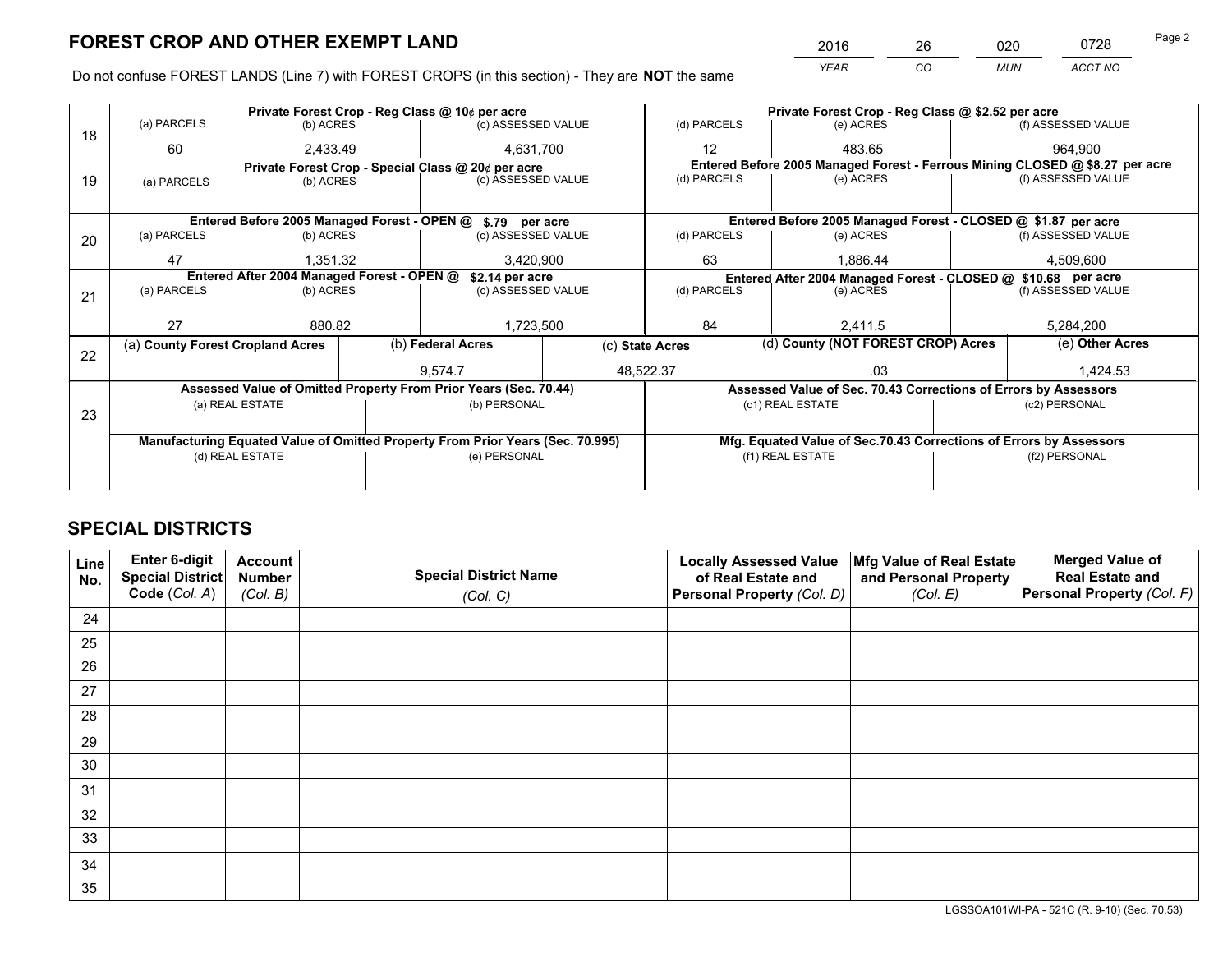|             |                                                          |                                             |                                                         | <b>YEAR</b>                                                                       | CO<br><b>MUN</b>                                              | ACCT NO                                                                        |
|-------------|----------------------------------------------------------|---------------------------------------------|---------------------------------------------------------|-----------------------------------------------------------------------------------|---------------------------------------------------------------|--------------------------------------------------------------------------------|
| Line<br>No. | Enter 6-digit<br><b>School District</b><br>Code (Col. A) | <b>Account</b><br><b>Number</b><br>(Col. B) | <b>School District Name</b><br>(Col. C)                 | <b>Locally Assessed Value</b><br>of Real Estate and<br>Personal Property (Col. D) | Mfg Value of Real Estate<br>and Personal Property<br>(Col. E) | <b>Merged Value of</b><br><b>Real Estate and</b><br>Personal Property (Col. F) |
|             | A. SCHOOL DISTRICTS (K-8 and K-12)                       |                                             |                                                         |                                                                                   |                                                               |                                                                                |
| 36          | 501071                                                   | 0447                                        | SCH D OF CHEQUAMEGON                                    | 140,585,700                                                                       |                                                               | 140,585,700                                                                    |
| 37          |                                                          |                                             |                                                         |                                                                                   |                                                               |                                                                                |
| 38          |                                                          |                                             |                                                         |                                                                                   |                                                               |                                                                                |
| 39          |                                                          |                                             |                                                         |                                                                                   |                                                               |                                                                                |
| 40          |                                                          |                                             |                                                         |                                                                                   |                                                               |                                                                                |
| 41          |                                                          |                                             |                                                         |                                                                                   |                                                               |                                                                                |
| 42          |                                                          |                                             |                                                         |                                                                                   |                                                               |                                                                                |
| 43          |                                                          |                                             |                                                         |                                                                                   |                                                               |                                                                                |
| 44<br>45    |                                                          |                                             |                                                         |                                                                                   |                                                               |                                                                                |
| 46          |                                                          |                                             |                                                         |                                                                                   |                                                               |                                                                                |
| 47          |                                                          |                                             |                                                         |                                                                                   |                                                               |                                                                                |
| 48          |                                                          |                                             |                                                         |                                                                                   |                                                               |                                                                                |
| 49          |                                                          |                                             |                                                         |                                                                                   |                                                               |                                                                                |
| 50          |                                                          |                                             | TOTAL ASSESSED VALUE OF SCHOOL DISTRICTS (K-8 and K-12) | 140,585,700                                                                       |                                                               | 140,585,700                                                                    |
|             | <b>B.</b><br><b>UNION HIGH SCHOOL DISTRICTS</b>          |                                             |                                                         |                                                                                   |                                                               |                                                                                |
| 51          |                                                          |                                             |                                                         |                                                                                   |                                                               |                                                                                |
| 52          |                                                          |                                             |                                                         |                                                                                   |                                                               |                                                                                |
| 53          |                                                          |                                             |                                                         |                                                                                   |                                                               |                                                                                |
| 54          |                                                          |                                             |                                                         |                                                                                   |                                                               |                                                                                |
| 55          |                                                          |                                             | TOTAL ASSESSED VALUE OF UNION HIGH SCHOOLS              |                                                                                   |                                                               |                                                                                |
|             | C. TECHNICAL COLLEGE DISTRICTS                           |                                             |                                                         |                                                                                   |                                                               |                                                                                |
| 56          | 001600                                                   | 0015                                        | NICOLET TECHNICAL COLLEGE<br><b>RHIN</b>                | 140,585,700                                                                       |                                                               | 140,585,700                                                                    |
| 57          |                                                          |                                             |                                                         |                                                                                   |                                                               |                                                                                |
| 58          |                                                          |                                             | TOTAL ASSESSED VALUE OF TECHNICAL COLLEGES              |                                                                                   |                                                               |                                                                                |
| 59          |                                                          |                                             |                                                         | 140,585,700                                                                       |                                                               | 140,585,700                                                                    |

26

020

# *I hereby certify, to the best of my knowledge and belief, this form is complete and correct.*

**SCHOOL DISTRICTS**

| Print name of preparer | Title                    |                | Date (MM / DD / CCYY) |
|------------------------|--------------------------|----------------|-----------------------|
|                        |                          |                |                       |
| Signature of preparer  | Contact Telephone Number | E-mail address |                       |
|                        | $\sim$                   |                |                       |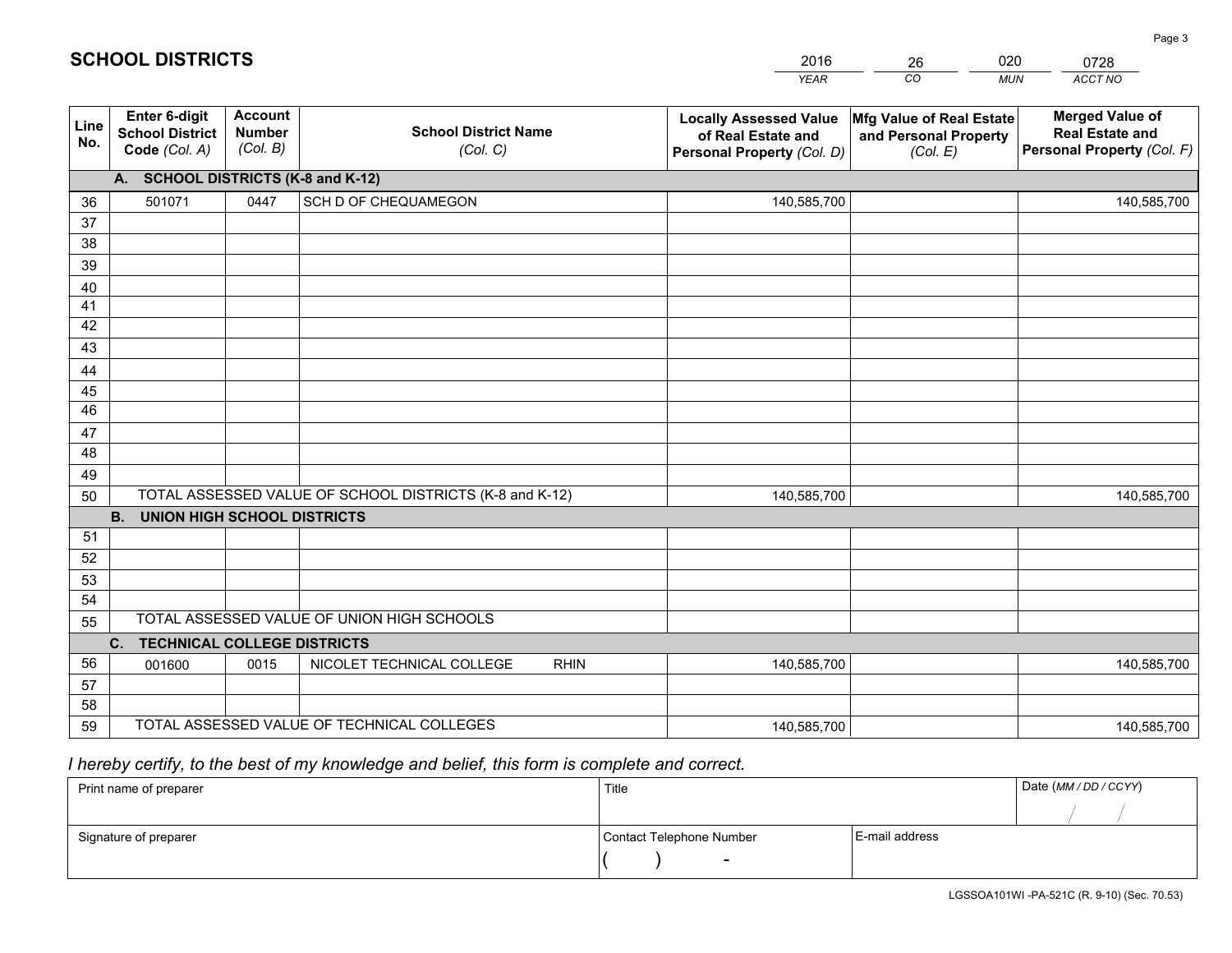#### **HIGHLIGHTS**

- 1. Complete the Statement of Assessment after the Board of Review. Reflect any changes made there.
- 2. Use black ink to complete.
- 3. Line 16 must equal Line 50, Col D.
- 4. Line 55 must equal the total of K-8 schools listed on lines 36-49. Do not include K-12 schools in this comparision.
- 5. Line 59, Col. D must equal Line 16.
- 6. Special District, School District and Technical College District values must include both real estate and personal property. Examples of Special districts are: town sanitary districts, public inland lake protection and rehabilitation districts, and metropolitan sewerage districts.
- 7. DO NOT INCLUDE Manufacturing property values.DOR will print these values on the final SOA.

AMY J R SLONE TOWN OF SHERMAN 3063 W. STATE HWY 182 PARK FALLS, WI 54552 - 9259

PARK FALLS, WI 54552 - 9259 3063 W. STATE HWY 182 AMY JR SLONE<br>TOWN OF SHERMAN

 8. Accuracy of this form is very important. The values reported directly affect the equalized value DOR calculates for school and special districts.

#### **Page 1:**

 If not prefilled, enter the tax year,county and municipal code,municipal type, municipal name and county name on the top of form.

Check the Amended box, if filing an amended / corrected SOA.

 Report the parcel count, acres and assessed value of taxable general property, total parcel count, (real and personal), total acres, and values from final figures set by the Board of Review.

- A. Real Estate land and improvements (buildings, etc.) is reported on lines 1 8, total line 9.
- B. Personal Property is reported on lines 11 14, Column D, total line 15.
- C. To complete this report, use the computer produced summary of the assessment roll that shows these amounts.
- D. Use whole numbers only.
- E. Add each line across and each column down to verify entries.

#### **Page 2:**

- A. Report Special Items (not subject to general property tax).
- 1. Private Forest Croplands and Managed Forest Lands are reported on lines 18,19, 20 and 21. Be sure to report assessed values **NOT** taxes.
- 2. You should have copies of the orders of entry, orders of withdrawal, etc., to update your assessment roll.
	- 3. Show hundredths of acres (e.g. 39.75).
- 4. Tax exempt lands are reported on line 22.
- 5. Omitted property and sec. 70.43, Wis. Stats., corrections of errors by assessor are reported on line 23. Report real estate and personal property separately. These should be for **prior years**, not something found on the current assessment roll after the board of review.
- B. Special District (Lines 24-35) Include the value of both real and personal property.

 The Department of Revenue (DOR) preprints much of the information regarding names and codes for schools, special districts,etc. If a district is not listed, enter the name and value only, DOR will enter the proper code.

### **Page 3 School Districts:**

Include the value of both real and personal property.

Report School District (regular, elementary, union high school, and technical college).

- 1. Regular (K-12) and Elementary (K-8) school values are reported on lines 36-49, total on line 50.
- 2. Union High School (UHS) (use only if elementary schools are listed on lines 36-49) are reported on lines 51-54. UHS total value (line 55) must equal to the total **elementary school** values reported on lines 36-49. Do notinclude K-12 schools in this comparison.
- 3. Technical College values are reported on lines 56-58, total on line 59.
- 4. Use the computer summary that shows these amounts to complete this report.

#### **This form is due the second Monday in June. File this report only after your Board of Review is complete.**

 *If you have questions: Return forms to:*

Fax number: (608) 264-6887 PO Box 8971

 Email: lgs@revenue.wi.gov Wisconsin Department of Revenue Call: (608) 261-5341 Local Government Services Section 6-97Madison WI 53708-8971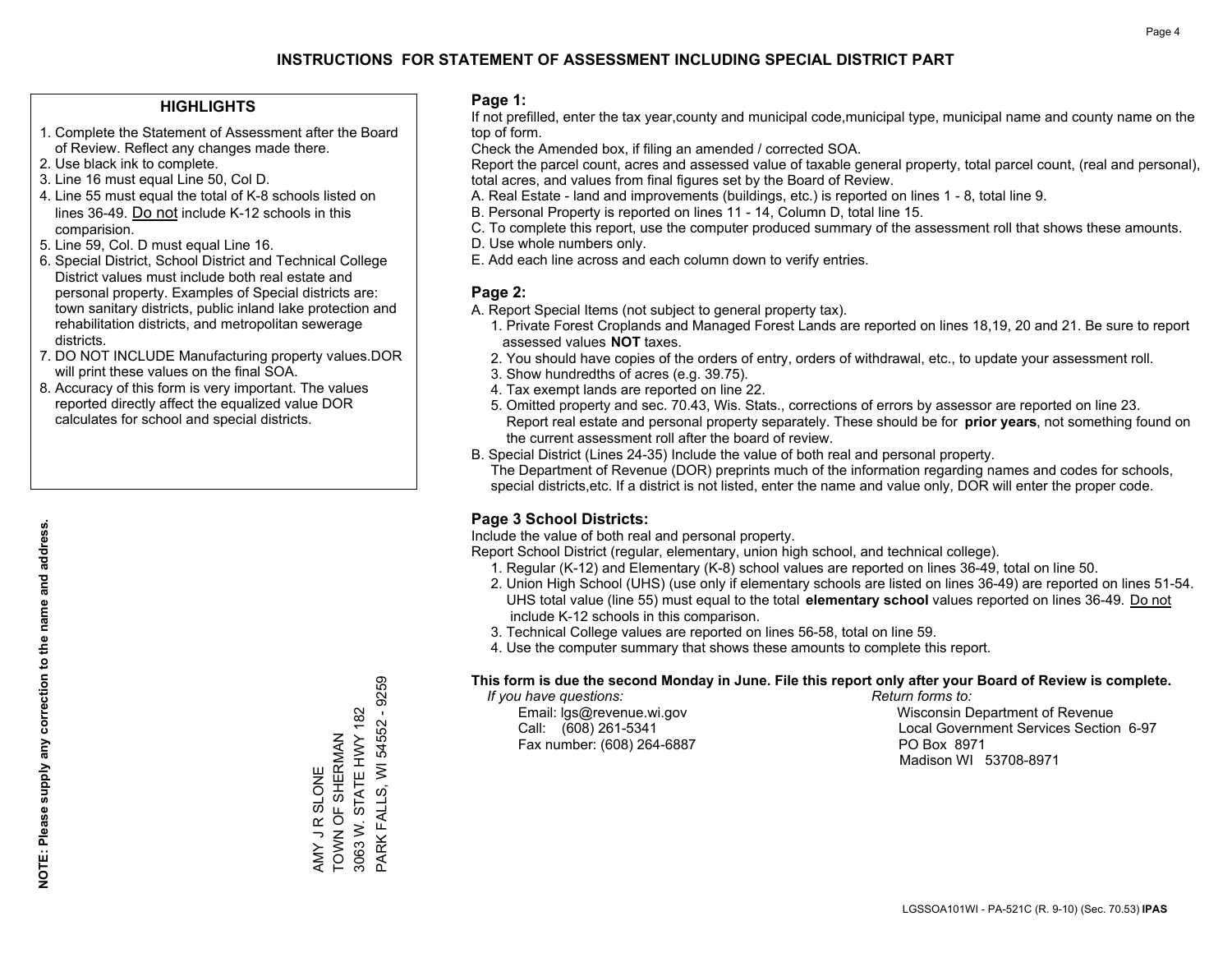**FINAL - EQUATED**

**STATEMENT OF ASSESSMENT FOR 2016** 

| 26 | 236  | 0729    |
|----|------|---------|
| cо | MUN. | ACCT NO |

|                | <b>FOR</b>                                                                                                                                                                                   | CITY OF                                                   | OF | <b>HURLEY</b>            |              | <b>IRON COUNTY</b>                   |                         |                      | <b>WHEN COMPLETING THIS DOCUMENT</b><br>DO NOT WRITE OVER X's OR IN SHADED AREAS |
|----------------|----------------------------------------------------------------------------------------------------------------------------------------------------------------------------------------------|-----------------------------------------------------------|----|--------------------------|--------------|--------------------------------------|-------------------------|----------------------|----------------------------------------------------------------------------------|
|                |                                                                                                                                                                                              | Town - Village - City                                     |    | <b>Municipality Name</b> |              | <b>County Name</b>                   |                         |                      |                                                                                  |
| Line           |                                                                                                                                                                                              | <b>REAL ESTATE</b>                                        |    |                          | PARCEL COUNT | NO. OF ACRES<br><b>WHOLE</b>         | <b>VALUE OF</b>         | <b>VALUE OF</b>      | <b>TOTAL VALUE OF LAND</b>                                                       |
| No.            | (See Lines 18 - 22 for<br>other Real Estate)                                                                                                                                                 |                                                           |    |                          |              | TOTAL LAND IMPROVEMENTS NUMBERS ONLY | LAND                    | <b>IMPROVEMENTS</b>  | <b>AND IMPROVEMENTS</b>                                                          |
|                |                                                                                                                                                                                              |                                                           |    | Col. A                   | Col. B       | Col. C                               | Col. D                  | Col. E               | Col. F                                                                           |
|                |                                                                                                                                                                                              | <b>RESIDENTIAL - Class 1</b>                              |    | 897                      | 764          | 352                                  | 4,871,600               | 30,006,900           | 34,878,500                                                                       |
| 2              |                                                                                                                                                                                              | <b>COMMERCIAL - Class 2</b>                               |    | 209                      | 134          | 764                                  | 3,751,700               | 14,199,500           | 17,951,200                                                                       |
| 3              |                                                                                                                                                                                              | <b>MANUFACTURING - Class 3</b>                            |    | 7                        | 7            | 42                                   | 179,700                 | 2,606,300            | 2,786,000                                                                        |
| 4              |                                                                                                                                                                                              | <b>AGRICULTURAL - Class 4</b>                             |    | 0                        |              | $\mathbf 0$                          | 0                       |                      | 0                                                                                |
| 5              |                                                                                                                                                                                              | <b>UNDEVELOPED - Class 5</b>                              |    | 0                        |              | 0                                    | 0                       |                      | 0                                                                                |
| 6              | AGRICULTURAL FOREST - Class 5m                                                                                                                                                               |                                                           |    | 0                        |              | 0                                    | 0                       |                      | 0                                                                                |
| $\overline{7}$ | FOREST LANDS - Class 6                                                                                                                                                                       |                                                           |    | 0                        |              | 0                                    | $\mathbf 0$             |                      | 0                                                                                |
| 8              |                                                                                                                                                                                              | OTHER - Class 7                                           |    | 0                        | $\Omega$     | $\Omega$                             | $\Omega$                | $\Omega$             | 0                                                                                |
| 9              |                                                                                                                                                                                              | <b>TOTAL - ALL COLUMNS</b>                                |    | 1,113                    | 905          | 1,158                                | 8,803,000               | 46,812,700           | 55,615,700                                                                       |
| 10             |                                                                                                                                                                                              | NUMBER OF PERSONAL PROPERTY ACCOUNTS IN ROLL              |    |                          |              | 120                                  | <b>LOCALLY ASSESSED</b> | <b>MANUFACTURING</b> | <b>MERGED</b>                                                                    |
| 11             |                                                                                                                                                                                              | BOATS AND OTHER WATERCRAFT NOT EXEMPT - Code 1            |    |                          |              |                                      | $\Omega$                | $\Omega$             | $\Omega$                                                                         |
| 12             |                                                                                                                                                                                              | MACHINERY, TOOLS AND PATTERNS - Code 2                    |    |                          |              |                                      | 419,500                 | 180,800              | 600,300                                                                          |
| 13             |                                                                                                                                                                                              | FURNITURE, FIXTURES AND EQUIPMENT - Code 3                |    |                          |              |                                      | 726,200                 | 120,200              | 846,400                                                                          |
| 14             |                                                                                                                                                                                              | ALL OTHER PERSONAL PROPERTY NOT EXEMPT - Codes 4A, 4B, 4C |    |                          |              |                                      | 54,800                  | 56,000               | 110,800                                                                          |
| 15             | TOTAL OF PERSONAL PROPERTY NOT EXEMPT (Total of Lines 11-14)                                                                                                                                 |                                                           |    |                          |              |                                      | 1,200,500               | 357,000              | 1,557,500                                                                        |
| 16             | AGGREGATE ASSESSED VALUE OF ALL PROPERTY SUBJECT TO THE GENERAL PROPERTY TAX (Total of Lines 9F and 15F)<br>MUST EQUAL TOTAL VALUE OF THE SCHOOL DISTRICTS (K-12 PLUS K-8) - Line 50, Col. F |                                                           |    |                          |              |                                      |                         |                      | 57,173,200                                                                       |
| 17             |                                                                                                                                                                                              | <b>BOARD OF REVIEW</b>                                    |    |                          |              | Name of Assessor                     |                         | Telephone #          |                                                                                  |
|                |                                                                                                                                                                                              | DATE OF FINAL ADJOURNMENT                                 |    | 07/14/2016               |              | <b>DANIEL SOINE</b>                  |                         | $(561)$ 278-6        |                                                                                  |

REMARKS

The Assessment Ratio to be used in calculating the estimated Fair Market Value on tax bills for this tax district is .914727344

This ratio should be used to convert assessed values to "Calculate Equalized Values" in Step 1 of the Lottery and Gaming Credit Calculations.<br>This ratio should be used in the "Computation of Tax Equivalent" schedule of the Commission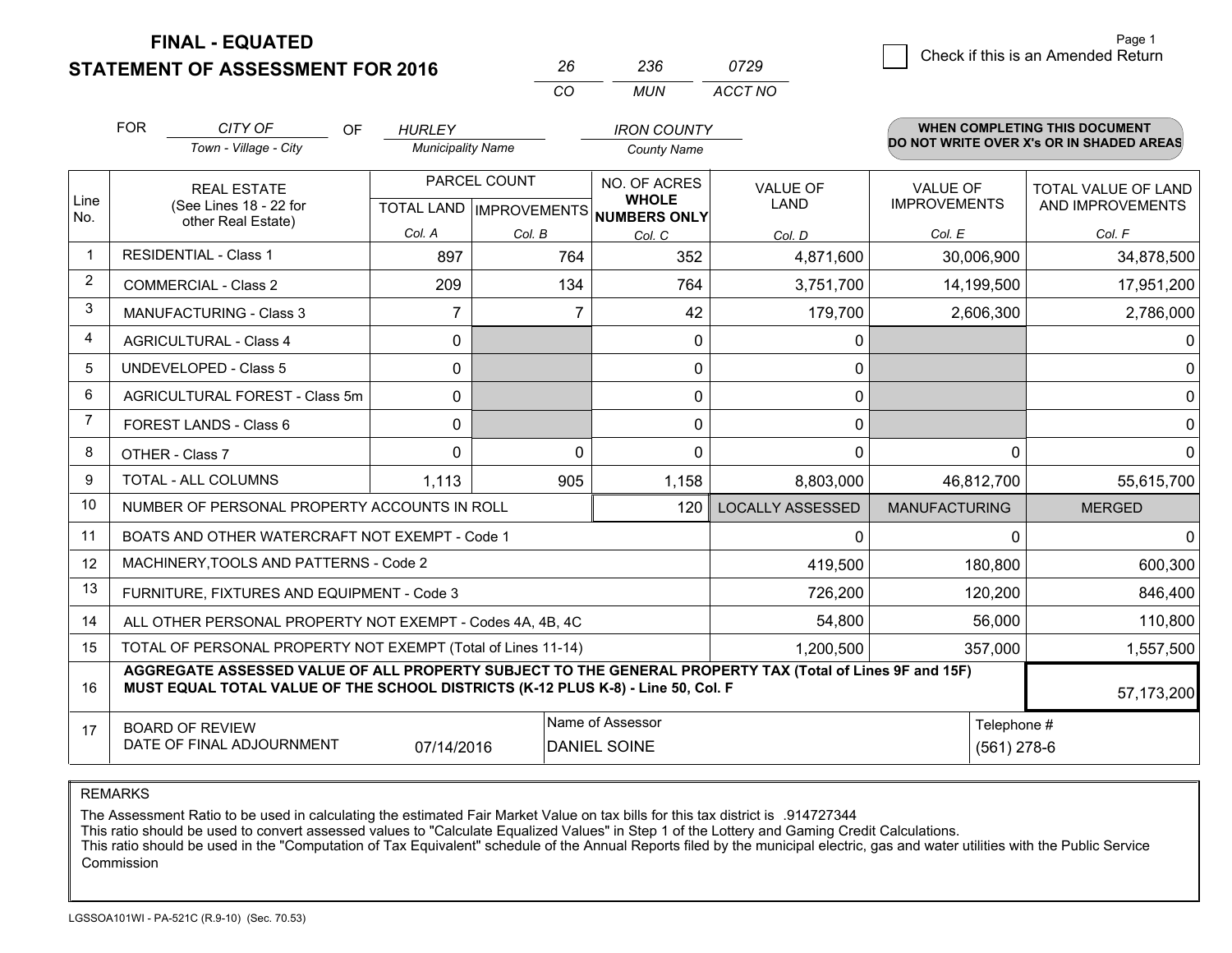*YEAR CO MUN ACCT NO* <sup>2016</sup> <sup>26</sup> <sup>236</sup> <sup>0729</sup> Page 2

Do not confuse FOREST LANDS (Line 7) with FOREST CROPS (in this section) - They are **NOT** the same

|    |                                                    |                                             |                                                                                | Private Forest Crop - Reg Class @ 10¢ per acre                   |                                                                    | Private Forest Crop - Reg Class @ \$2.52 per acre                            |                                                                 |               |                    |
|----|----------------------------------------------------|---------------------------------------------|--------------------------------------------------------------------------------|------------------------------------------------------------------|--------------------------------------------------------------------|------------------------------------------------------------------------------|-----------------------------------------------------------------|---------------|--------------------|
| 18 | (a) PARCELS                                        | (b) ACRES                                   |                                                                                | (c) ASSESSED VALUE                                               |                                                                    | (d) PARCELS                                                                  | (e) ACRES                                                       |               | (f) ASSESSED VALUE |
|    | Private Forest Crop - Special Class @ 20¢ per acre |                                             |                                                                                |                                                                  |                                                                    | Entered Before 2005 Managed Forest - Ferrous Mining CLOSED @ \$8.27 per acre |                                                                 |               |                    |
| 19 | (a) PARCELS                                        | (b) ACRES                                   |                                                                                | (c) ASSESSED VALUE                                               |                                                                    | (d) PARCELS                                                                  | (e) ACRES                                                       |               | (f) ASSESSED VALUE |
|    |                                                    | Entered Before 2005 Managed Forest - OPEN @ |                                                                                | \$.79 per acre                                                   |                                                                    |                                                                              | Entered Before 2005 Managed Forest - CLOSED @ \$1.87 per acre   |               |                    |
| 20 | (a) PARCELS<br>(b) ACRES                           |                                             |                                                                                | (c) ASSESSED VALUE                                               |                                                                    | (d) PARCELS                                                                  | (e) ACRES                                                       |               | (f) ASSESSED VALUE |
|    |                                                    | Entered After 2004 Managed Forest - OPEN @  |                                                                                | \$2.14 per acre                                                  |                                                                    | Entered After 2004 Managed Forest - CLOSED @ \$10.68 per acre                |                                                                 |               |                    |
| 21 | (a) PARCELS                                        | (b) ACRES                                   |                                                                                | (c) ASSESSED VALUE                                               |                                                                    | (d) PARCELS                                                                  | (e) ACRES                                                       |               | (f) ASSESSED VALUE |
|    | (a) County Forest Cropland Acres                   |                                             |                                                                                | (b) Federal Acres                                                |                                                                    |                                                                              | (d) County (NOT FOREST CROP) Acres                              |               | (e) Other Acres    |
| 22 |                                                    |                                             |                                                                                |                                                                  |                                                                    | (c) State Acres                                                              |                                                                 |               |                    |
|    |                                                    |                                             |                                                                                |                                                                  |                                                                    | 11.55                                                                        |                                                                 | 191.69        |                    |
|    |                                                    |                                             |                                                                                | Assessed Value of Omitted Property From Prior Years (Sec. 70.44) |                                                                    |                                                                              | Assessed Value of Sec. 70.43 Corrections of Errors by Assessors |               |                    |
| 23 | (a) REAL ESTATE                                    |                                             |                                                                                | (b) PERSONAL                                                     |                                                                    | (c1) REAL ESTATE                                                             |                                                                 | (c2) PERSONAL |                    |
|    |                                                    |                                             | Manufacturing Equated Value of Omitted Property From Prior Years (Sec. 70.995) |                                                                  | Mfg. Equated Value of Sec.70.43 Corrections of Errors by Assessors |                                                                              |                                                                 |               |                    |
|    |                                                    | (d) REAL ESTATE                             |                                                                                | (e) PERSONAL                                                     |                                                                    | (f1) REAL ESTATE                                                             |                                                                 | (f2) PERSONAL |                    |
|    |                                                    |                                             |                                                                                |                                                                  |                                                                    |                                                                              |                                                                 |               |                    |

# **SPECIAL DISTRICTS**

| Line<br>No. | <b>Enter 6-digit</b><br>Special District<br>Code (Col. A) | <b>Account</b><br><b>Number</b><br>(Col. B) | <b>Special District Name</b><br>(Col. C) | <b>Locally Assessed Value</b><br>of Real Estate and<br>Personal Property (Col. D) | Mfg Value of Real Estate<br>and Personal Property<br>(Col. E) | <b>Merged Value of</b><br><b>Real Estate and</b><br>Personal Property (Col. F) |
|-------------|-----------------------------------------------------------|---------------------------------------------|------------------------------------------|-----------------------------------------------------------------------------------|---------------------------------------------------------------|--------------------------------------------------------------------------------|
| 24          | 268020                                                    | 0555                                        | LAKE MICHELLE LAKE DISTRICT              | 4,153,200                                                                         |                                                               | 4,153,200                                                                      |
| 25          |                                                           |                                             |                                          |                                                                                   |                                                               |                                                                                |
| 26          |                                                           |                                             |                                          |                                                                                   |                                                               |                                                                                |
| 27          |                                                           |                                             |                                          |                                                                                   |                                                               |                                                                                |
| 28          |                                                           |                                             |                                          |                                                                                   |                                                               |                                                                                |
| 29          |                                                           |                                             |                                          |                                                                                   |                                                               |                                                                                |
| 30          |                                                           |                                             |                                          |                                                                                   |                                                               |                                                                                |
| 31          |                                                           |                                             |                                          |                                                                                   |                                                               |                                                                                |
| 32          |                                                           |                                             |                                          |                                                                                   |                                                               |                                                                                |
| 33          |                                                           |                                             |                                          |                                                                                   |                                                               |                                                                                |
| 34          |                                                           |                                             |                                          |                                                                                   |                                                               |                                                                                |
| 35          |                                                           |                                             |                                          |                                                                                   |                                                               |                                                                                |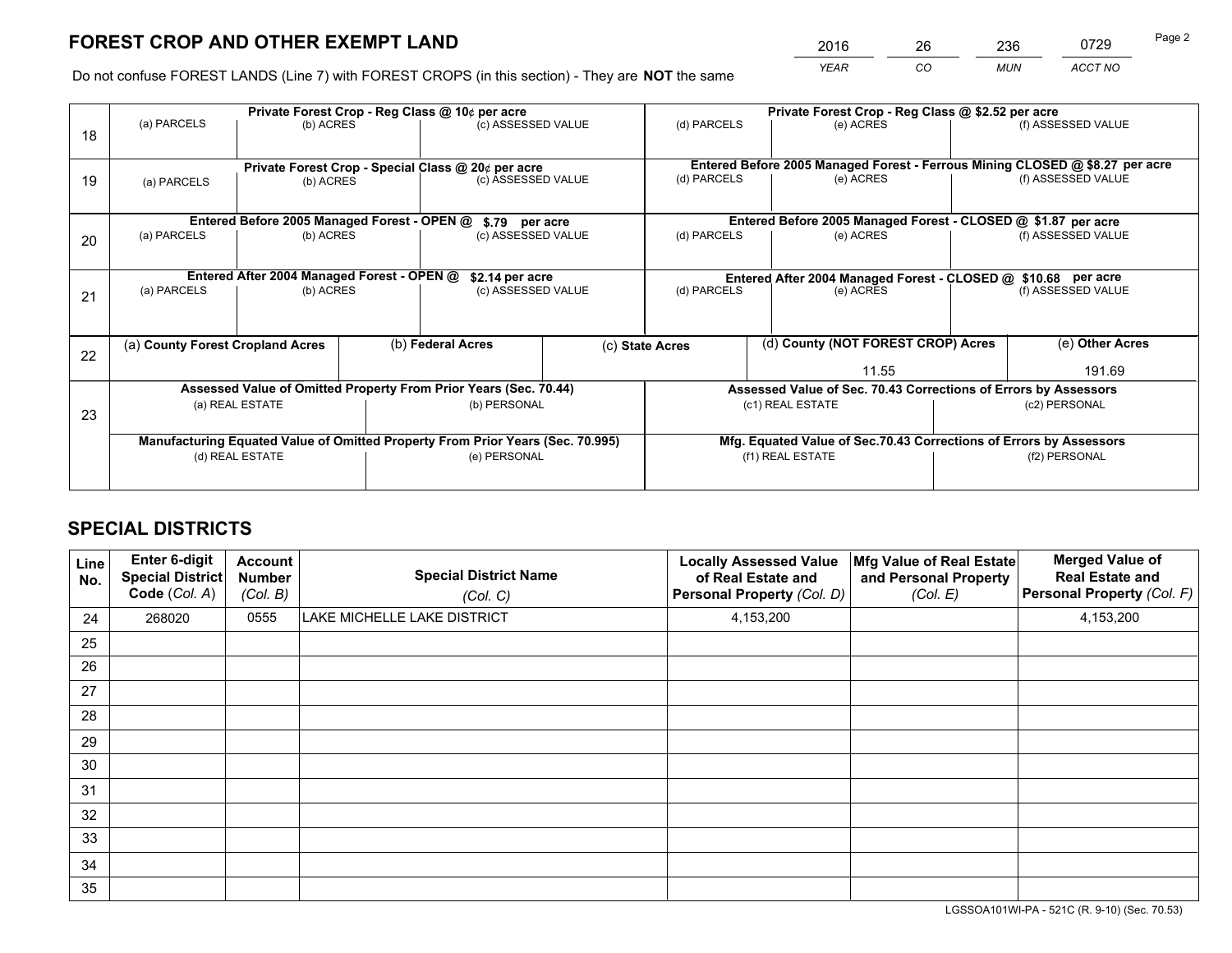|             |                                                          |                                             |                                                         | <b>YEAR</b>                                                                       | CO<br><b>MUN</b>                                              | ACCT NO                                                                        |
|-------------|----------------------------------------------------------|---------------------------------------------|---------------------------------------------------------|-----------------------------------------------------------------------------------|---------------------------------------------------------------|--------------------------------------------------------------------------------|
| Line<br>No. | Enter 6-digit<br><b>School District</b><br>Code (Col. A) | <b>Account</b><br><b>Number</b><br>(Col. B) | <b>School District Name</b><br>(Col. C)                 | <b>Locally Assessed Value</b><br>of Real Estate and<br>Personal Property (Col. D) | Mfg Value of Real Estate<br>and Personal Property<br>(Col. E) | <b>Merged Value of</b><br><b>Real Estate and</b><br>Personal Property (Col. F) |
|             | A. SCHOOL DISTRICTS (K-8 and K-12)                       |                                             |                                                         |                                                                                   |                                                               |                                                                                |
| 36          | 262618                                                   | 0159                                        | SCH D OF HURLEY                                         | 54,030,200                                                                        | 3,143,000                                                     | 57,173,200                                                                     |
| 37          |                                                          |                                             |                                                         |                                                                                   |                                                               |                                                                                |
| 38          |                                                          |                                             |                                                         |                                                                                   |                                                               |                                                                                |
| 39          |                                                          |                                             |                                                         |                                                                                   |                                                               |                                                                                |
| 40          |                                                          |                                             |                                                         |                                                                                   |                                                               |                                                                                |
| 41          |                                                          |                                             |                                                         |                                                                                   |                                                               |                                                                                |
| 42<br>43    |                                                          |                                             |                                                         |                                                                                   |                                                               |                                                                                |
|             |                                                          |                                             |                                                         |                                                                                   |                                                               |                                                                                |
| 44<br>45    |                                                          |                                             |                                                         |                                                                                   |                                                               |                                                                                |
| 46          |                                                          |                                             |                                                         |                                                                                   |                                                               |                                                                                |
| 47          |                                                          |                                             |                                                         |                                                                                   |                                                               |                                                                                |
| 48          |                                                          |                                             |                                                         |                                                                                   |                                                               |                                                                                |
| 49          |                                                          |                                             |                                                         |                                                                                   |                                                               |                                                                                |
| 50          |                                                          |                                             | TOTAL ASSESSED VALUE OF SCHOOL DISTRICTS (K-8 and K-12) | 54,030,200                                                                        | 3,143,000                                                     | 57,173,200                                                                     |
|             | <b>UNION HIGH SCHOOL DISTRICTS</b><br><b>B.</b>          |                                             |                                                         |                                                                                   |                                                               |                                                                                |
| 51          |                                                          |                                             |                                                         |                                                                                   |                                                               |                                                                                |
| 52          |                                                          |                                             |                                                         |                                                                                   |                                                               |                                                                                |
| 53          |                                                          |                                             |                                                         |                                                                                   |                                                               |                                                                                |
| 54          |                                                          |                                             |                                                         |                                                                                   |                                                               |                                                                                |
| 55          |                                                          |                                             | TOTAL ASSESSED VALUE OF UNION HIGH SCHOOLS              |                                                                                   |                                                               |                                                                                |
|             | C.<br><b>TECHNICAL COLLEGE DISTRICTS</b>                 |                                             |                                                         |                                                                                   |                                                               |                                                                                |
| 56          | 001700                                                   | 0016                                        | WISCONSIN INDIANHEAD TECH COLLEGE SHEL                  | 54,030,200                                                                        | 3,143,000                                                     | 57,173,200                                                                     |
| 57<br>58    |                                                          |                                             |                                                         |                                                                                   |                                                               |                                                                                |
| 59          |                                                          |                                             | TOTAL ASSESSED VALUE OF TECHNICAL COLLEGES              | 54,030,200                                                                        | 3,143,000                                                     | 57,173,200                                                                     |
|             |                                                          |                                             |                                                         |                                                                                   |                                                               |                                                                                |

26

236

 *I hereby certify, to the best of my knowledge and belief, this form is complete and correct.*

**SCHOOL DISTRICTS**

| Print name of preparer | Title                    |                | Date (MM/DD/CCYY) |
|------------------------|--------------------------|----------------|-------------------|
|                        |                          |                |                   |
| Signature of preparer  | Contact Telephone Number | E-mail address |                   |
|                        | $\overline{\phantom{0}}$ |                |                   |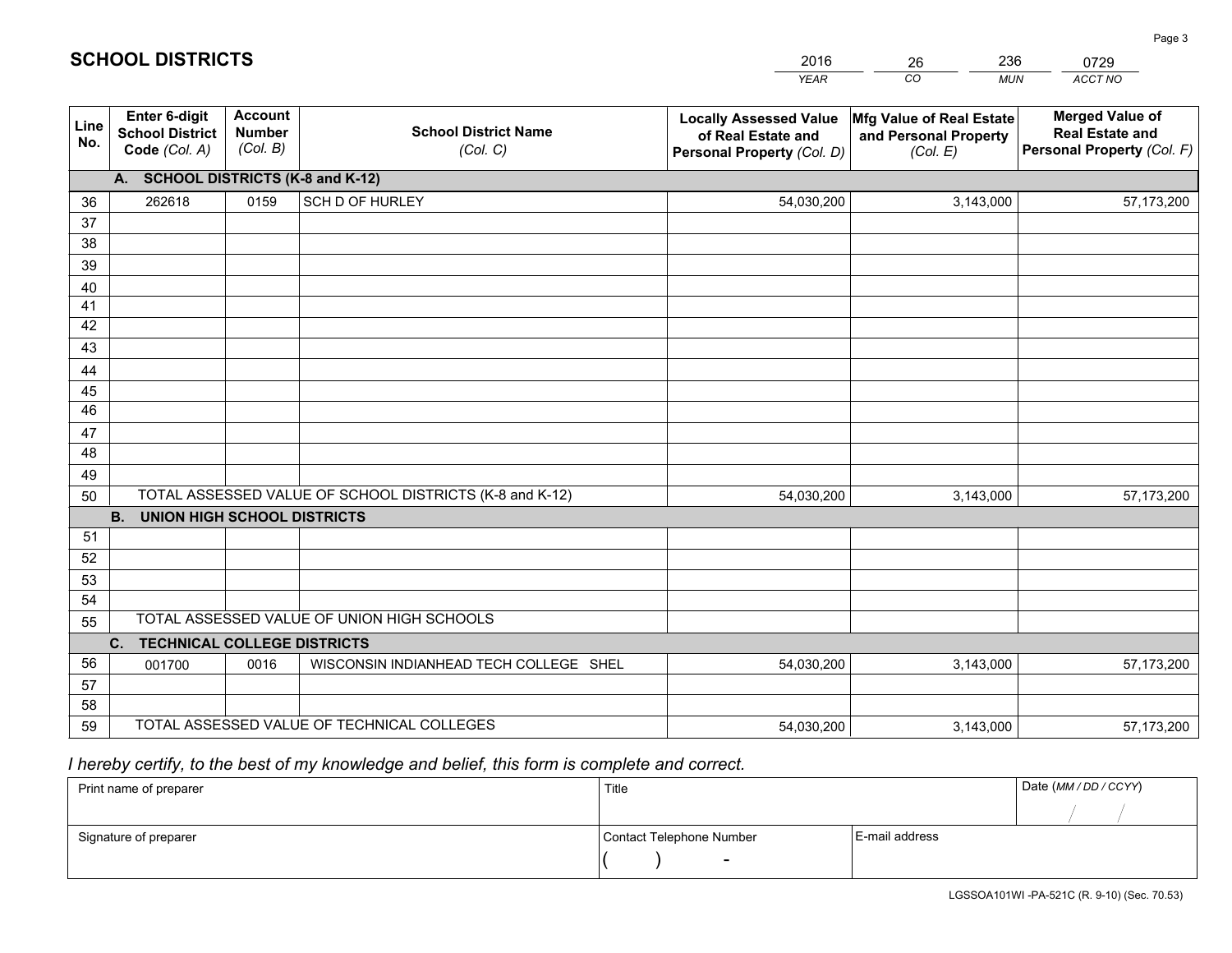#### **HIGHLIGHTS**

- 1. Complete the Statement of Assessment after the Board of Review. Reflect any changes made there.
- 2. Use black ink to complete.
- 3. Line 16 must equal Line 50, Col D.
- 4. Line 55 must equal the total of K-8 schools listed on lines 36-49. Do not include K-12 schools in this comparision.
- 5. Line 59, Col. D must equal Line 16.
- 6. Special District, School District and Technical College District values must include both real estate and personal property. Examples of Special districts are: town sanitary districts, public inland lake protection and rehabilitation districts, and metropolitan sewerage districts.
- 7. DO NOT INCLUDE Manufacturing property values.DOR will print these values on the final SOA.

LINDA RYSKEWECZ CITY OF HURLEY 405 5TH AVE N

LINDA RYSKEWECZ<br>CITY OF HURLEY

HURLEY, WI 54534 - 1178

HURLEY, WI 54534 - 1178

405 5TH AVE N

 8. Accuracy of this form is very important. The values reported directly affect the equalized value DOR calculates for school and special districts.

#### **Page 1:**

 If not prefilled, enter the tax year,county and municipal code,municipal type, municipal name and county name on the top of form.

Check the Amended box, if filing an amended / corrected SOA.

 Report the parcel count, acres and assessed value of taxable general property, total parcel count, (real and personal), total acres, and values from final figures set by the Board of Review.

- A. Real Estate land and improvements (buildings, etc.) is reported on lines 1 8, total line 9.
- B. Personal Property is reported on lines 11 14, Column D, total line 15.
- C. To complete this report, use the computer produced summary of the assessment roll that shows these amounts.
- D. Use whole numbers only.
- E. Add each line across and each column down to verify entries.

#### **Page 2:**

- A. Report Special Items (not subject to general property tax).
- 1. Private Forest Croplands and Managed Forest Lands are reported on lines 18,19, 20 and 21. Be sure to report assessed values **NOT** taxes.
- 2. You should have copies of the orders of entry, orders of withdrawal, etc., to update your assessment roll.
	- 3. Show hundredths of acres (e.g. 39.75).
- 4. Tax exempt lands are reported on line 22.
- 5. Omitted property and sec. 70.43, Wis. Stats., corrections of errors by assessor are reported on line 23. Report real estate and personal property separately. These should be for **prior years**, not something found on the current assessment roll after the board of review.
- B. Special District (Lines 24-35) Include the value of both real and personal property.

 The Department of Revenue (DOR) preprints much of the information regarding names and codes for schools, special districts,etc. If a district is not listed, enter the name and value only, DOR will enter the proper code.

### **Page 3 School Districts:**

Include the value of both real and personal property.

Report School District (regular, elementary, union high school, and technical college).

- 1. Regular (K-12) and Elementary (K-8) school values are reported on lines 36-49, total on line 50.
- 2. Union High School (UHS) (use only if elementary schools are listed on lines 36-49) are reported on lines 51-54. UHS total value (line 55) must equal to the total **elementary school** values reported on lines 36-49. Do notinclude K-12 schools in this comparison.
- 3. Technical College values are reported on lines 56-58, total on line 59.
- 4. Use the computer summary that shows these amounts to complete this report.

#### **This form is due the second Monday in June. File this report only after your Board of Review is complete.**

 *If you have questions: Return forms to:*

Fax number: (608) 264-6887 PO Box 8971

 Email: lgs@revenue.wi.gov Wisconsin Department of Revenue Call: (608) 261-5341 Local Government Services Section 6-97Madison WI 53708-8971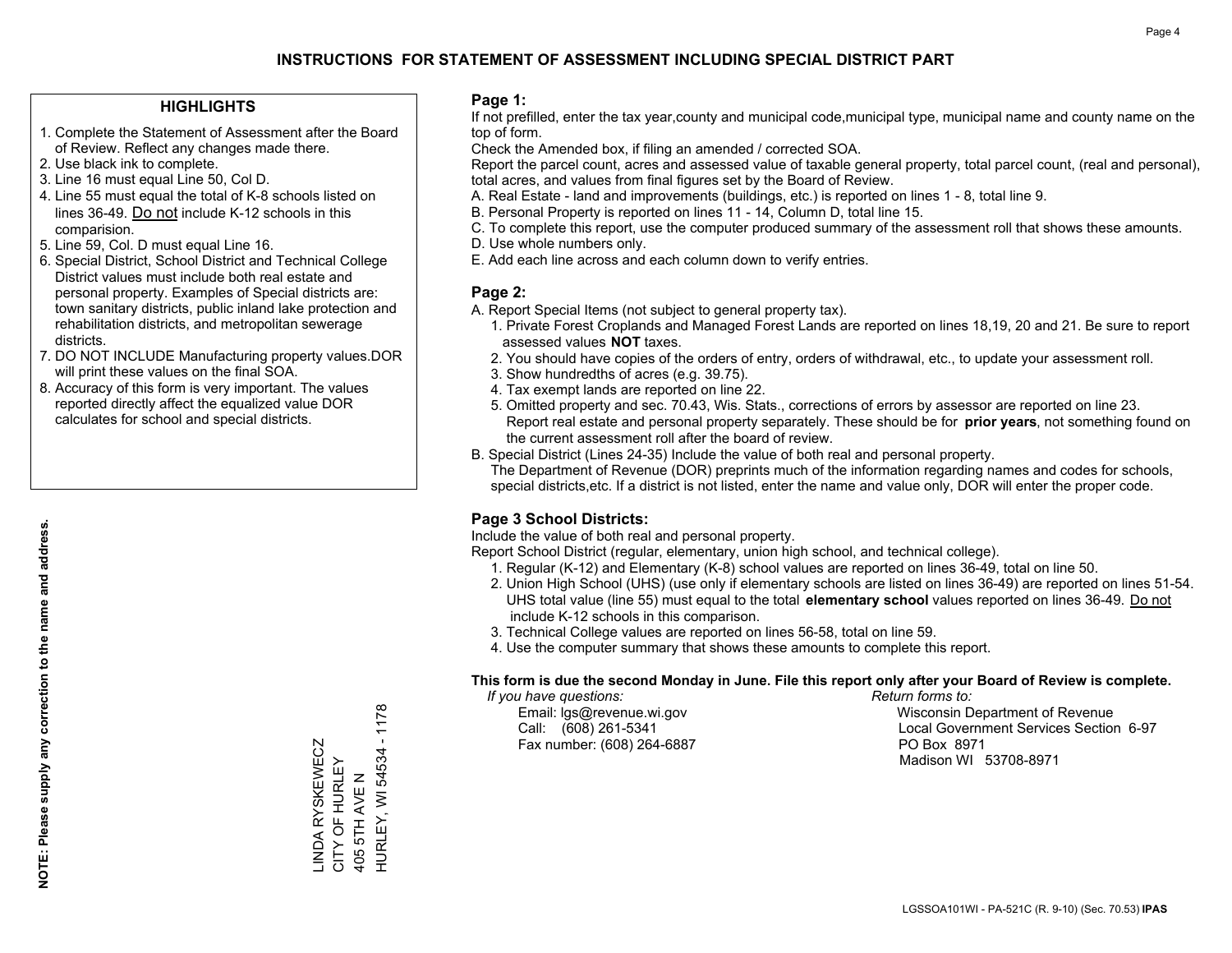**STATEMENT OF ASSESSMENT FOR 2016** 

**FINAL - EQUATED**

|                | <b>FOR</b> | CITY OF<br><b>OF</b>                                                                                                                                                                         | <b>MONTREAL</b>          |                                | <b>IRON COUNTY</b>                      |                         |                              | <b>WHEN COMPLETING THIS DOCUMENT</b>     |
|----------------|------------|----------------------------------------------------------------------------------------------------------------------------------------------------------------------------------------------|--------------------------|--------------------------------|-----------------------------------------|-------------------------|------------------------------|------------------------------------------|
|                |            | Town - Village - City                                                                                                                                                                        | <b>Municipality Name</b> |                                | <b>County Name</b>                      |                         |                              | DO NOT WRITE OVER X's OR IN SHADED AREAS |
|                |            | <b>REAL ESTATE</b>                                                                                                                                                                           |                          | PARCEL COUNT                   | NO. OF ACRES                            | <b>VALUE OF</b>         | <b>VALUE OF</b>              | <b>TOTAL VALUE OF LAND</b>               |
| Line<br>No.    |            | (See Lines 18 - 22 for<br>other Real Estate)                                                                                                                                                 |                          | <b>TOTAL LAND IMPROVEMENTS</b> | <b>WHOLE</b><br><b>NUMBERS ONLY</b>     | <b>LAND</b>             | <b>IMPROVEMENTS</b>          | AND IMPROVEMENTS                         |
|                |            |                                                                                                                                                                                              | Col. A                   | Col. B                         | Col. C                                  | Col. D                  | Col. E                       | Col. F                                   |
| $\mathbf{1}$   |            | <b>RESIDENTIAL - Class 1</b>                                                                                                                                                                 | 590                      | 480                            | 205                                     | 3,782,200               | 25,010,700                   | 28,792,900                               |
| $\overline{2}$ |            | <b>COMMERCIAL - Class 2</b>                                                                                                                                                                  | 17                       | 16                             | 73                                      | 171,300                 | 554,400                      | 725,700                                  |
| 3              |            | <b>MANUFACTURING - Class 3</b>                                                                                                                                                               | 0                        | 0                              | $\mathbf{0}$                            | 0                       | <sup>0</sup>                 | $\Omega$                                 |
| $\overline{4}$ |            | <b>AGRICULTURAL - Class 4</b>                                                                                                                                                                | 0                        |                                | $\mathbf 0$                             | 0                       |                              | $\Omega$                                 |
| 5              |            | <b>UNDEVELOPED - Class 5</b>                                                                                                                                                                 | $\overline{2}$           |                                | 33                                      | 14,700                  |                              | 14,700                                   |
| 6              |            | <b>AGRICULTURAL FOREST - Class 5m</b>                                                                                                                                                        | 0                        |                                | $\Omega$                                | $\Omega$                |                              | $\Omega$                                 |
| $\overline{7}$ |            | FOREST LANDS - Class 6                                                                                                                                                                       | 17                       |                                | 361                                     | 448,100                 |                              | 448,100                                  |
| 8              |            | OTHER - Class 7                                                                                                                                                                              | $\Omega$                 | $\Omega$                       | $\Omega$                                | $\Omega$                | 0                            | 0                                        |
| 9              |            | TOTAL - ALL COLUMNS                                                                                                                                                                          | 626                      | 496                            | 672                                     | 4,416,300               | 25,565,100                   | 29,981,400                               |
| 10             |            | NUMBER OF PERSONAL PROPERTY ACCOUNTS IN ROLL                                                                                                                                                 |                          |                                | 16                                      | <b>LOCALLY ASSESSED</b> | <b>MANUFACTURING</b>         | <b>MERGED</b>                            |
| 11             |            | BOATS AND OTHER WATERCRAFT NOT EXEMPT - Code 1                                                                                                                                               |                          |                                |                                         | 0                       | $\Omega$                     | $\Omega$                                 |
| 12             |            | MACHINERY, TOOLS AND PATTERNS - Code 2                                                                                                                                                       |                          |                                |                                         | 4,400                   | 0                            | 4,400                                    |
| 13             |            | FURNITURE, FIXTURES AND EQUIPMENT - Code 3                                                                                                                                                   |                          |                                |                                         | 35,000                  | 0                            | 35,000                                   |
| 14             |            | ALL OTHER PERSONAL PROPERTY NOT EXEMPT - Codes 4A, 4B, 4C                                                                                                                                    |                          |                                |                                         | 21,600                  | $\Omega$                     | 21,600                                   |
| 15             |            | TOTAL OF PERSONAL PROPERTY NOT EXEMPT (Total of Lines 11-14)                                                                                                                                 |                          |                                |                                         | 61,000                  | $\Omega$                     | 61,000                                   |
| 16             |            | AGGREGATE ASSESSED VALUE OF ALL PROPERTY SUBJECT TO THE GENERAL PROPERTY TAX (Total of Lines 9F and 15F)<br>MUST EQUAL TOTAL VALUE OF THE SCHOOL DISTRICTS (K-12 PLUS K-8) - Line 50, Col. F |                          |                                |                                         |                         |                              | 30,042,400                               |
| 17             |            | <b>BOARD OF REVIEW</b><br>DATE OF FINAL ADJOURNMENT                                                                                                                                          | 08/30/2016               |                                | Name of Assessor<br><b>DANIEL SOINE</b> |                         | Telephone #<br>$(561)$ 278-6 |                                          |

*CO*

*MUN*

*ACCT NO0730*

*<sup>26</sup> <sup>251</sup>*

REMARKS

The Assessment Ratio to be used in calculating the estimated Fair Market Value on tax bills for this tax district is .92834916<br>This ratio should be used to convert assessed values to "Calculate Equalized Values" in Step 1 Commission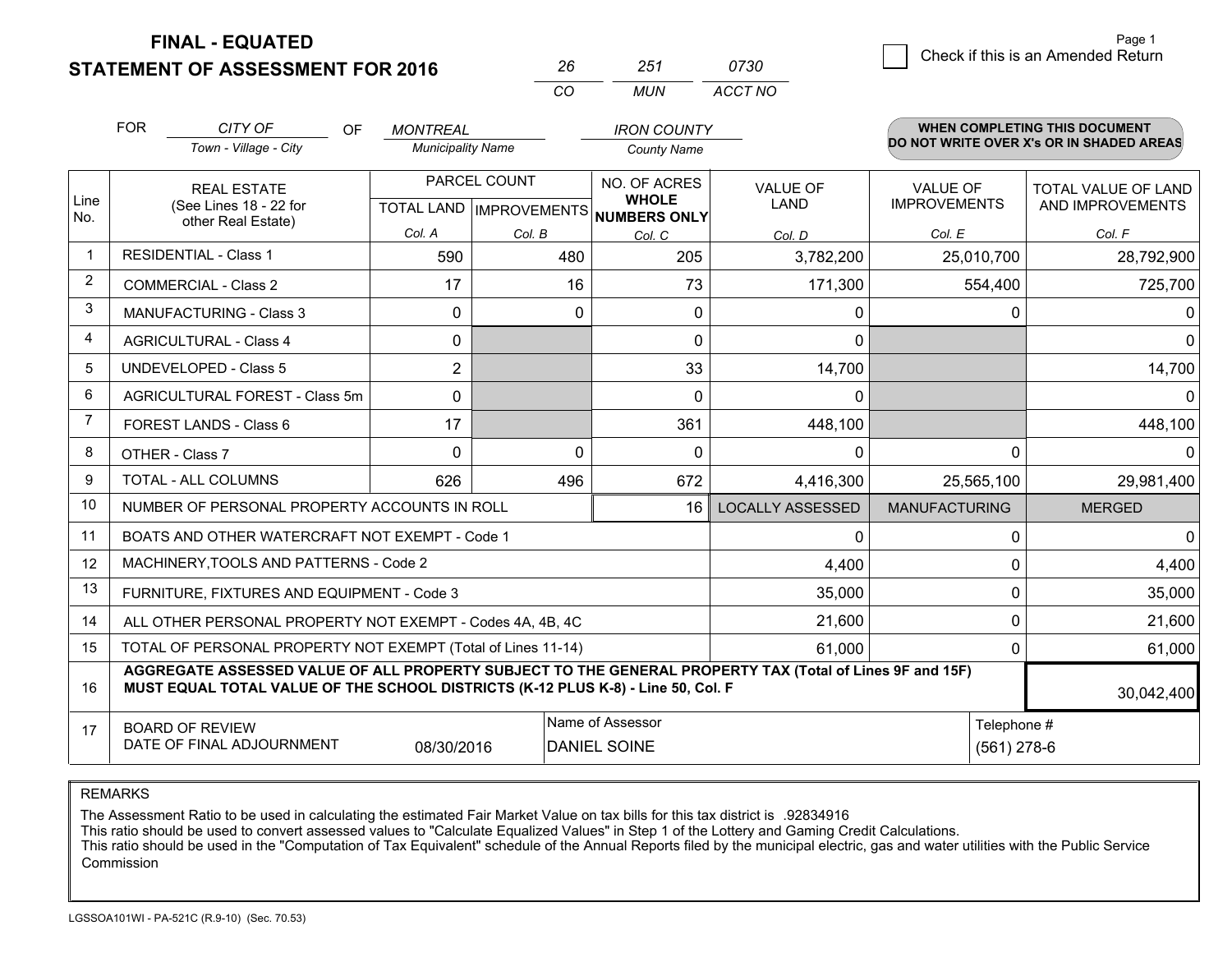*YEAR CO MUN ACCT NO* <sup>2016</sup> <sup>26</sup> <sup>251</sup> <sup>0730</sup>

Do not confuse FOREST LANDS (Line 7) with FOREST CROPS (in this section) - They are **NOT** the same

|    |                                  |                                             |  | Private Forest Crop - Reg Class @ 10¢ per acre                                 |  | Private Forest Crop - Reg Class @ \$2.52 per acre                  |                                                                              |  |                    |  |
|----|----------------------------------|---------------------------------------------|--|--------------------------------------------------------------------------------|--|--------------------------------------------------------------------|------------------------------------------------------------------------------|--|--------------------|--|
| 18 | (a) PARCELS                      | (b) ACRES                                   |  | (c) ASSESSED VALUE                                                             |  | (d) PARCELS                                                        | (e) ACRES                                                                    |  | (f) ASSESSED VALUE |  |
|    |                                  |                                             |  |                                                                                |  |                                                                    |                                                                              |  |                    |  |
|    |                                  |                                             |  | Private Forest Crop - Special Class @ 20¢ per acre                             |  |                                                                    | Entered Before 2005 Managed Forest - Ferrous Mining CLOSED @ \$8.27 per acre |  |                    |  |
| 19 | (a) PARCELS                      | (b) ACRES                                   |  | (c) ASSESSED VALUE                                                             |  | (d) PARCELS                                                        | (e) ACRES                                                                    |  | (f) ASSESSED VALUE |  |
|    |                                  |                                             |  |                                                                                |  |                                                                    |                                                                              |  |                    |  |
|    |                                  | Entered Before 2005 Managed Forest - OPEN @ |  | \$.79 per acre                                                                 |  |                                                                    | Entered Before 2005 Managed Forest - CLOSED @ \$1.87 per acre                |  |                    |  |
| 20 | (a) PARCELS                      | (b) ACRES                                   |  | (c) ASSESSED VALUE                                                             |  | (d) PARCELS                                                        | (e) ACRES                                                                    |  | (f) ASSESSED VALUE |  |
|    |                                  |                                             |  |                                                                                |  |                                                                    |                                                                              |  |                    |  |
|    |                                  | Entered After 2004 Managed Forest - OPEN @  |  | \$2.14 per acre                                                                |  | Entered After 2004 Managed Forest - CLOSED @ \$10.68 per acre      |                                                                              |  |                    |  |
| 21 | (a) PARCELS                      | (b) ACRES                                   |  | (c) ASSESSED VALUE                                                             |  | (d) PARCELS                                                        | (e) ACRES                                                                    |  | (f) ASSESSED VALUE |  |
|    |                                  |                                             |  |                                                                                |  |                                                                    |                                                                              |  |                    |  |
|    | (a) County Forest Cropland Acres |                                             |  | (b) Federal Acres                                                              |  | (c) State Acres                                                    | (d) County (NOT FOREST CROP) Acres                                           |  | (e) Other Acres    |  |
| 22 |                                  |                                             |  |                                                                                |  |                                                                    |                                                                              |  |                    |  |
|    |                                  |                                             |  |                                                                                |  | .15                                                                | .4                                                                           |  | 548.67             |  |
|    |                                  |                                             |  | Assessed Value of Omitted Property From Prior Years (Sec. 70.44)               |  |                                                                    | Assessed Value of Sec. 70.43 Corrections of Errors by Assessors              |  |                    |  |
| 23 |                                  | (a) REAL ESTATE                             |  | (b) PERSONAL                                                                   |  |                                                                    | (c1) REAL ESTATE                                                             |  | (c2) PERSONAL      |  |
|    |                                  |                                             |  |                                                                                |  |                                                                    |                                                                              |  |                    |  |
|    |                                  |                                             |  | Manufacturing Equated Value of Omitted Property From Prior Years (Sec. 70.995) |  | Mfg. Equated Value of Sec.70.43 Corrections of Errors by Assessors |                                                                              |  |                    |  |
|    |                                  | (d) REAL ESTATE                             |  | (e) PERSONAL                                                                   |  |                                                                    | (f1) REAL ESTATE                                                             |  | (f2) PERSONAL      |  |
|    |                                  |                                             |  |                                                                                |  |                                                                    |                                                                              |  |                    |  |

# **SPECIAL DISTRICTS**

| Line<br>No. | Enter 6-digit<br>Special District<br>Code (Col. A) | <b>Account</b><br><b>Number</b> | <b>Special District Name</b> | <b>Locally Assessed Value</b><br>of Real Estate and | Mfg Value of Real Estate<br>and Personal Property | <b>Merged Value of</b><br><b>Real Estate and</b><br>Personal Property (Col. F) |
|-------------|----------------------------------------------------|---------------------------------|------------------------------|-----------------------------------------------------|---------------------------------------------------|--------------------------------------------------------------------------------|
|             |                                                    | (Col. B)                        | (Col. C)                     | Personal Property (Col. D)                          | (Col. E)                                          |                                                                                |
| 24          |                                                    |                                 |                              |                                                     |                                                   |                                                                                |
| 25          |                                                    |                                 |                              |                                                     |                                                   |                                                                                |
| 26          |                                                    |                                 |                              |                                                     |                                                   |                                                                                |
| 27          |                                                    |                                 |                              |                                                     |                                                   |                                                                                |
| 28          |                                                    |                                 |                              |                                                     |                                                   |                                                                                |
| 29          |                                                    |                                 |                              |                                                     |                                                   |                                                                                |
| 30          |                                                    |                                 |                              |                                                     |                                                   |                                                                                |
| 31          |                                                    |                                 |                              |                                                     |                                                   |                                                                                |
| 32          |                                                    |                                 |                              |                                                     |                                                   |                                                                                |
| 33          |                                                    |                                 |                              |                                                     |                                                   |                                                                                |
| 34          |                                                    |                                 |                              |                                                     |                                                   |                                                                                |
| 35          |                                                    |                                 |                              |                                                     |                                                   |                                                                                |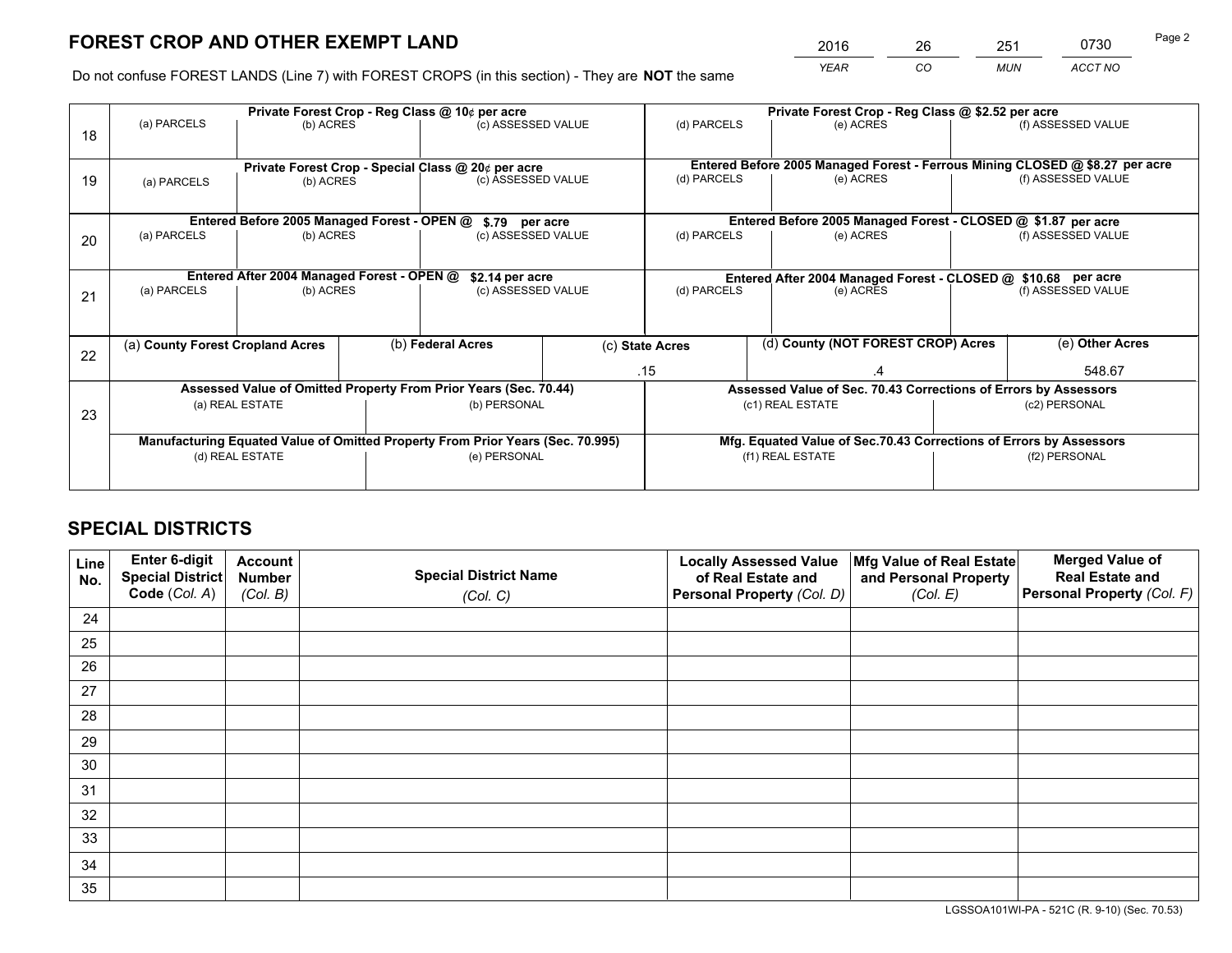|             |                                                          |                                             |                                                         | <b>YEAR</b>                                                                       | CO<br><b>MUN</b>                                              | ACCT NO                                                                        |
|-------------|----------------------------------------------------------|---------------------------------------------|---------------------------------------------------------|-----------------------------------------------------------------------------------|---------------------------------------------------------------|--------------------------------------------------------------------------------|
| Line<br>No. | Enter 6-digit<br><b>School District</b><br>Code (Col. A) | <b>Account</b><br><b>Number</b><br>(Col. B) | <b>School District Name</b><br>(Col. C)                 | <b>Locally Assessed Value</b><br>of Real Estate and<br>Personal Property (Col. D) | Mfg Value of Real Estate<br>and Personal Property<br>(Col. E) | <b>Merged Value of</b><br><b>Real Estate and</b><br>Personal Property (Col. F) |
|             | A. SCHOOL DISTRICTS (K-8 and K-12)                       |                                             |                                                         |                                                                                   |                                                               |                                                                                |
| 36          | 262618                                                   | 0159                                        | SCH D OF HURLEY                                         | 30,042,400                                                                        |                                                               | 30,042,400                                                                     |
| 37          |                                                          |                                             |                                                         |                                                                                   |                                                               |                                                                                |
| 38          |                                                          |                                             |                                                         |                                                                                   |                                                               |                                                                                |
| 39          |                                                          |                                             |                                                         |                                                                                   |                                                               |                                                                                |
| 40          |                                                          |                                             |                                                         |                                                                                   |                                                               |                                                                                |
| 41<br>42    |                                                          |                                             |                                                         |                                                                                   |                                                               |                                                                                |
| 43          |                                                          |                                             |                                                         |                                                                                   |                                                               |                                                                                |
| 44          |                                                          |                                             |                                                         |                                                                                   |                                                               |                                                                                |
| 45          |                                                          |                                             |                                                         |                                                                                   |                                                               |                                                                                |
| 46          |                                                          |                                             |                                                         |                                                                                   |                                                               |                                                                                |
| 47          |                                                          |                                             |                                                         |                                                                                   |                                                               |                                                                                |
| 48          |                                                          |                                             |                                                         |                                                                                   |                                                               |                                                                                |
| 49          |                                                          |                                             |                                                         |                                                                                   |                                                               |                                                                                |
| 50          |                                                          |                                             | TOTAL ASSESSED VALUE OF SCHOOL DISTRICTS (K-8 and K-12) | 30,042,400                                                                        |                                                               | 30,042,400                                                                     |
|             | <b>B.</b><br><b>UNION HIGH SCHOOL DISTRICTS</b>          |                                             |                                                         |                                                                                   |                                                               |                                                                                |
| 51          |                                                          |                                             |                                                         |                                                                                   |                                                               |                                                                                |
| 52          |                                                          |                                             |                                                         |                                                                                   |                                                               |                                                                                |
| 53          |                                                          |                                             |                                                         |                                                                                   |                                                               |                                                                                |
| 54          |                                                          |                                             |                                                         |                                                                                   |                                                               |                                                                                |
| 55          |                                                          |                                             | TOTAL ASSESSED VALUE OF UNION HIGH SCHOOLS              |                                                                                   |                                                               |                                                                                |
|             | C. TECHNICAL COLLEGE DISTRICTS                           |                                             |                                                         |                                                                                   |                                                               |                                                                                |
| 56          | 001700                                                   | 0016                                        | WISCONSIN INDIANHEAD TECH COLLEGE SHEL                  | 30,042,400                                                                        |                                                               | 30,042,400                                                                     |
| 57<br>58    |                                                          |                                             |                                                         |                                                                                   |                                                               |                                                                                |
| 59          |                                                          |                                             | TOTAL ASSESSED VALUE OF TECHNICAL COLLEGES              | 30,042,400                                                                        |                                                               | 30,042,400                                                                     |
|             |                                                          |                                             |                                                         |                                                                                   |                                                               |                                                                                |

# *I hereby certify, to the best of my knowledge and belief, this form is complete and correct.*

| Print name of preparer | Title                    |                | Date (MM / DD / CCYY) |
|------------------------|--------------------------|----------------|-----------------------|
|                        |                          |                |                       |
| Signature of preparer  | Contact Telephone Number | E-mail address |                       |
|                        | $\overline{\phantom{0}}$ |                |                       |

| <b>SCHOOL DISTRICTS</b> |  |
|-------------------------|--|
|-------------------------|--|

201626